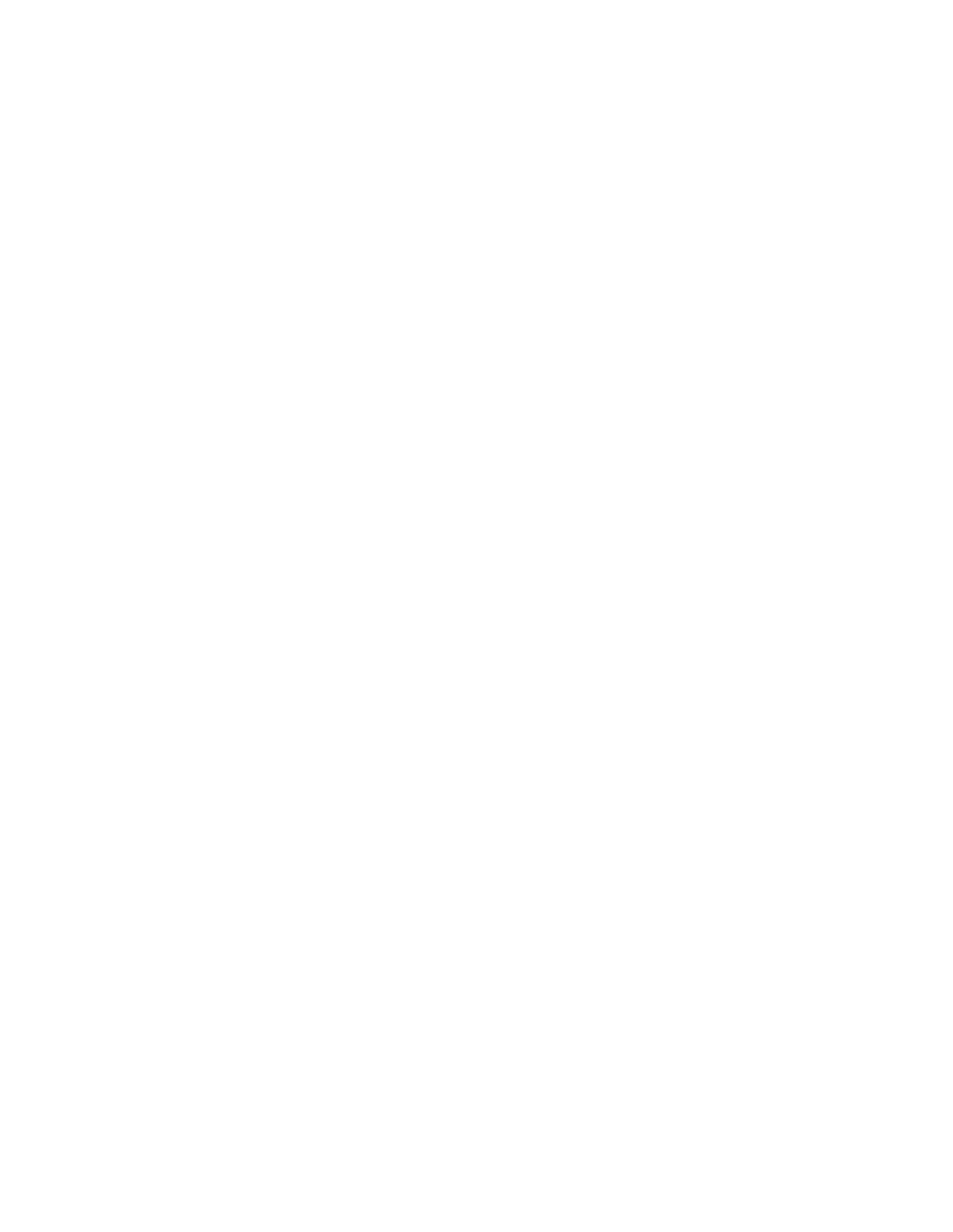# **Acknowledgement**

The author thanks Michael Bodaken, National Housing Trust; Louise Elving, Viva Consulting; Bill Kelly, Stewards of Affordable Housing for the Future; and Roberta Rubin, Klein Hornig, LLP, for their insights and assistance. Special thanks also go to Eric Belsky for his excellent comments on the first draft of this paper.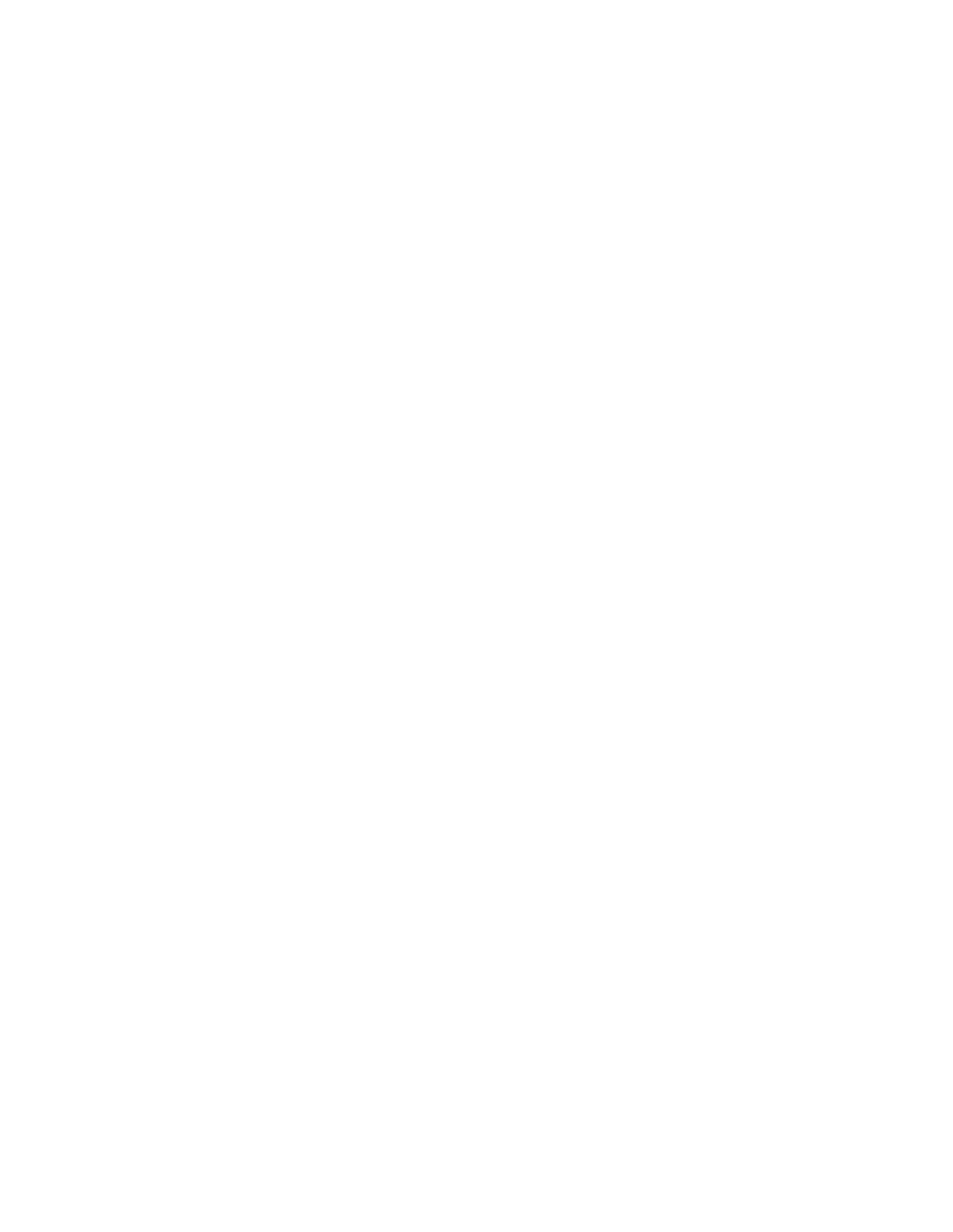#### **Abstract**

The strengths and weaknesses of nonprofit organizations in developing and owning subsidized rental housing are examined. In the course of this study, a number of comparisons are made between for-profit and nonprofit developers.

The nonprofit housing sector, including both community development corporations as well as the larger regional and national nonprofit housing organizations, are credited with having produced or rehabilitated more than 1,252,000 units of housing and more than 295,000 units, respectively. Taken together, these organizations have produced about one-third of the units in the social housing sector, which totals about 4.6 million units.

Since the 1960s nonprofits have been the beneficiaries of a number of federal programs and, more recently, they have been singled out for preferential treatment in several initiatives.

 The unassisted private housing market generally does not provide sufficient profit for forprofit developers to build or maintain decent quality housing that is affordable to lower income households. In comparison with for-profits involved with subsidized housing, nonprofits typically focus on more distressed areas and their developments are typically targeted to harderto-house populations.

For-profit developers typically have important attributes that make them attractive developers and owners of housing that is affordable to low income households. In particular, they generally bring significant financial and technical resources to a given deal. The ability of for-profit developers to cover the costs of acquiring land or buildings, as well as the up-front development costs, often allows them to move more quickly and efficiently than nonprofit organizations. Perhaps the major criticism of for-profit developers relates to the inherent contradiction in their need to make a profit and the potential for this to come into conflict with the long term affordability needs of low income residents, as well as the public purpose implicit in subsidy programs, as demonstrated in the "expiring use" crisis.

Supporters of nonprofits point to their commitment to produce housing that is affordable to lower income people over the long-term, as well as to stimulating investment in neighborhoods in need of revitalization, discussed above. In addition, nonprofit housing providers are credited for their connections to community and residents, their commitment to providing services for residents, and their potential for accessing affordable land and buildings.

Two central questions relate to the relative strengths and weaknesses of for-profit and nonprofit sponsorship of housing that is affordable to low income households. The first question asks whether it is more cost-effective to pursue one strategy or the other. The second questions the long-term viability of projects developed by each type of sponsor. The answers to both questions, however, are far from conclusive. But when nonprofit costs are found to be higher, researchers invariably note that this needs to be considered carefully, in the context of the other benefits that are typically associated with nonprofit-produced and owned housing.

The answer to the question about whether we should foster the nonprofit housing sector as developers and owners of subsidized rental housing is an unequivocal "yes."

For any developer or organization to be an effective housing producer and long-term owner, a number of competencies are necessary. In addition, the context in which development is taking place should be conducive to this activity. Nonprofits and for-profits may be differentially able to take advantage of these conditions. Twelve of the most important requirements—both organizational and contextual— for the successful development of subsidized housing are presented. Of course, it does not have to be either-or. There is fertile ground and a significant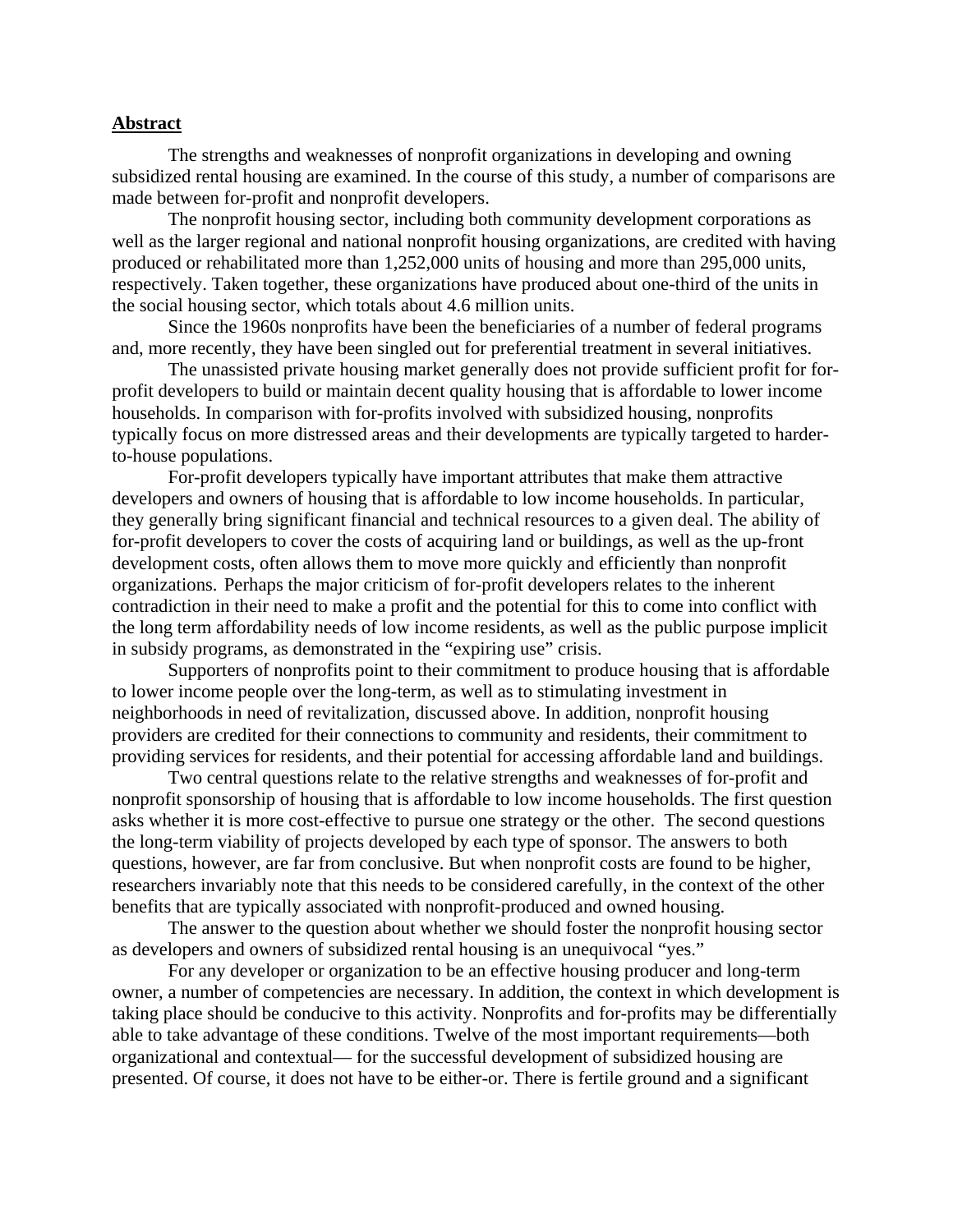amount of experience with nonprofits and for-profits joining together in partnership arrangements and some of the key requirements for such efforts are discussed.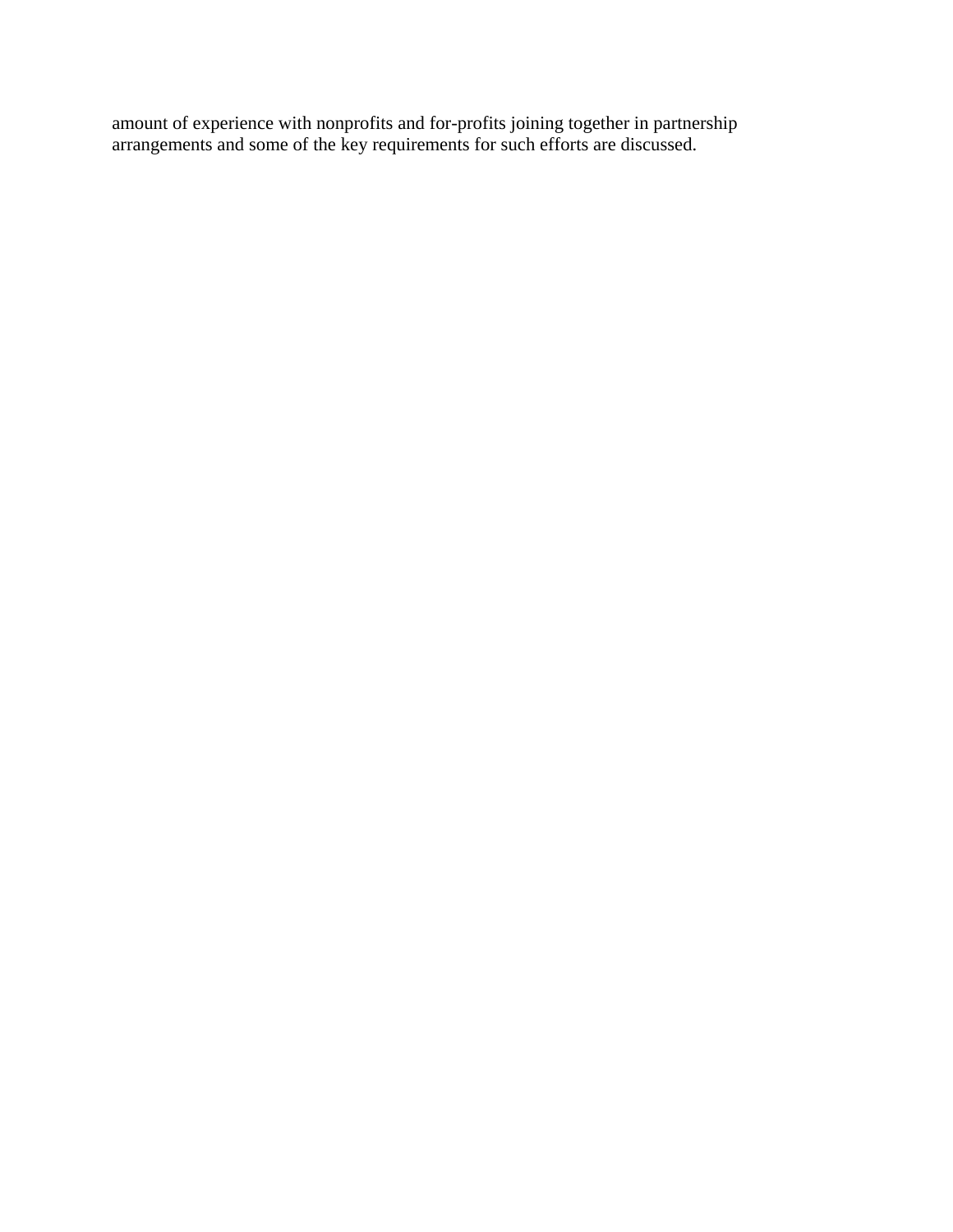#### **Introduction**

In view of the ongoing need for rental housing that is affordable to households earning 80 percent of median income, or less, policy makers, academics, government officials, and foundation personnel often question the type of entity that is in the best position to develop and own this housing. There are three broad types of options: the public sector through local housing authorities; the private for-profit sector; and nonprofit organizations.

While it is beyond the scope of this paper to examine the relative advantages and disadvantages of the public housing approach, suffice to say that one of its greatest drawbacks is the persistent negative public image. Although the stereotypical "project" exists more as a myth than a reality, and the overall record of the public housing program is far more positive than is generally acknowledged, there is an ongoing perception that public housing represents a glaring governmental failure. Garnering public support for public housing, even with efforts to clarify the true contributions of this strategy, would likely be difficult, at best.

This paper focuses on the strengths and weaknesses of the third major approach: the role of nonprofit organizations in developing and owning subsidized rental housing. Nonprofit developers of housing are tax-exempt organizations. They may make a profit on their activities, so long as this income is used to further the purposes of the organization. Nonprofit organizations are limited on how distributions of income can be made to those in control of the organization and other private parties: charitable corporations cannot distribute any gains, profits or dividends to its members, directors, or officers (National Housing Law Project, 1982, 3-4; Steinberg, 1998).

In contrast, for-profit entities have an explicit responsibility to their shareholders to maximize earnings. In fact, a corporation's failure to fulfill this duty can result in shareholders suing members of the board of directors or the corporation's officers (Hinkley, 2002).

In the course of this investigation, a number of comparisons are made between for-profit and nonprofit developers. Specifically, this paper:

• examines the growth of the nonprofit housing sector, focusing both on community development corporations as well as on the larger regional nonprofit housing developers and owners;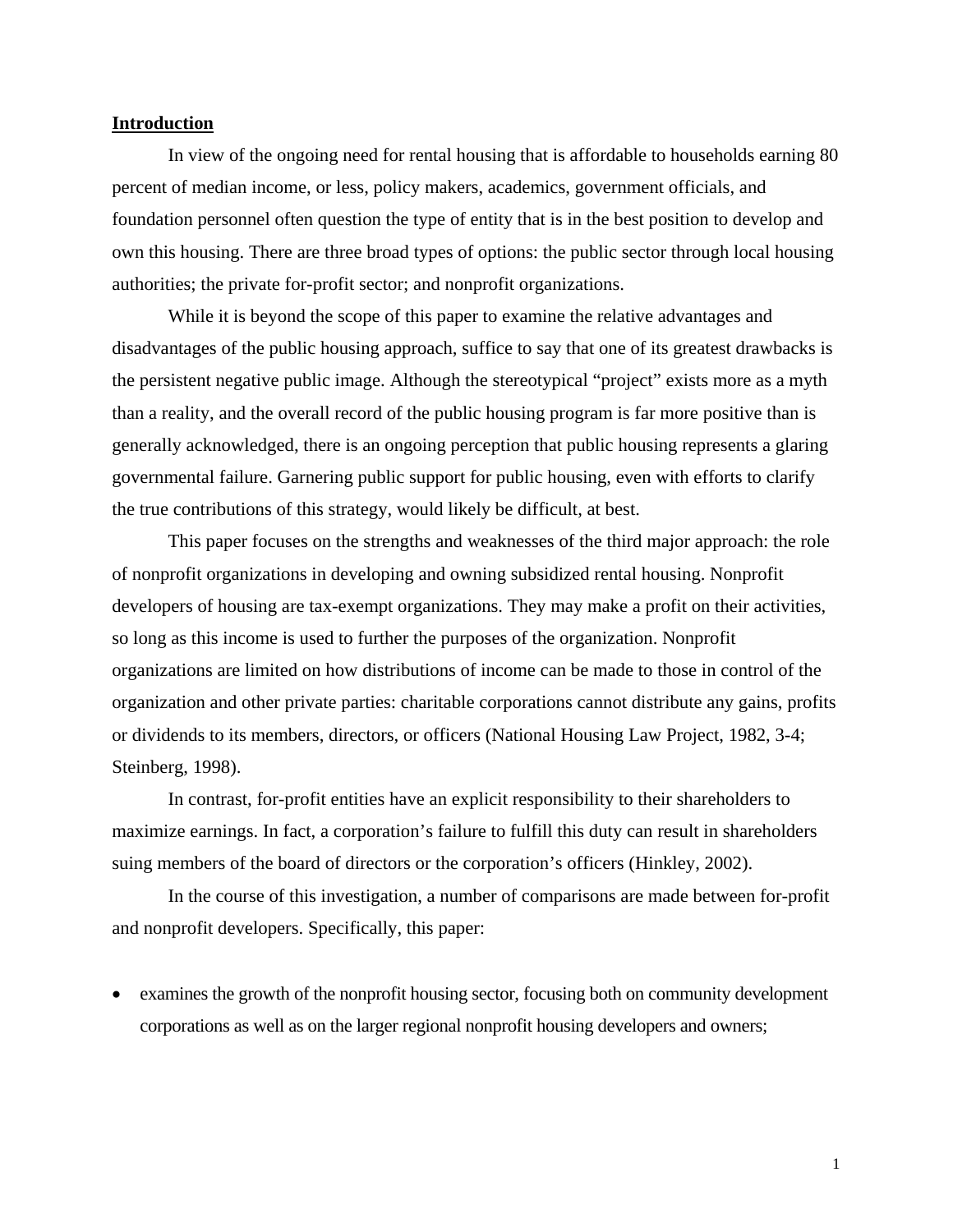- discusses the special preferences nonprofits receive in government programs and provides an overview of other key sources of support including the nonprofit intermediaries that provide funding and technical assistance for nonprofit producers;
- explores the types of properties owned, target populations served, and other services provided by nonprofit developers, as well as for-profits involved with subsidized housing;
- presents the arguments in favor and against fostering the nonprofit and for-profit sectors as long-term owners of subsidized housing; and
- offers recommendations concerning optimum roles for nonprofit, as well as for-profit, producers and owners of subsidized rental housing.

## **Growth of the Nonprofit Housing Sector[1](#page-7-0)**

## **A Brief History**

Nonprofit involvement in housing can be traced to the reform movement of the early  $20<sup>th</sup>$ century. These early efforts—which involved limiting the profit that private entrepreneurs could realize from building model tenements—are not viewed as having been successful:

> In some cases, "model" tenements turned into slums as bad as ordinary free-enterprise tenements. The movement failed to generate enough capital to make a real impact on the slum problems…Either model housing had to be abandoned as a solution, or some further incentive had to be provided. Some subsidy—or at least cost reduction—was necessary (Friedman, 1968, 81-82, 87).

The next major initiative involving nonprofits arose about a half-century later, in 1959, in the form of the federal Section 202 program. Aimed at developing subsidized housing for the elderly and handicapped, it was modeled after the College Housing Program. While the latter relied on a specific type of nonprofit entity—colleges and universities—the Section 202 program invited participation by a diverse array of nonprofit organizations—religious, fraternal, trade, or civic.

The motivation for the Section 202 program's reliance on nonprofits was partially related to the perception that this broad range of groups would be good developers and owners of

<span id="page-7-0"></span><sup>&</sup>lt;sup>1</sup> Portions of the first two sections of this paper are drawn from Bratt (2006a) and Bratt (1998).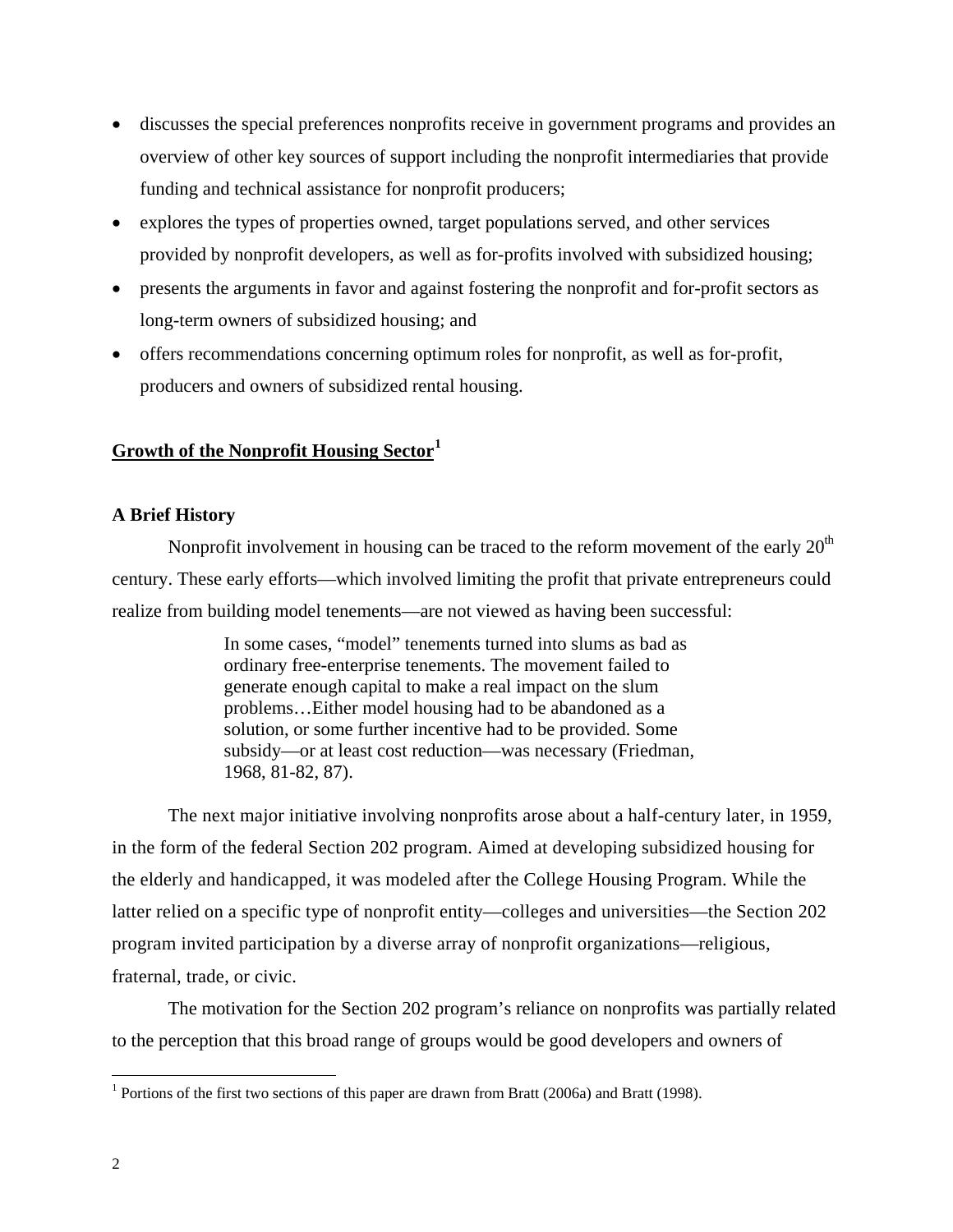housing. Nonprofits were typically viewed as good as "motherhood and apple pie." A Colorado congressman offered that the nonprofit is an organization "whose interest is the well-being of the members and the persons whom it serves…There is no desire to profiteer, there is no desire to cheat. There is a desire only to give the maximum service for the money available" (U.S. House of Representatives, 1959, 567). While there was certainly this kind of "pull" toward nonprofits, important, too, was the "push" away from public housing and the already prevailing negative image of local housing authorities.

The Section 202 program has always been viewed as a success, and it still operates today. Nonprofits have contributed to the positive assessment of this program due to their well-established positions in their communities, their ability to raise funds from their members, and their commitment to the projects both during their early phases and in overseeing management functions. $2$ 

In the 1960s, there were three sets of federal housing initiatives that included roles for nonprofits. First, with the creation of the Section 221(d) (3) and 236 below-market-interest-rate programs, nonprofit sponsors were given prominent, although not exclusive, roles as development sponsors. As of 1970 only about 28 percent of all units built under these two programs had been developed by nonprofits (Keyes, 1971). Second, the Office of Economic Opportunity and the Model Cities program supported the creation of housing development corporations, although a lack of sufficient resources, as well as grass-roots support, limited their effectiveness (Keyes, 1971).

Finally, the most significant federal initiative of the 1960s that was aimed at nonprofits came in the form of the 1966 Special Impact Amendment to the Economic Opportunity Act.<sup>[3](#page-8-1)</sup> The nonprofits that were created through this program comprised the first generation of community development corporations (CDCs). Eight years later, Title VII of the Community Services Act authorized significant additional funding for these groups. In the fifteen years

<span id="page-8-0"></span> $2^2$  Other factors also contributed to the success of the Section 202 program. First, it served a relatively easy-to-house clientele; the predominantly white, moderate-income elderly female residents posed few management problems in terms of rent arrearages and property damage. And, second, HUD provided technical assistance to the nonprofits and developed a specialized staff to administer the program. HUD staff stringently enforced sponsors' qualifications as well as the design, siting, and financial feasibility of the proposed projects, and they intervened if a development ran into difficulty (Bratt, 1989, 184-185).

<span id="page-8-1"></span> $3$  Preceding the federal program aimed at supporting the development of CDCs, the Ford Foundation piloted its "Gray Areas" program, which was a new model aimed at providing operating and programmatic subsidies to community development organizations whose mission was focused on poor communities.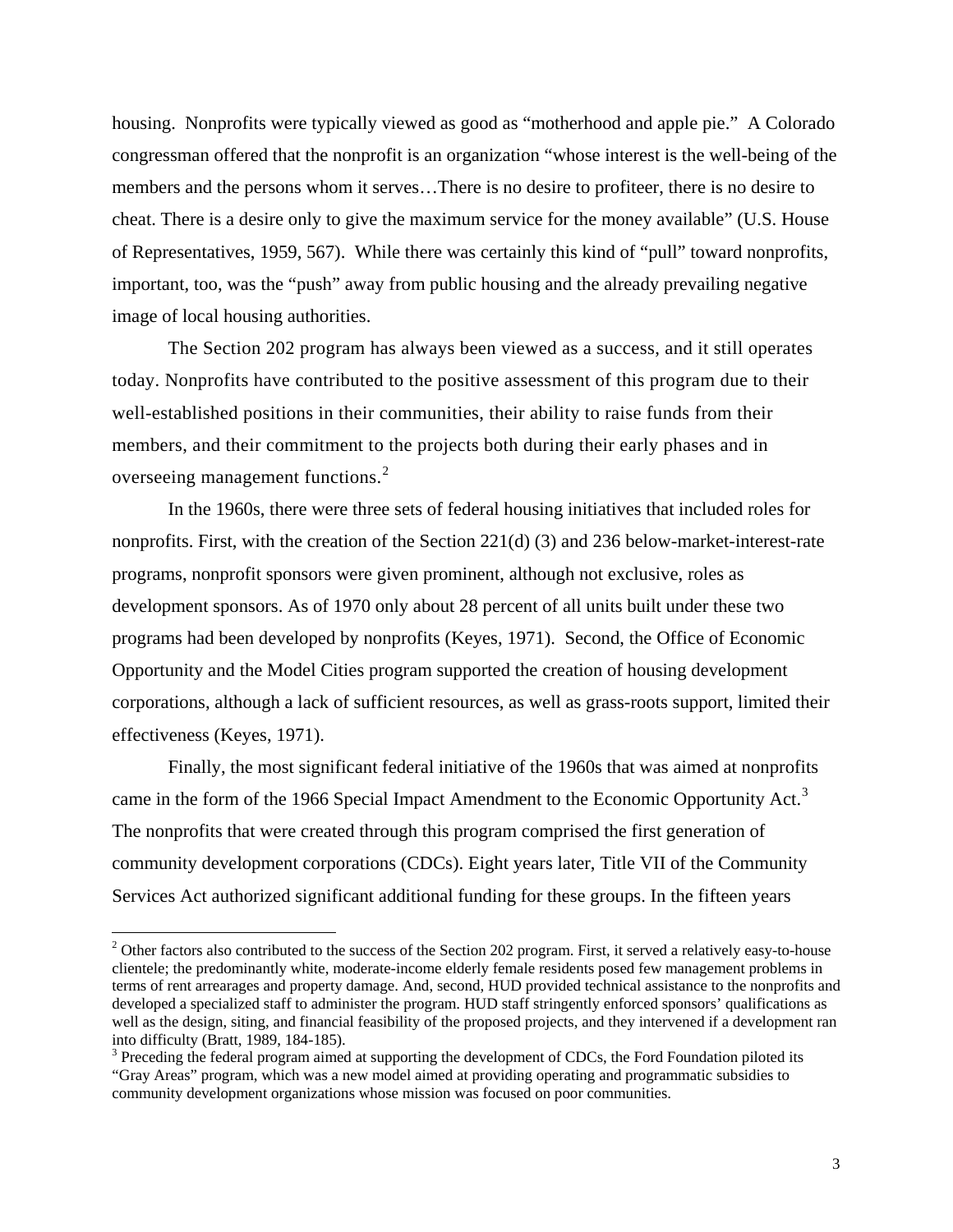spanning 1966 to 1981, more than \$500 million in federal funds were allocated to 63 CDCs through these two programs. While more than 10 percent of this original group of CDCs was never able to move beyond the planning stages, some groups are still operating today and have produced hundreds of housing units, jobs, and business ventures (National Center for Economic Alternatives, 1982, 25, 27, 49; see also Abt Associates, 1973).

With CDCs gaining new popularity, and with some groups receiving federal funds from the 1966 or 1974 legislative initiatives, scores of organizations were created, often in response to bank redlining, arson, urban renewal or abandoned properties. A survey of CDCs revealed that fifty-three percent had been created between 1973 and 1980; another 20 percent were created between 1981 and 1988 (Vidal, 1992, 35-36).<sup>[4](#page-9-0)</sup>

Another important federal initiative that directly supported the growth of CDCs came in the form of the Neighborhood Self-Help Development program. Two rounds of funding, in 1979 and 1980, provided \$15 million in federal grants to neighborhood development organizations (Mayer 1984). Abolished as a freestanding program in 1981, this type of funding became an eligible activity under the Community Development Block Grant program. CDCs have typically fared well under the CDBG program. Based on her early 1990s survey of CDCs, Vidal (1992) noted that CDBG is the most widely used funding source for these organizations.

The Nehemiah program was another federal initiative targeted solely to nonprofits. Following the well-publicized success of local programs in Brooklyn and the South Bronx, Congress authorized the Nehemiah Housing Opportunity Grants Program as part of the Housing and Community Development Act of 1987. Before the program was canceled in 1991 and folded into the CDBG program, there were three rounds of funding, with 54 grantees designated to receive a total of over \$60 million to support the development of some  $4,100$  units.<sup>[5](#page-9-1)</sup> Funding was provided to nonprofit organizations that, in turn, offered interest free second mortgage loans of up to \$15,000 to purchasers of homes built under local Nehemiah projects. At present, there

<span id="page-9-0"></span> $4$  This is roughly consistent with data published by Stoutland (1999, 198). She reported that 435 CDCs (81 percent), out of the total number of groups incorporated between 1909 and 1993 (534), were formed in the decades of the 1970s and 1980s. In California, however, there has been a different pattern, with only one third of the nonprofit housing organizations in that state forming before 1980; 39 percent were incorporated in the 1980s (Christensen, 2000).

<span id="page-9-1"></span> $<sup>5</sup>$  Not all the units were actually developed. For example, in the first round, three projects dropped out of the</sup> program and two other projects needed to lower the number of units planned for the sites, reducing construction totals from 1,305 to about 1,170 units (Phipps, Heintz, and Franke, 1994, 2-13).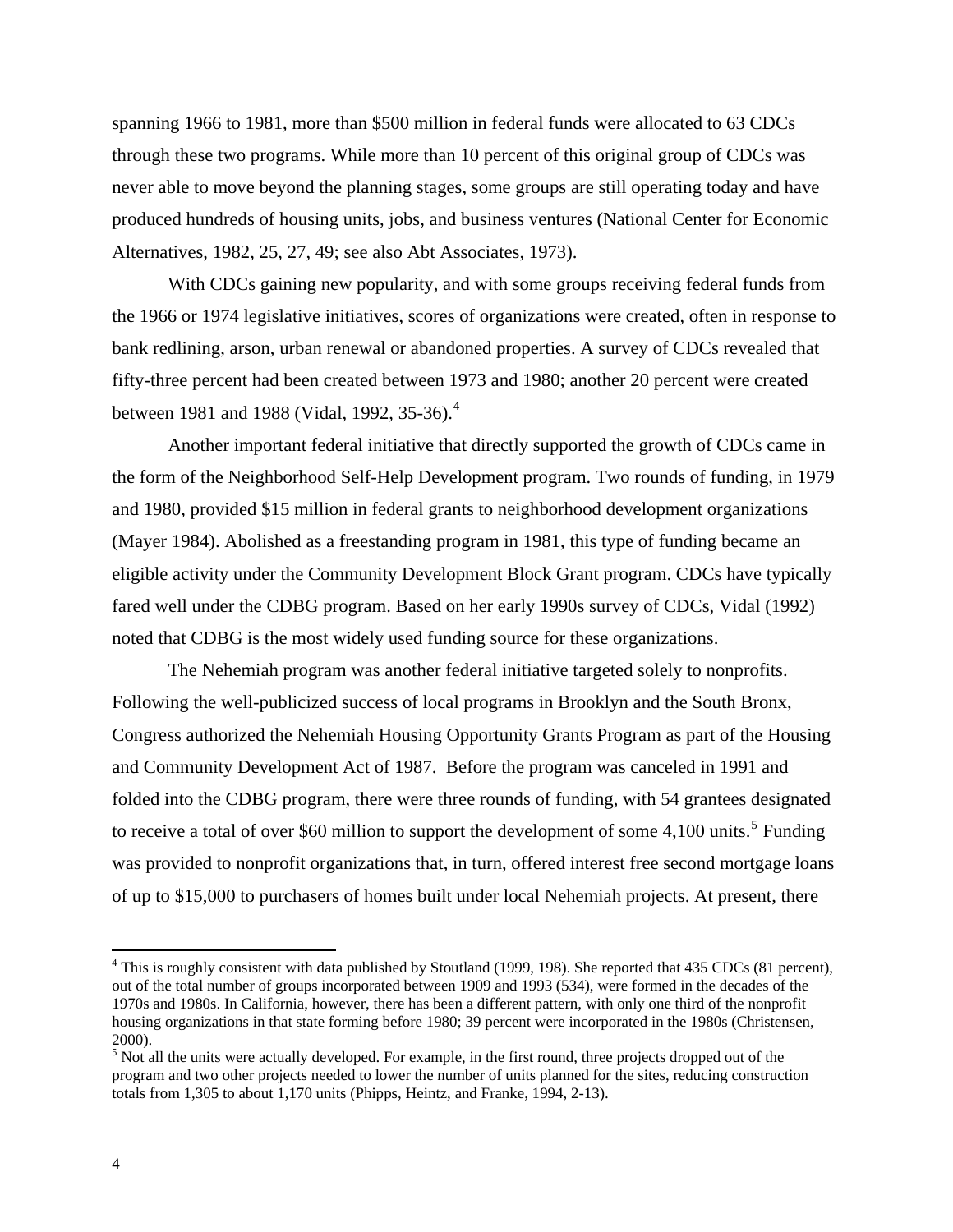are scores of Nehemiah programs operating across the country—some have received federal funding, others have not. But many of the key characteristics of the original model are incorporated into these local initiatives.

To conclude this section, two additional observations should be made. First, although the major phases of nonprofit involvement with housing can be told in a fairly linear manner, as above, successive programs did not, for the most part, build on the experiences or lessons learned from their predecessors. Instead, each successive set of nonprofit-based housing initiatives grew from the particular set of political, economic and social needs and priorities that prevailed at a given time (Bratt, 1998).

Second, the view that nonprofits should receive special treatment is not universally shared. Among the most vigorous critics, Howard Husock has noted that CDCs undermine market operations and result in target neighborhoods being sustained by government resources and "potentially impeding the new, spontaneous development that is the hallmark of urban vitality." And, further, that the CDC movement is based on the assumption that "private market forces would never be drawn to restore poor urban neighborhoods or to create jobs in them, and that therefore government must provide both income support and housing for the poor trapped in cities" (2003, 80-81; 82). Instead, Husock's solution is to rely on the market. "Cities bounce back," he says, "when decline makes their land so cheap that it becomes economic for business to buy (2003, 90).

Most practitioners, policy makers, and analysts of urban housing and city planning disagree.<sup>[6](#page-10-0)</sup> The most widely held view is that it is unconscionable to allow decade after decade of deterioration with the enormous physical and social costs that such conditions create. As a result, there have been a number of public interventions aimed at revitalizing cities, in general, and at assisting CDCs, in particular. Several of these have been noted above; additional interventions are discussed in a subsequent section of the paper.<sup>[7](#page-10-1)</sup>

<span id="page-10-0"></span> $6$  Even Nicholas Lemann (1994), who lodged a pointed attack on federal community development initiatives, praised the work of CDCs, particularly their efforts to develop housing for low income residents. 7

<span id="page-10-1"></span><sup>&</sup>lt;sup>7</sup> Several major urban revitalization programs are not discussed, notably the Urban Renewal and Model Cities programs. Particularly in the case of Urban Renewal, vigorous lobbying on the part of the private real estate market helped fuel the public intervention. Indeed, this non-market based initiative proved to be a significant boon to the private real estate market.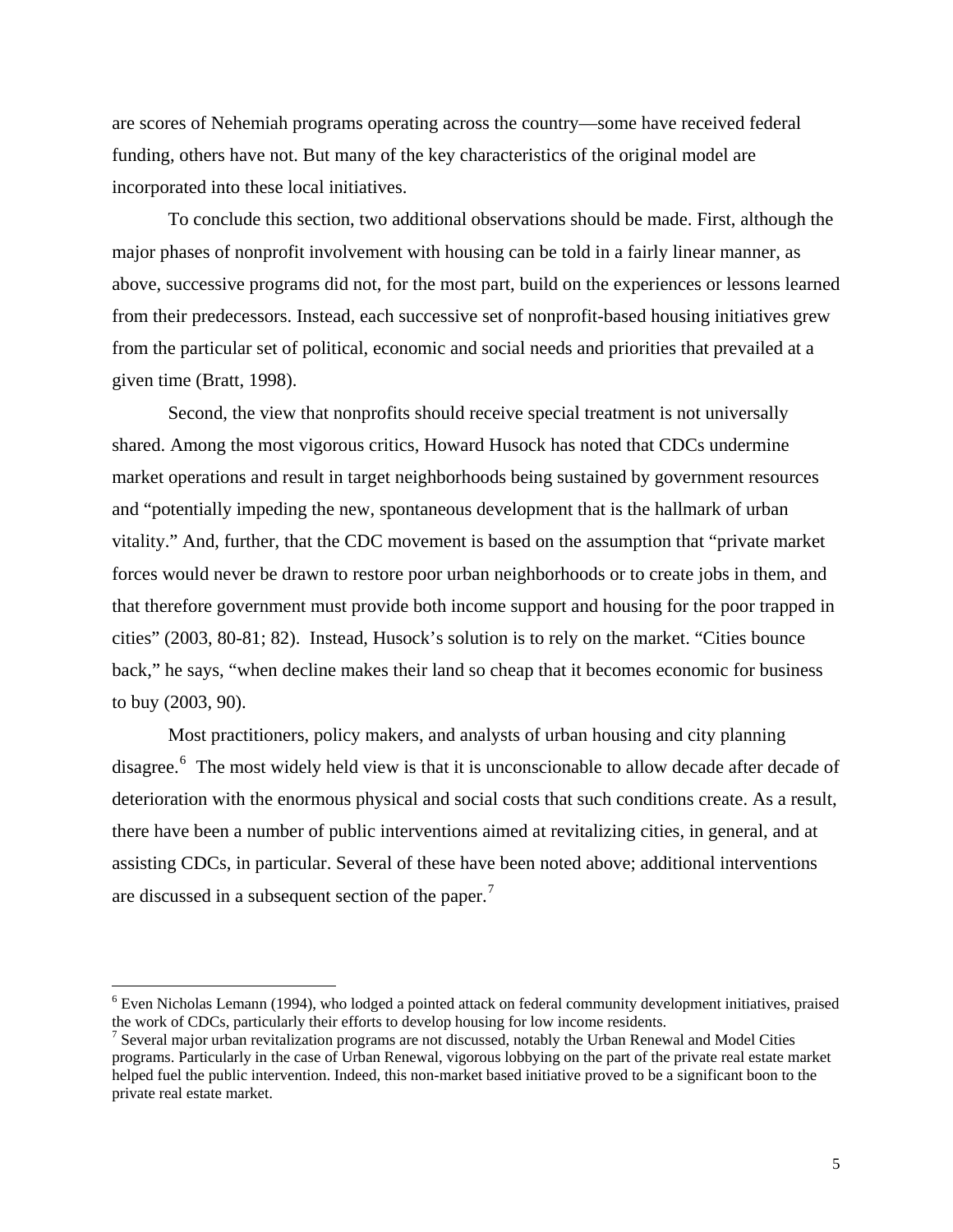#### **The Current View**

The contemporary nonprofit housing sector is comprised of two major types of developers and owners: community development corporations and larger national and regional nonprofit organizations.<sup>[8](#page-11-0)</sup> CDCs are nonprofit organizations that are:

> characterized by their community based leadership and their work primarily in housing production and/or job creation…CDCs are formed by residents, small business owners, congregations and other local stakeholders to revitalize a low and/or moderate income community. CDCs typically produce affordable housing and create jobs for community residents. Jobs are often created through small or micro business lending or commercial development projects. Some CDCs also provide a variety of social services to their target area (National Congress for Community Economic Development, 2005a).

CDCs are typically small organizations, committed to the revitalization of relatively small geographic areas, with a median staff size of ten employees, seven of whom are full-time (National Congress for Community Economic Development, 2005b).<sup>[9](#page-11-1)</sup>

During the 1970s, 1980s and 1990s the National Congress for Community Economic Development tracked the growth of CDCs and presented an image of uninterrupted growth, from some 200 groups in the mid-1970s, to about 1,500-2,000 groups in 1988 to 3,600 in 1999 and 4,600 in 2005 (National Congress for Community Economic Development, 1989, 1999, 2005b). However, anecdotal evidence, as well as recent research, has revealed that CDCs not only get created, but they also go out of business (Rohe, Bratt, and Biswas, 2003).

The second broad category of nonprofit housing developers is sometimes referred to as "national or regional nonprofits." Many of these organizations have become members of the Housing Partnership Network (HPN), which is a peer network and business cooperative of 87 of some of the most accomplished affordable housing nonprofits in the country.<sup>[10](#page-11-2)</sup> Its members

<span id="page-11-0"></span><sup>&</sup>lt;sup>8</sup> These two groups are not inclusive of all nonprofit housing producers. Some housing is built by religious institutions, trade unions, or other organizations with a particular constituency or mission. Other nonprofit organizations are committed to assisting the homeless or other groups with special needs, such as HIV/AIDS. Still other nonprofit organizations are tenant cooperatives. However, a focus on these types of groups is beyond the scope of this paper.

<span id="page-11-1"></span><sup>&</sup>lt;sup>9</sup> Current figures on CDC operating budgets are not available. The 1999 census by the National Congress for Community Economic Development reported that the median annual budget was in the \$200,000-399,000 range; only 20 percent of the groups had budgets exceeding \$600,000.<br><sup>10</sup> While affordable housing development is the most prevalent activity of Housing Partnership Network members,

<span id="page-11-2"></span><sup>32 (38</sup> percent) of these organizations identify themselves primarily as lenders (Mayer and Temkin, 2006).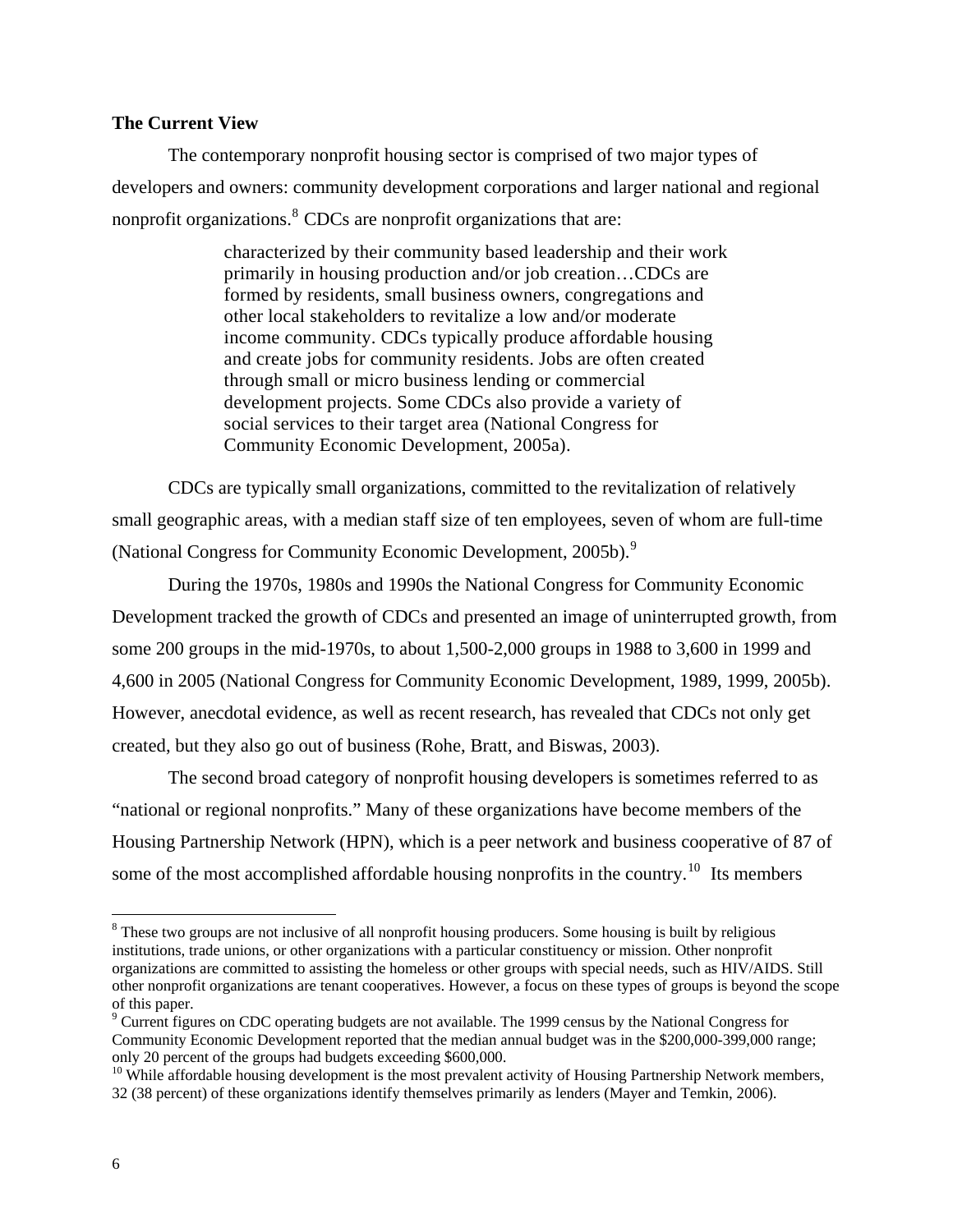operate on a citywide or regional basis and share a similar public/private business model that forges entrepreneurial partnerships among the business, community, and government sectors to create and sustain affordable housing. The founding members formed the HPN in 1990 "to share knowledge and spread innovation among peer organizations, to shape policy, and to create new social enterprises to strengthen their businesses and achieve their missions" (The Housing Partnership Network, 2006).

HPN member organizations are typically considerably larger, in terms of staff size and operating budgets, than CDCs. Based on a recent study of these groups, researchers found that the FTE median staff size is 60; the median operating budget is \$4.1 million (Mayer and Temkin, 2006).

Among the group of large nonprofit housing organizations, seven that work at a national level have coalesced under another, relatively new organization, Stewards of Affordable Housing for the Future (SAHF), which was launched in 2003. Member organizations own properties in multiple states and, taken together, they operate in 49 states, plus the District of Columbia, Puerto Rico, and the Virgin Islands. Similar to other nonprofit housing organizations, these groups also share a commitment to preserving rental housing as affordable to low-income families, seniors, and disabled individuals.

While CDCs often emerged as a result of a community group protesting poor conditions in their neighborhood, HPN organizations were typically created through cooperative arrangements on the part of local civic leaders, bankers, other leading businessmen, as well as public and nonprofit organizations. Despite the local prominence of HPN members,  $11$  as a group these nonprofits have enjoyed considerably less visibility than the much more prevalent, but significantly smaller CDCs.

<span id="page-12-0"></span> $<sup>11</sup>$  During site visits conducted by a team of researchers under contract to the Urban Institute, interviewees frequently</sup> commented that the local Housing Partnership Network organization was viewed as the "go-to" organization in their area. In a number of cases, Housing Partnership Network members have considerable national reputations throughout the nonprofit community (e.g. ACTION-Housing, Bridge Housing Corporation, and the Cleveland Housing Network).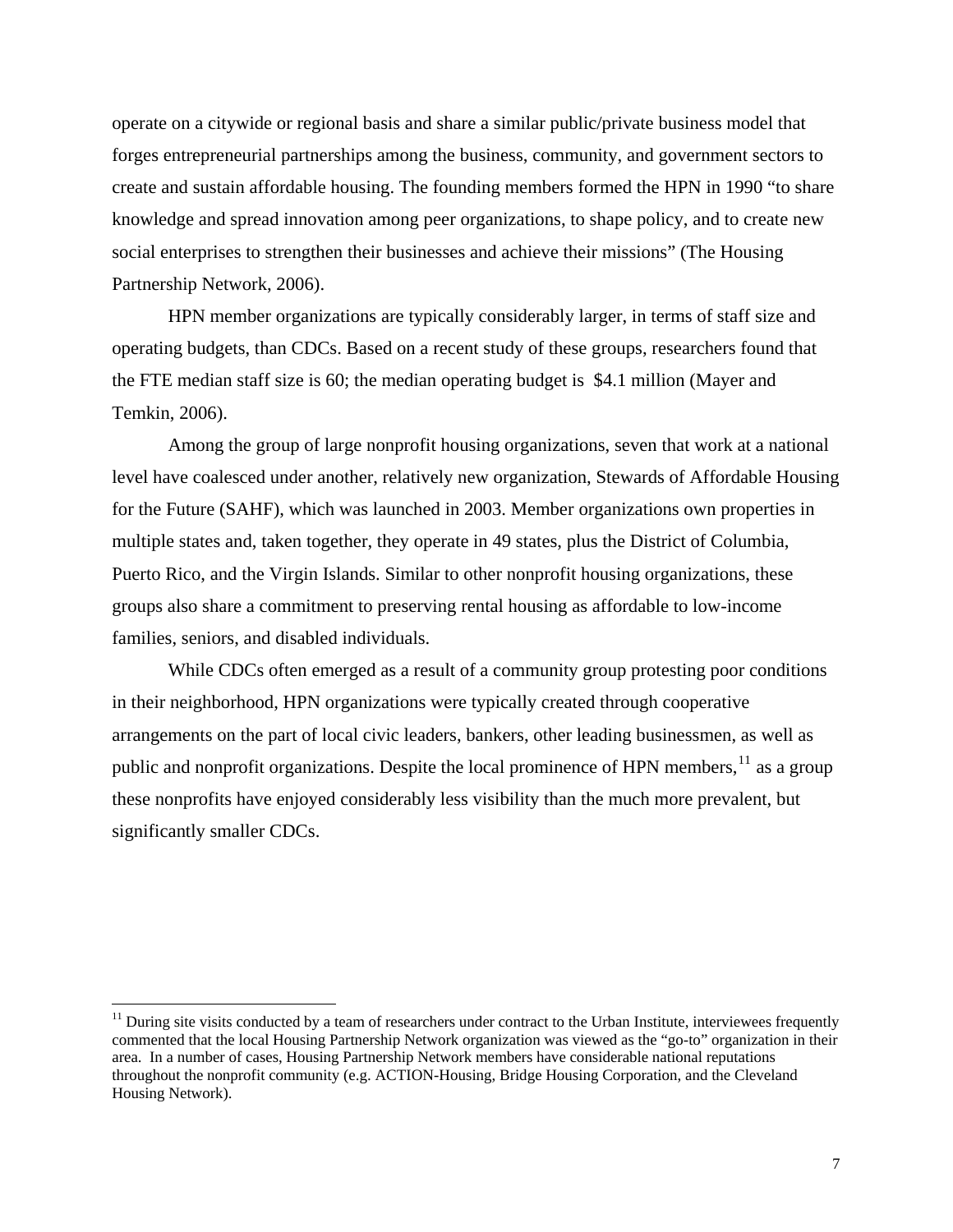#### **Production Record**

CDCs are credited with having produced or rehabilitated more than 1,252,000 units of housing (National Congress for Community Economic Development, 2005b) and, in general, nonprofits have been responsible for a significant percentage of the lower income housing that has been developed over the past two decades. In 1990, nonprofits produced approximately 17.2 percent of the total number of federally assisted housing units and in the thirty year period, 1960- 1990, the cumulative nonprofit share of all federally subsidized production and preservation units was about 15.7 percent (Walker et al., 1995, 22). As of 1995, nonprofit organizations owned 35 percent of the older assisted stock of housing (which included subsidies under the Section 221(d) (3), 236, and various Section 8 programs) (Finkel et al., 1999). Based on a sample of about one quarter of the Low Income Housing Tax Credit units developed between 1987 and 1996, just under one-third were developed by nonprofits either working alone or in partnership with for-profits (Cummings and DiPasquale, 1999, 255).

Housing owned by CDCs and other nonprofit organizations are important components of the social housing sector in the U.S., which comprises about 4.6 million units.<sup>[12](#page-13-0)</sup> Included in this total are the units produced by non-CDC nonprofit producers of housing, notably the members of the HPN and SAHF, discussed above. These organizations have developed about 295,000 units  $(HPN = 225,000; ^{13}$  $(HPN = 225,000; ^{13}$  $(HPN = 225,000; ^{13}$  SAHF = 70,000<sup>14</sup>). This level of production – from only 94 groups—

<span id="page-13-0"></span> $12$  This estimate draws on Stone's analysis (2006, 244, 246 and 257). However, Stone's estimate did not include the most recent number of CDC-produced units, based on the 2005 NCCED census—1,252,000 units (2005b). Thus, his estimate of 4 million units in the social housing sector has been increased by some 600,000 units, which, according to the National Congress for Community Economic Development, is the number of units produced by CDCs between 1999 and 2005.

Stone breaks down the size of the social housing sector as follows: First, he delineates three forms of publicly owned housing: federally-funded public housing—1.3 million units; state and local-funded public housing—700,000 units; and Department of Defense owned and operated housing—400,000 units. This totals about 2.4 million units. Second, he breaks down the various forms of nonprofit ownership: CDC produced housing that has remained in the social sector —450,000 units; other nonprofit-owned housing—250,000 units; neighborhood-reinvestment corporation sponsored mutual housing associations—8,300 units; limited equity cooperatives—425,000 units; community land trusts—6,000 units; rental units owned by nonprofits that have not received government subsidies or possibly just capital assistance from nonfederal public or private sources—200,000 to 400,000 units; Section 202 housing for the elderly—200,000; housing that was built under the below market interest rate programs of the 1960s (Section 221(d)(3) and Section 236) that continue to be owned by nonprofits—150,000 units; unsubsidized FHAinsured units that later received federal Section subsidies—150,000 units. Totaling all the units in the nonprofit category comes to a conservative estimate of about 1.7 million units.

<span id="page-13-2"></span><span id="page-13-1"></span><sup>&</sup>lt;sup>13</sup> This figure is based on an estimate of the most recent production figures of Housing Partnership members. Personal email communication from Manuel Muelle, Director of Network Development, Housing Partnership Network. October 31, 2006. As noted in n.12, Stone (2006, 257) estimates that the size of the portfolio of "other nonprofit-owned" housing is about 250,000 units, which is roughly consistent with the figure of 285,000 units cited in the text. However, it is also important to point out that not all large regional housing producers are members of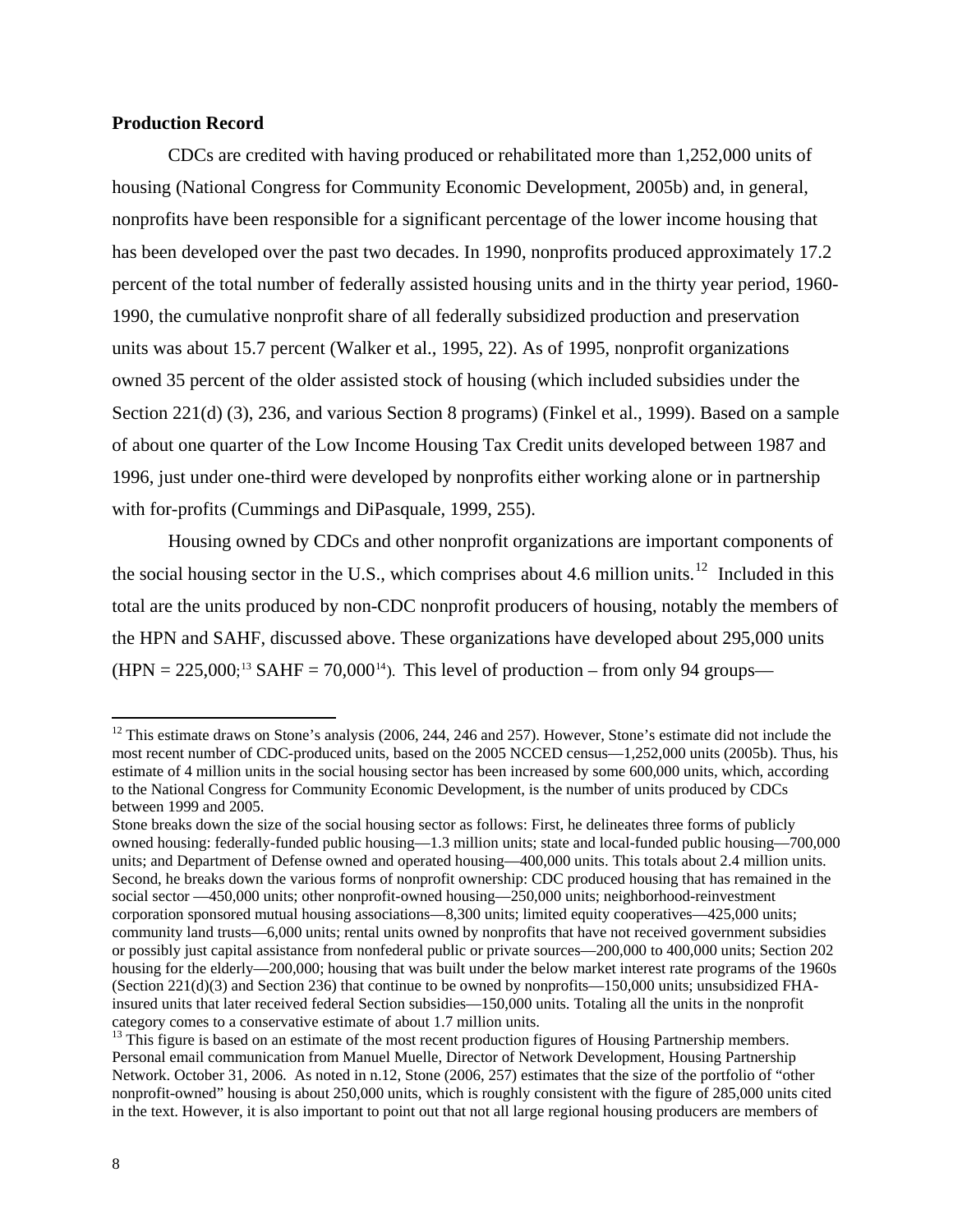equals about 23 percent of the number of units produced by CDCs.

Thus, taken together, CDCs and the other nonprofit producers of housing have played a major role in providing affordable housing opportunities to nearly 1.5 million households, almost one-third of the social housing sector. As a point of comparison, the total production by nonprofits has now surpassed by more than 25 percent the current number of federally subsidized public housing units, which stands at about 1.2 million (more than 1,252,000 CDC-produced units and about 295,000 HPN and SAHF-produced units, as well as other units not counted in either category).

The productivity of CDCs appears to have increased over time. The 245,000 units produced during the four calendar years spanning 1994-1997 represented 45 percent of all housing ever produced by CDCs (National Congress for Community Economic Development, 1999, 11). And the 600,000 units added between 1998 and 2005, when the most recent census was completed; represent nearly 50 percent of CDC housing production. Mean annual production has also increased from 27,000 units (1991-1994) to 86,000 units (1998-2005) (National Congress for Community Economic Development, 2005b). However, most CDCs (56 percent) have produced fewer than 100 units over the lifetime of the organization (National Congress for Community Economic Development, 2005b).

Productivity has similarly increased among HPN members. Mayer and Temkin (2006) report that annual housing production increased during 2000-2004 compared with earlier years and that, moreover, production was especially high in FY 2004. More specifically, the mean number of units produced by member organizations in 2004 was almost twice as great as the mean annual production per organization in the period spanning 2000-2004. HPN members typically have much higher production levels than the great majority of CDCs. A recent survey revealed a median aggregate production of 1,884 units and a mean of 2,654 units (Mayer and Temkin, 2006).

Another way of looking at the production record of nonprofits is to compare their output with that of for-profit developers. Walker et al. note that very few CDCs or for-profits produce

the Housing Partnership Network or SAHF. The Community Builders, based in Boston (but with offices in 9 other cities in the Northeast and Midwest) is a good example of a large organization that is neither a CDC nor a member of the Housing Partnership Network. Its website claims that it is "the largest nonprofit urban housing developer in the United States" with over 20,000 housing units produced and with 7,000 units currently under management, located in 90 developments (The Community Builders, 2006).

<sup>&</sup>lt;sup>14</sup> This estimate comes from Bill Kelly, President, Stewards of Affordable Housing for the Future, private email communication, December 11, 2006.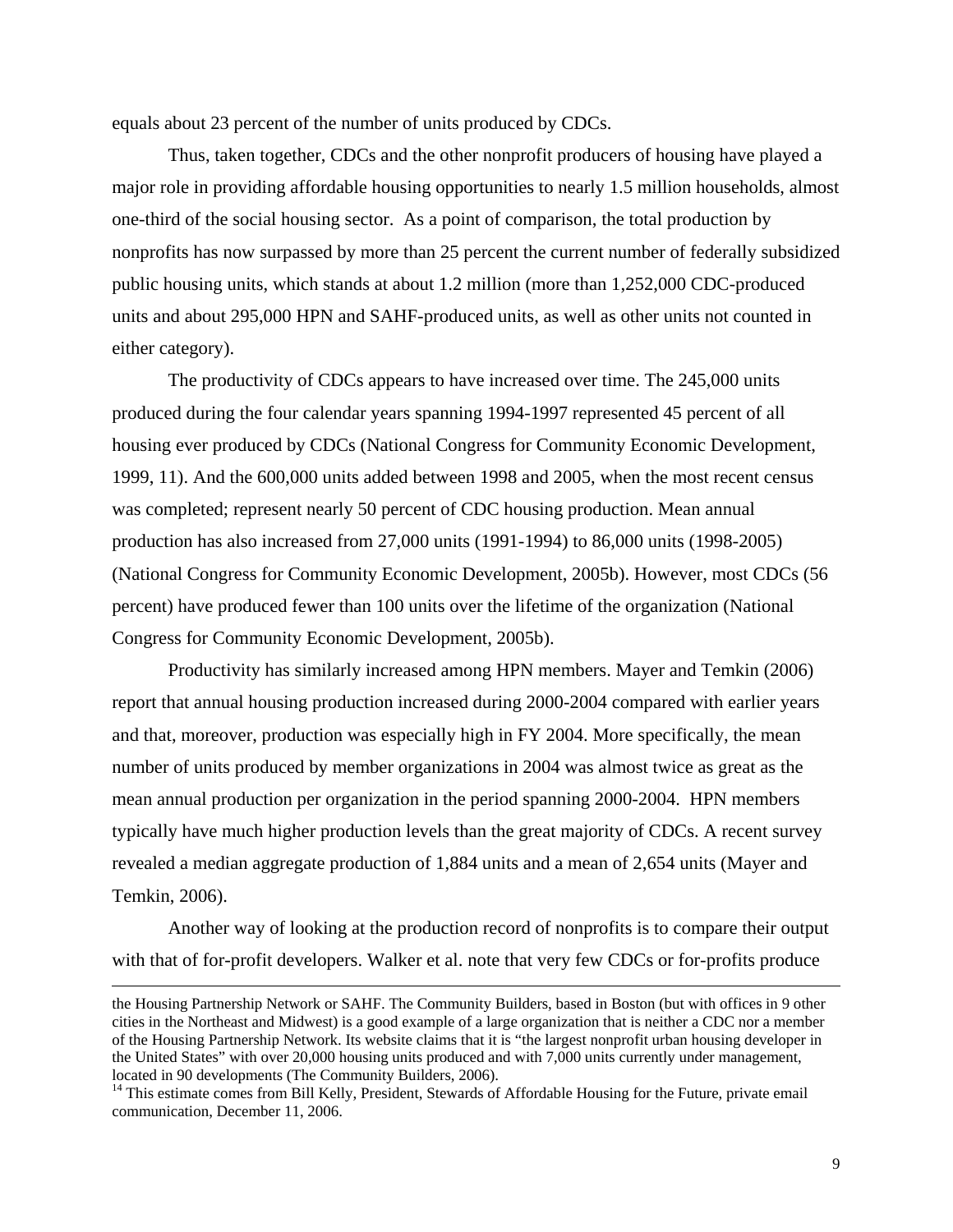more than 100 units per year (4.4 percent of CDCs and 16.4 percent of for-profit developers reached this threshold during 1988-1990). Members of the HPN, however, have a considerably higher mean annual production of multifamily units compared with the for-profit members of the National Association of Home Builders—124 and 57 units, respectively. (Mayer and Temkin, 2006). Moreover, since for-profits are more likely to engage in single-family development, and nonprofits are more likely to take on the difficult set of tasks involved with financing and renovating multifamily projects, there is likely a "degree of sophistication among nonprofits that equals or exceeds that of [their] for-profit comparison group" (1995, 26).

All nonprofit housing producers strive to cover the costs of developing and managing their projects through developers' fees, management fees, and through the cash flow generated from the property. Increasingly, too, nonprofit housing groups are focusing on asset management, which involves viewing each property in terms of its long-range costs and revenuegenerating potential. While the goal of all such organizations is to become financially independent, the costs involved in building and managing housing targeted to low-income households require an infusion of resources and assistance.

#### **Government Preferences and Support Systems for Nonprofits**

#### **Additional Federal Programs**

In addition to the various federal programs that have directly supported the development and growth of CDCs and other nonprofits, discussed above, starting in the 1980s, there have also been a number of federal initiatives that have given some type of preferential treatment to nonprofits. The net result is that for CDCs, the federal government is by far the most important source of grants, loans, or investments, with some 88 percent of all organizations reporting that they had received over \$50,000 from federal sources, particularly HUD. Other key revenue sources include state and local governments, banks, national intermediaries, foundations and corporations (National Congress for Community Economic Development, 2005b). HPN members rely on a similar list of investors and donors (Mayer and Temkin, 2006).

First, the federal government looked to nonprofits to help bring back into use properties that had been owned by distressed and failed savings and loan associations and commercial banks. Specifically, in the Financial Institutions Reform, Recovery and Enforcement Act of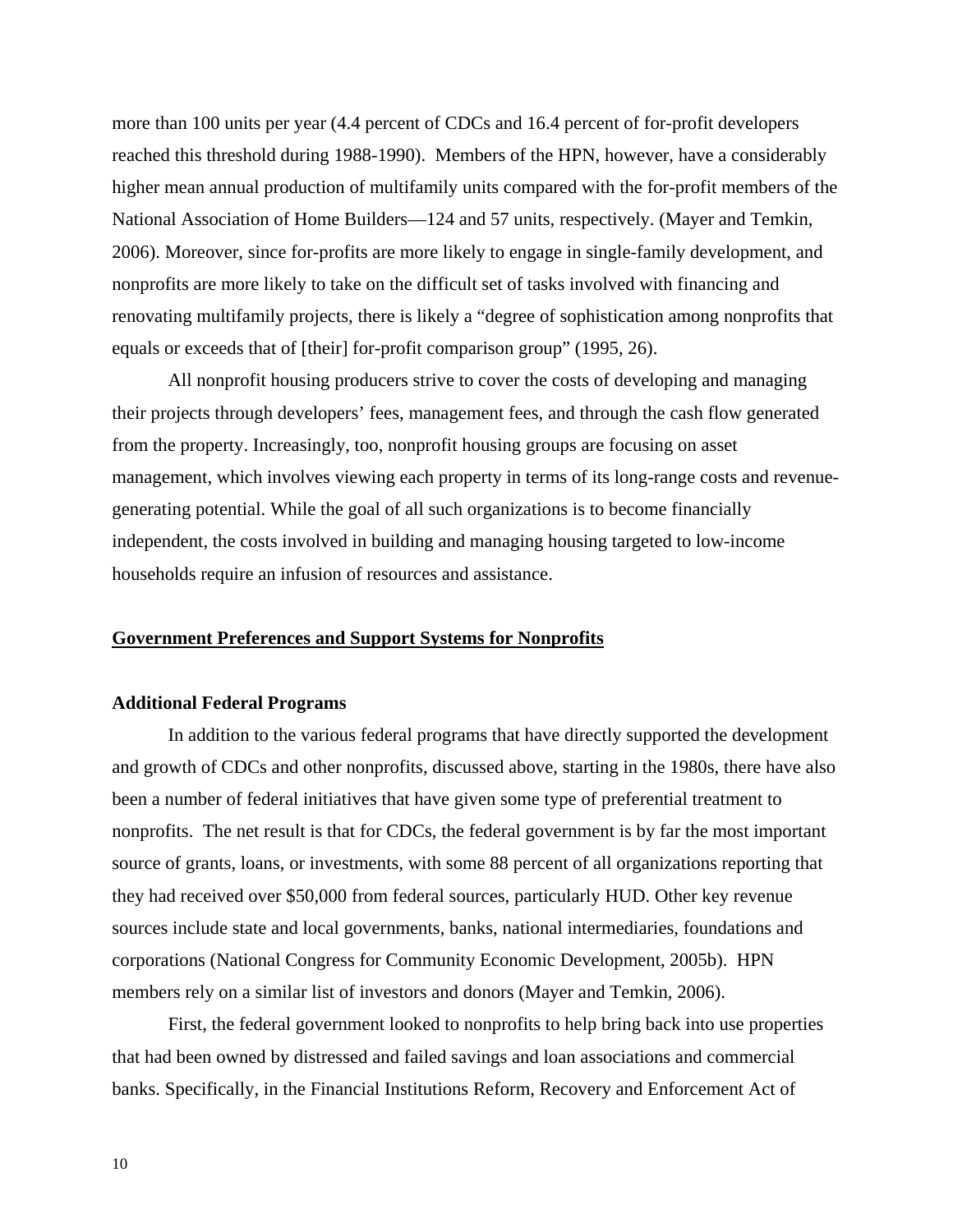1989, nonprofits were given the right of first refusal to purchase properties from the Resolution Trust Company that had been in the portfolios of distressed S & Ls. Two years later, a similar provision was contained in the Comprehensive Deposit Insurance Reform Act of 1991, aimed at properties owned by failed commercial banks.

Second, nonprofits have been given a priority status in the "expiring use" crisis. Title VI of the Cranston-Gonzalez National Affordable Housing Act of 1990 gives these organizations and other "priority purchasers" the first right to make a bona fide offer to purchase a federally subsidized development whose owner has announced an interest in pre-paying the mortgage.

Third, and also in the Cranston-Gonzalez National Affordable Housing Act of 1990 (Title II—the HOME Investment Partnership Program), Congress mandated that at least 15 percent of each participating jurisdiction's HOME funds be earmarked for use by qualified nonprofit housing organizations, which were termed CHDOs (Community Housing Development Organizations). This allocation, called the Community Housing Partnership set-aside, was strengthened in the Housing and Community Development Act of 1992, which permitted 5 percent of each jurisdiction's overall HOME allocation to be spent on nonprofits' operating expenses. Even before this change went into effect, as of FY 1992 nearly 28 percent of all HOME dollars went to nonprofit sponsors. And just looking at HOME funds committed to rental housing, nonprofits were the recipients of 40.6 percent of the allocation. However, the overall percentage of HOME funds going to CHDOs (or CDCs) was significantly less—roughly 15 percent as mandated by Congress (Walker et al., 1995).

Fourth and also contained in the Housing and Community Development Act of 1992, nonprofits are listed as one of the eligible entities to which public housing residents may choose to transfer management of their developments, instead of management being done by troubled public housing authorities.

A fifth critical set aside is stipulated in the Low-Income Housing Tax Credit program, which requires that at least 10 percent of each state's annual tax credit allocation be earmarked for projects that are at least partially owned by a qualified nonprofit organization. However, the LIHTC allocation to nonprofits has been significantly higher than this amount. Between 1987 (the start of the tax credit program) and 2002, nearly 22 percent of all LIHTC projects were sponsored by nonprofits (HUD 2004). The all-time peak was reached in 1998 with nonprofits sponsoring 36.6 percent of all LIHTC properties. However, since then, there has been a decline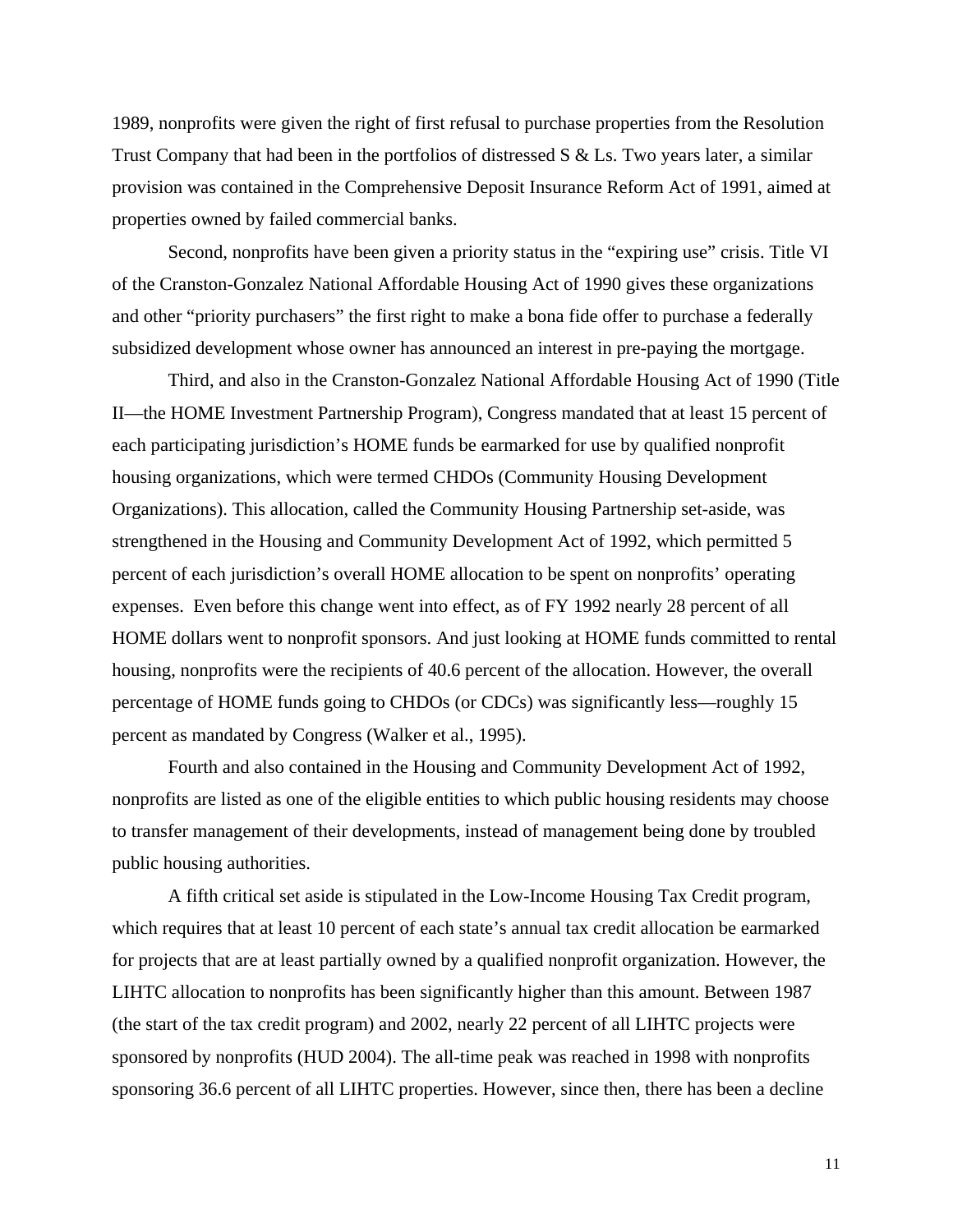in nonprofit sponsorship of these properties, with the rate falling to 25 percent, but still far above the 10 percent minimum threshold (Climaco et al., 2006, 23).

Concluding their study of nonprofit participation in LIHTC and HOME programs, O'Regan and Quigley observed that: "nonprofits do, in fact, receive a larger portion of funding in these programs than they have in other historically important sources of low-income housing production" (2000, 313).

A sixth example of how federal programs single out nonprofits to assume important roles is found in the New Markets Tax Credit Program,  $15$  which is operated by the Community Development Financial Institutions fund.[16](#page-17-1) Designed to generate private sector equity investments in low income communities, the NMTC requires that all investments be made through certified Community Development Entities, which are domestic corporations whose primary mission is serving or providing investment capital to low income communities or low income persons. Tax credits are channeled to these entities, which, in turn, sell the credits to corporate investors. The cash proceeds are then invested in the earmarked project. Community Development Entities must be accountable to residents of their communities through representation on either a governing or advisory board (Community Development Financial Institutions Fund, 2003). While for-profit entities may qualify as a Community Development Entity, the requirements are geared to the basic characteristics of CDCs and other nonprofits.

Finally, nonprofits have also played a central role in supporting programs targeted to homeless people, both in terms of providing emergency shelters and in helping to fund transitional or permanent housing. Between 1987 and 1991, more than 87 percent of total federal spending for these programs was provided to nonprofit organizations (Walker et al., 1995).

 Despite the important role that nonprofits have been playing in this significant array of federal initiatives, there is still nothing approaching a "nonprofit-centric" system of support for nonprofit organizations (Bratt, 1998), which would involve a comprehensive array of funding for operations, pre-development costs, construction and permanent financing, and long-term

<span id="page-17-0"></span><sup>&</sup>lt;sup>15</sup> Enacted as part of the Community Renewal Tax Relief Act of 2000, the program may be used to finance retail centers, small businesses, charter schools, child care centers and other community facilities. 16 This fund is aimed at increasing the capacity of financial institutions to provide credit, capital, and financial

<span id="page-17-1"></span>services in distressed urban and rural communities. Created in 1994, the fund receives annual Congressional appropriations; in FY 2006, \$55 million was approved. These monies, in turn, are invested in Community Development Financial Institutions, which serve markets typically underserved by conventional financial institutions.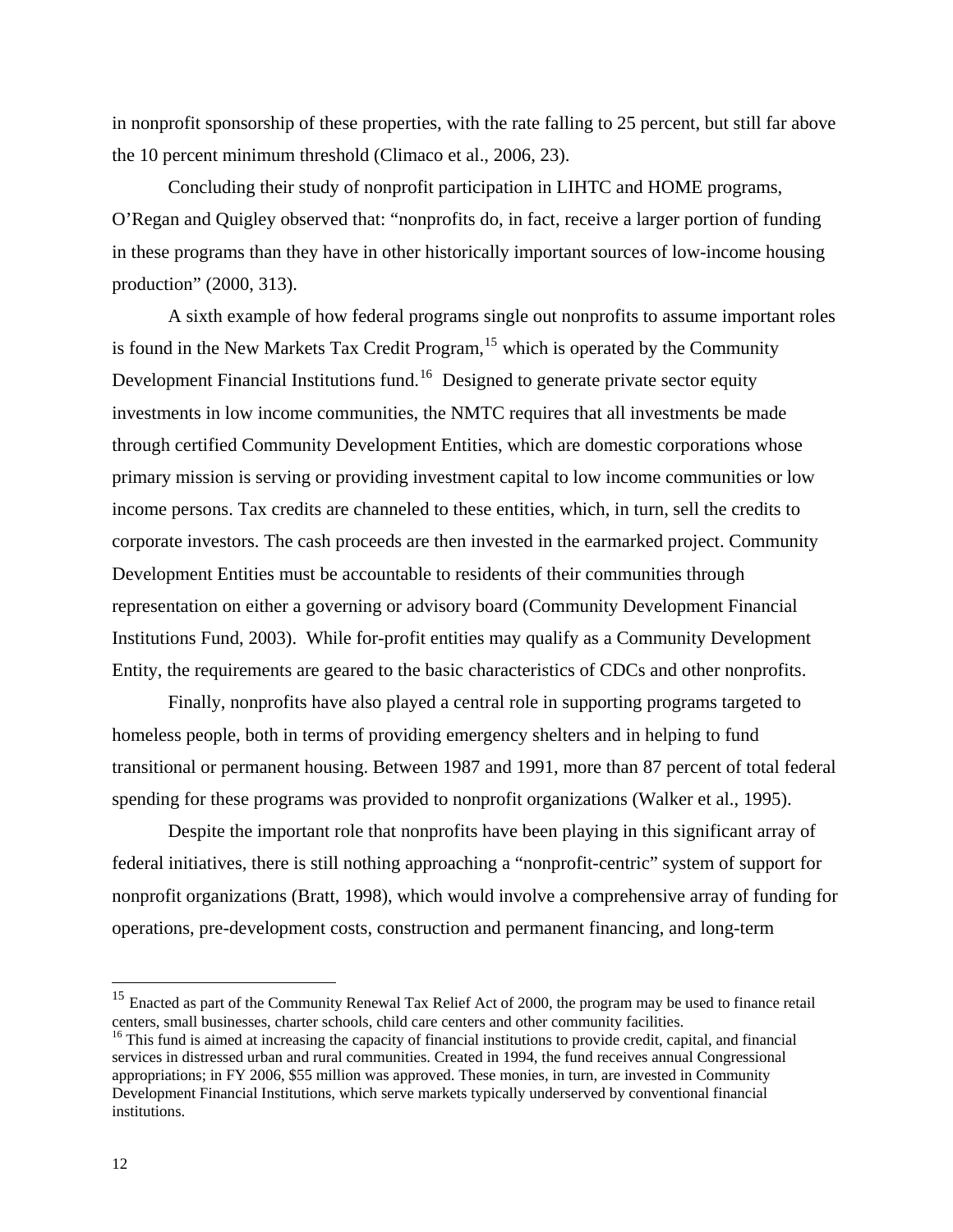subsidies, as well as technical assistance. The piece-meal approach to supporting nonprofits notwithstanding, it is noteworthy that there have been many efforts to sustain and enhance the work of these organizations as they go about the task of providing decent, affordable housing.

## **Other Sources of Support**

 $\overline{a}$ 

CDCs and other nonprofit organizations receive substantial support from a number of other sources, in addition to the federal government. The 1980s saw the beginning of federal devolution to state and local governments. No longer was the federal government to be seen as the sole source of funding and support for low-income housing initiatives. Instead, lower levels of government were expected to fill in the gaps both in program development as well as funding.

For example, prior to 1980 there were only 44 state-funded housing programs and the bulk of these were operating in three states: California, Connecticut, and Massachusetts. But between 1983 and 1987, 92 new state programs were established and this proliferation was accompanied by significant increases in state spending for housing. With this growth in statebased housing activity, nonprofits were often given central positions; in 1988, a survey revealed that state housing programs were typically oriented toward nonprofit developers (data reported in Goetz, 1993, 77-78).<sup>[17](#page-18-0)</sup>

Financial institutions comprise another group of entities that support the work of nonprofit organizations. As noted previously, Community Development Financial Institutions have become enormously important in providing financing for development projects that would, perhaps, otherwise have difficulty locating resources.

The Affordable Housing Program and the Community Investment Program, both operated by Federal Home Loan Bank System, are also significant. The AHP is funded with 10 percent of the Federal Home Loan Bank System's net income each year. Under the program, grants are provided to member banks in partnership with developers and community organizations to finance the purchase, construction, or rehabilitation of owner-occupied or rental housing targeted to low- or moderate-income households. Grants can also be used to lower the interest rate on loans or cover down payment and closing costs. The CIP is restricted to providing below-market-rate loans that enable banks to extend long-term financing for housing

<span id="page-18-0"></span> $17$  Goetz provides further evidence of the pervasiveness of state and local funding for nonprofits (1993, 122-125). See also Bratt (1989) for an examination of Massachusetts' efforts to develop a comprehensive system of supports for nonprofit housing organizations.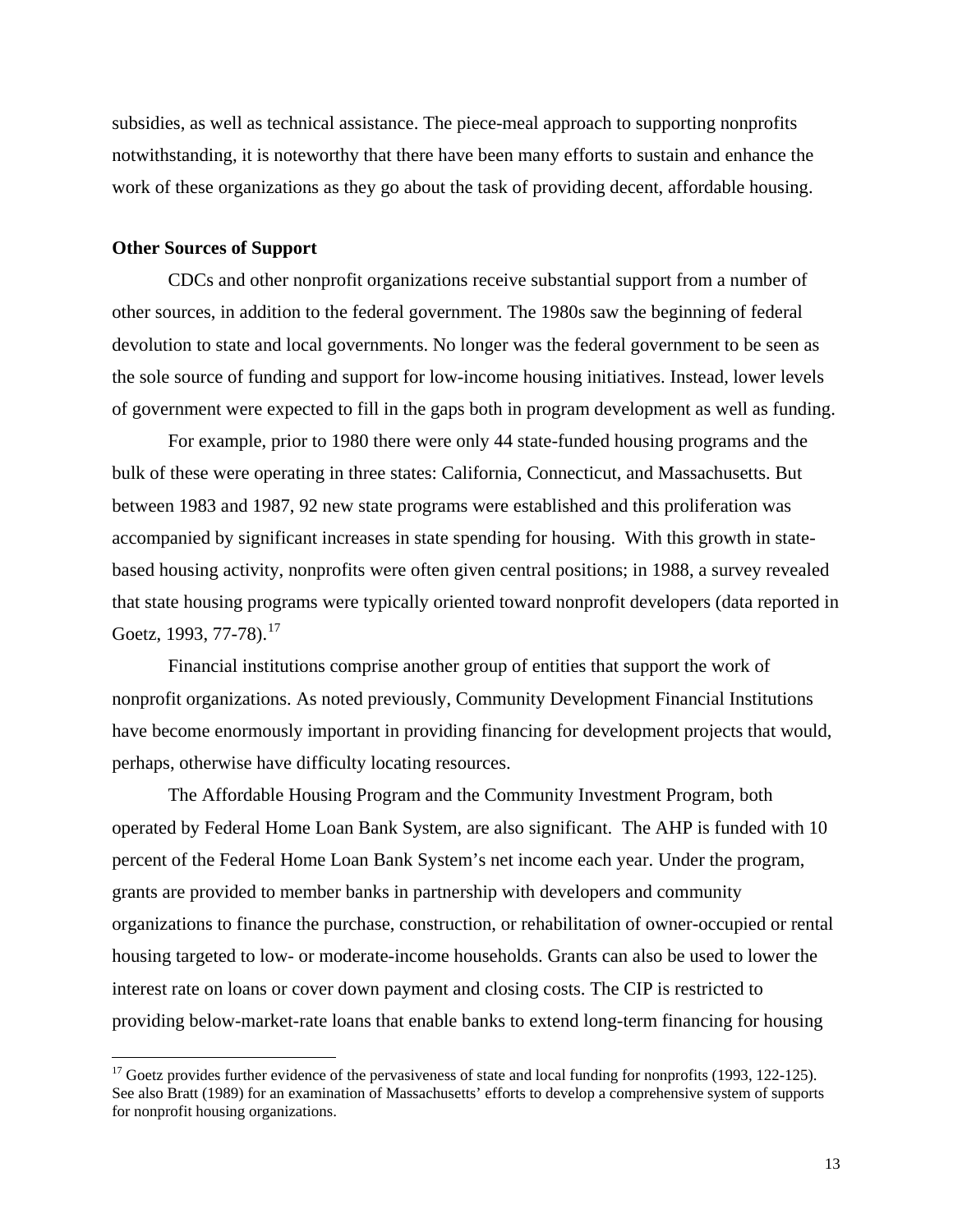and economic development that benefits low and moderate income families and neighborhoods (Federal Home Loan Banks, 2006).

Private foundations have also emerged as critical partners in supporting the work of nonprofit housing organizations. As far back as 1991, over 500 independent, corporate, and community foundations were providing funds in support of community-based development. And, in just four years, between 1987 and 1991, foundation support more than doubled —from \$74 to \$179 million (Council for Community-Based Development 1993).

The final major category of supports for nonprofits is comprised of the national nonprofit intermediaries, notably the Local Initiatives Support Corporation (LISC), Enterprise Community Partners (formerly known as the Enterprise Foundation) and NeighborWorks America (formerly known as the Neighborhood Reinvestment Corporation).<sup>[18](#page-19-0)</sup>

The national intermediaries play an important role in influencing and supporting the work of CDCs. Both LISC and Enterprise Community Partners raise funds primarily through private corporate and foundation donations, while NeighborWorks America also receives annual Congressional appropriations. These three organizations disseminate funds to local chapters that, in turn, provide funds directly to affiliate organizations working in urban neighborhoods or rural locations.

<span id="page-19-0"></span><sup>&</sup>lt;sup>18</sup> NeighborWorks America's institutional origins can be dated to 1975, when the Federal Home Loan Bank created an office dedicated to neighborhood reinvestment. Three years later, Congress enacted the Neighborhood Reinvestment Corporation Act, which transformed the office into a free-standing federally-funded agency whose mission is "to revitalize older urban neighborhoods by mobilizing public, private, and community resources at the neighborhood level" (NeighborWorks, 2006). The NeighborWorks network, which was created and supported by the Neighborhood Reinvestment Corporation, consists of more than 240 local nonprofit organizations whose goal is to create affordable housing and to promote community revitalization (NeighborWorks, 2006). In FY 2005, \$168 million in NeighborWorks revolving loan fund investments leveraged \$2.8 billion in other direct investments in neighborhoods served by affiliate organizations (NeighborWorks, 2005).

Enterprise Community Partners was created in 1982 with the assistance of real estate developer James Rouse. Since then, the organization has secured and made \$7 billion in investments and contributions. Through their network of more than 2,500 organizations, more than 190,000 homes affordable to low income families have been built or rehabilitated (The Enterprise Foundation, 2006).

The Local Initiatives Support Corporation (LISC) was created in 1980 and is committed to working with CDCs to rebuild communities. Technical assistance and financial support is provided to local programs operating in more than three dozen cities. LISC raises money from private investors, lenders, and donors (over \$7 billion), which, in turn, leverages additional public and private sector funds. Since its inception, the organization has provided assistance to thousands of CDCs, which have built or rehabilitated 196,000 affordable homes and created over 27 million square feet of commercial, community and educational space (Local Initiatives Support Corporation, 2006a). A fourth intermediary, the Center for Community Change, was created in 1967, years before the other groups, and is unique in its overriding concern with advocacy and in serving as a link between activist CDCs and technical assistance and in its commitment to grassroots empowerment (Rubin, 2000).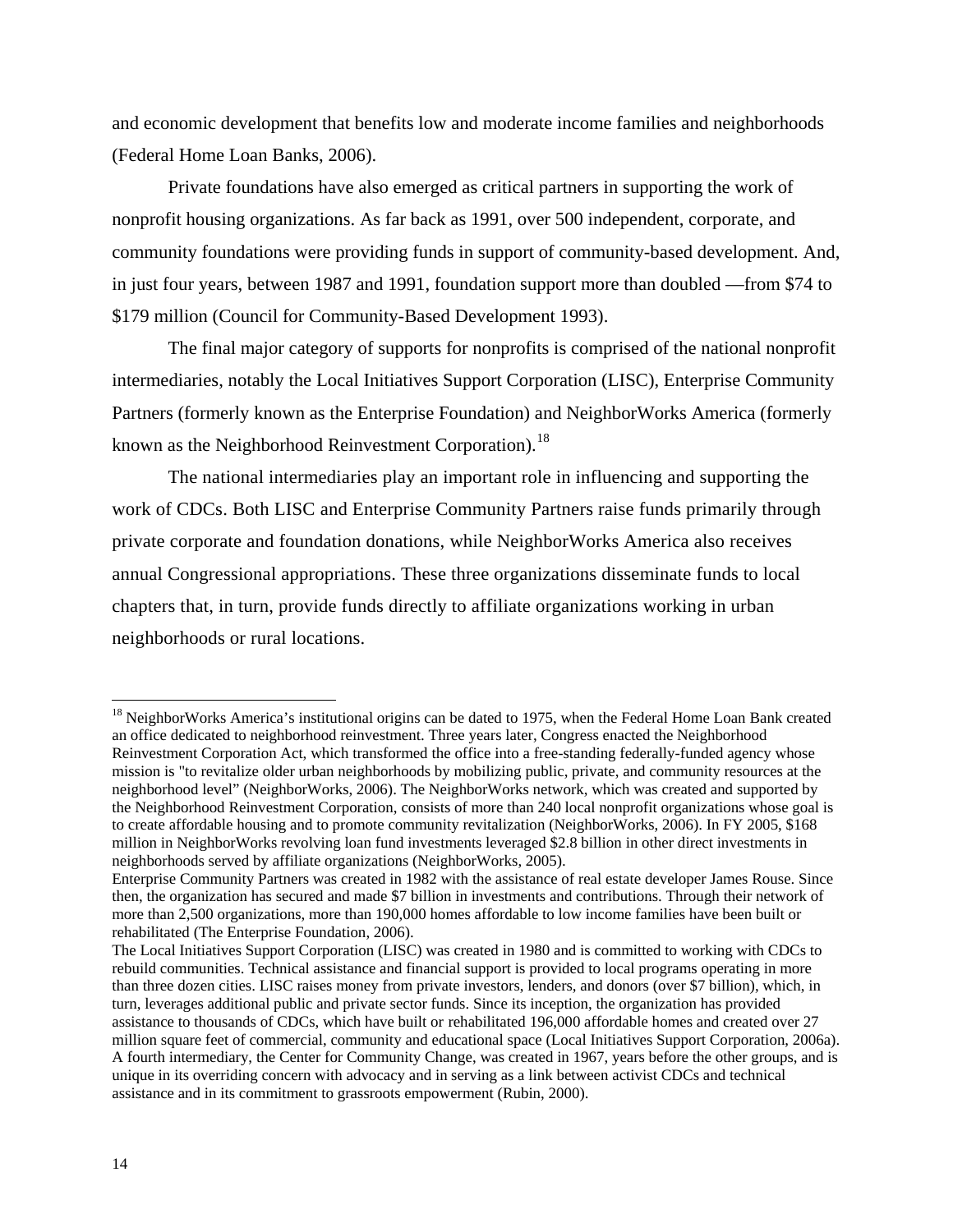In addition, both LISC and Enterprise have subsidiaries that serve as intermediaries for tax credit investments. LISC's affiliate, The National Equity Fund, Inc., and Enterprise's subsidiary, Enterprise Community Investment, Inc., both provide a critical link between CDCs (as well as other nonprofit and for-profit developers) and community-focused investors. Both seek strong real estate investments that provide solid returns and risk protection for investors who include many of the top banks, insurance companies, and corporations in the country. By providing both technical assistance to the local development entity, as well as solid underwriting services, equity is funneled to projects, while assuring investors that the deal is financially sound and that the investment will be profitable (Local Initiatives Support Corporation 2006a; Enterprise Community Investment, Inc. 2006).

Another national intermediary, The National Housing Trust, serves as a consultant and development partner to mostly large nonprofit organizations, as well as to HUD, state and local housing agencies, and to low income residents that are working to preserve and improve affordable multifamily housing. Since 1996 the Trust has been involved in the acquisition and rehabilitation of over 12,000 apartments that have required a combined commitment of over \$750 million. The National Housing Trust Community Development Fund, an affiliate of the National Housing Trust, provides predevelopment and bridge financing to preserve and improve affordable multifamily housing properties. And, in partnership with Enterprise Community Partners, a separate affiliated entity, NHT/Enterprise Preservation, acts as an owner/developer, purchasing and renovating existing, affordable housing. To date, NHT/Enterprise has preserved and operated over 3,000 affordable apartments, the vast majority of which are affordable to very low income households (National Housing Trust 2006).

In recent years, the role of intermediaries has grown significantly due, in part, to the substantial investments that these organizations have received from major funding efforts such as the National Community Development Initiative, which is now known as LivingCities. In fact, Walker (2002) has noted that:

> The number one accomplishment of the community development leadership system in the 1990s was the creation or strengthening of strong intermediary institutions—the collaborations, partnerships, coalitions and alliances, and other bodies that help engage leaders from multiple sectors as contributors to community development (48).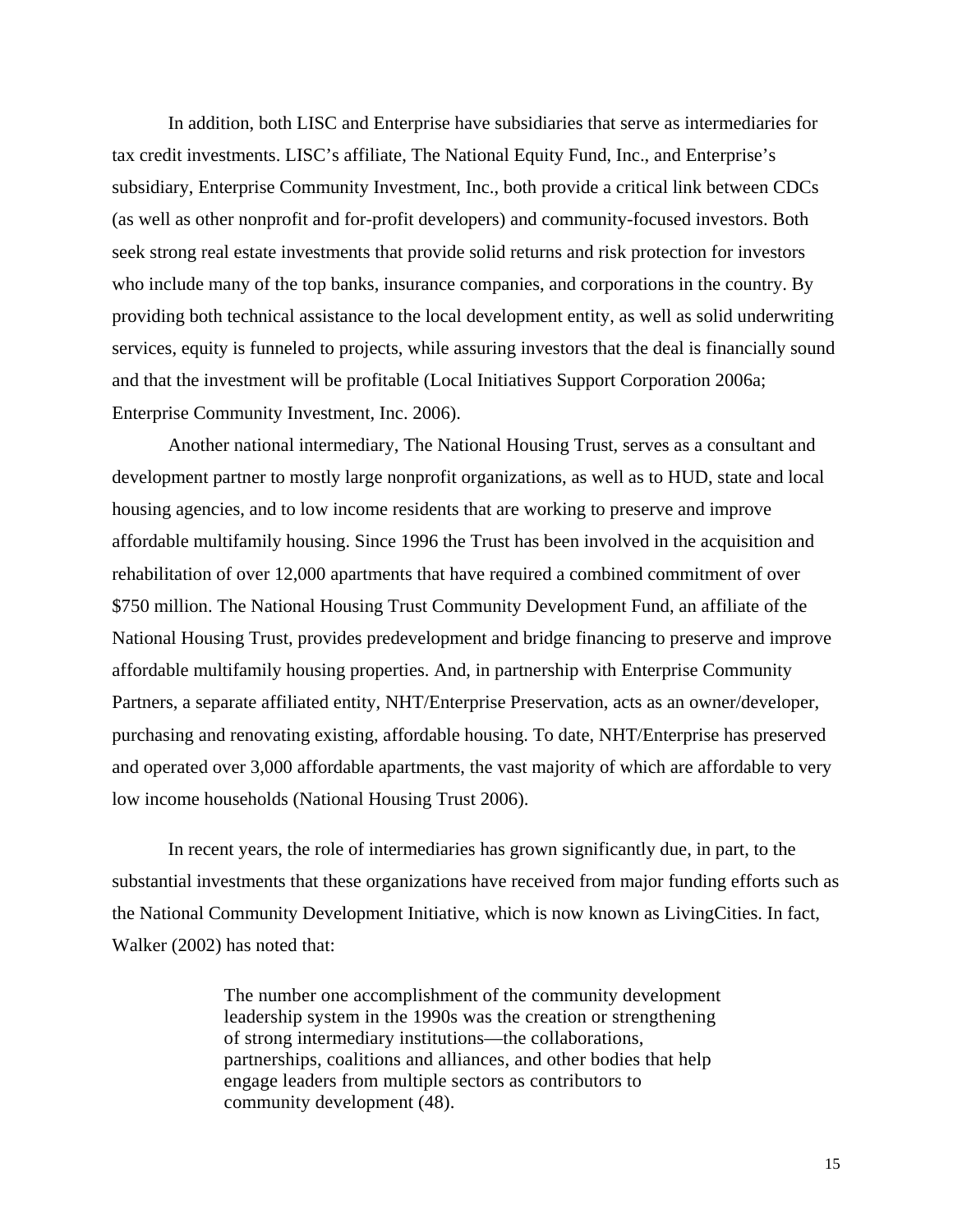There is a prevailing view that CDCs are better able to deliver services with the assistance of intermediaries than without them. Specifically, intermediaries and local collaborations facilitate multiyear funding for CDC operations; they tend to increase the level of investment; they establish performance standards and monitor CDC progress; and they shift administrative burdens for grant-making and management away from the grantor to the intermediary (Walker, 2002, 40). $^{19}$  $^{19}$  $^{19}$ 

Taken together, the support for nonprofits is extensive, albeit piecemeal. And, as financial and technical assistance for nonprofits has increased so, too, has the competition for these resources become more intense. One of the down-sides of the increase in the number of nonprofits over the past several decades is that more groups are pursing the available funds.

#### **Properties and People Served by Nonprofits**

Nonprofit housing developers are typically willing to enter into market situations and to serve populations that the unassisted private for-profit sector cannot or will not serve. In addition, when compared with for-profit developers utilizing some kind of subsidy, nonprofits still emerge as the group that is most likely to work in the most distressed areas and to serve the hardest-to-house residents. A number of studies and types of data underscore these observations. However, in presenting the various research findings, it is also important to note that the data comparing nonprofit and for-profits do not differentiate between the small, neighborhood-based organizations and the large, regional or national nonprofits. Therefore, when comparing the experiences of nonprofit and for-profit organizations, it should be remembered that we do not yet have intra-sectoral information on outcome measures (e.g. large nonprofits vs. small nonprofits and large for-profits vs. small for-profits).

#### **Early Studies—1970s and 1980s**

Given that CDCs can trace their roots to the Special Impact program of the 1970s, it is not surprising that that early initiative's focus on deteriorated areas has been a steady theme and basic orientation of CDCs. The Special Impact regulations noted that the program was geared to areas that "face severe shortages of income, jobs, skilled human resources…" And, further that,

<span id="page-21-0"></span> $19$  However, there is also some question about the extent to which intermediaries interfere with the agendas of CDCs. For a fuller discussion see Bratt, 2006a.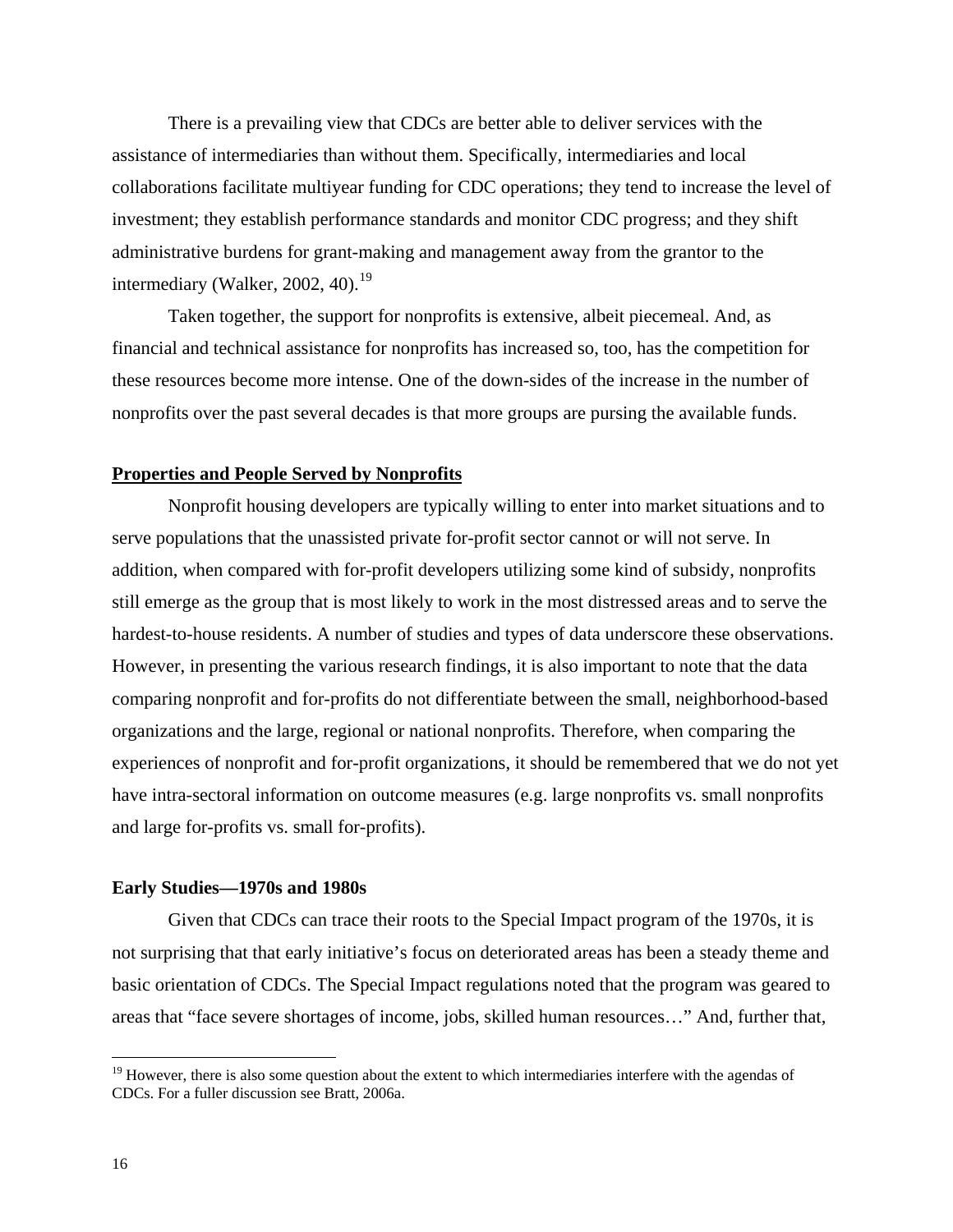"the ultimate goal of the Special Impact Program [was] "to achieve parity between the impact areas and the areas surrounding them" (National Center for Economic Alternatives, 1981, 22).<sup>[20](#page-22-0)</sup>

In a study of 15 impact areas included in this program, researchers noted that all the "sites have been subjected to the deleterious effects of social and economic changes. In every case these communities had substantially higher portions of their populations living in poverty than was the case in general for the United States in the selected comparison year of 1970" (National Center for Economic Alternatives, 1981, 36). And, further:

> The impact areas are not just poor. They are physically deteriorated. The urban neighborhoods typically include large blocks of abandoned housing and commercial space. The rural regions lack adequate public utilities like water, sewer and transportations systems. Investors are reluctant to put money into such places without guarantees and other help from responsible local institutions—and the impact areas lack such institutions (National Center for Economic Alternatives, 1981, 38).

Mayer's Study of 30 nonprofit organizations, that had received funding from the Neighborhood Self-Help Development program, revealed that: "the most consistent geographic pattern is that NDOs (Neighborhood Development Organizations) function in very troubled neighborhoods." Moreover, these neighborhoods are likely to present problems for "anyone trying to carry out development projects, and especially projects designed to benefit low- and moderate-income residents" (1984, 13, 53). Specifically among the NDOs in the study sample,

> about half operate in neighborhoods where conditions for residents and businesses are clearly as trying as, or often substantially more trying than, anywhere else in the same city. Poverty, unemployment, deteriorated and abandoned housing, a diminishing population often of advancing age, and declining or vacated commercial strips all characterize these neighborhoods. Many buildings would require major investment to be returned even to a safe, usable condition. Vandalism, theft, and, in a smaller number of cases, arson are serious threats to people and property. Social

<span id="page-22-0"></span> $20$  The Special Impact program was not focused on housing. The four major project areas included community business and commercial development; community physical development programs; training and public service employment programs; and social service programs. Housing rehabilitation or new construction was included as a permitted activity under the second category—community physical development. Other activities in this category included rehabilitation or new construction of commercial space; development of industrial facilities and parks; land banking; and the formation of construction companies. In a study of CDCs participating in this program, of the total number of business ventures launched within the first two categories above (287), only 44, or 15 percent, involved residential development. Support for business enterprises was the most dominant economic development activity of Title VII CDCs (National Center for Economic Alternatives, 1981, 104, 84, 85).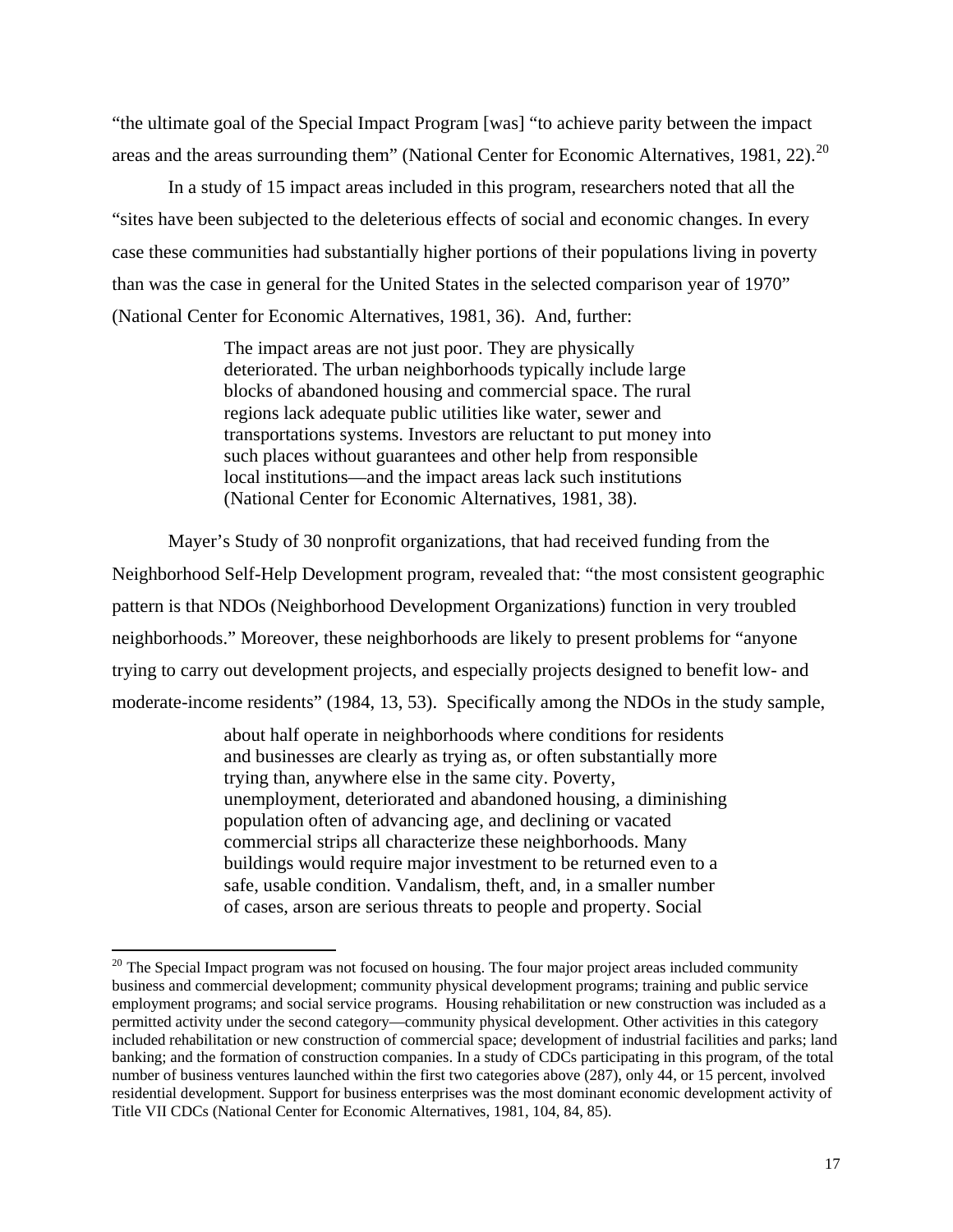problems—including alcoholism, drug abuse, and mental illness are common. A significant share of these neighborhoods are likely among the most troubled in the nation. [In addition,] Many of the remaining half of the organizations work in areas that most Americans would describe as seriously troubled as well… [Finally,] In some neighborhoods little or no other investment was taking place; in others, there were no projects of the type the NDO chose (Mayer, 1984, 53-54).

The seminal study of CDCs, undertaken by Vidal in the late 1980s, reported similar findings:

Census tracts in the neighborhoods served by sampled CDCs show a substantially lower median income than do other census tracts in the same cities…these neighborhoods include a considerably greater proportion of families with children that have incomes below the poverty line and of families on public assistance…If census tracts in each city are ranked according to their median incomes, those served by the sampled CDCs are clearly clustered in the more distressed parts of their cities (Vidal, 1992, 80).

Qualitative information collected by field researchers also confirmed that CDCs are serving needy populations: 82 percent of CDC neighborhoods were judged to be more distressed than their cities as a whole (Vidal, 1992, 81).

#### **Research from the 1990s and 2000s**

The National Congress for Community Economic Development has carried out five surveys of CDCs; the most recent one was completed in 2005. Based on their data, researchers concluded that: "these groups continue to share a guiding philosophy from the field's earliest days. Four decades after CDCs began; they're still targeting their initiatives to help the people who need it most. In this census, CDCs reported that 87 percent of the residents they serve are low income; 22 percent are poor" (National Congress for Community Economic Development, 2005b, 3). Similarly, in a survey of California's nonprofit housing developers conducted in 1997, 90 percent of these groups noted that very low income households were their target population (Christensen, 2000).

 A survey that reported on income levels of occupants of units produced by members of the Housing Partnership Network revealed a similar pattern: "By design [member] organizations develop housing affordable in substantial part to low- and very low-income people. Their actual performance is highly consistent with such goals" (Mayer and Temkin, 2006, 34).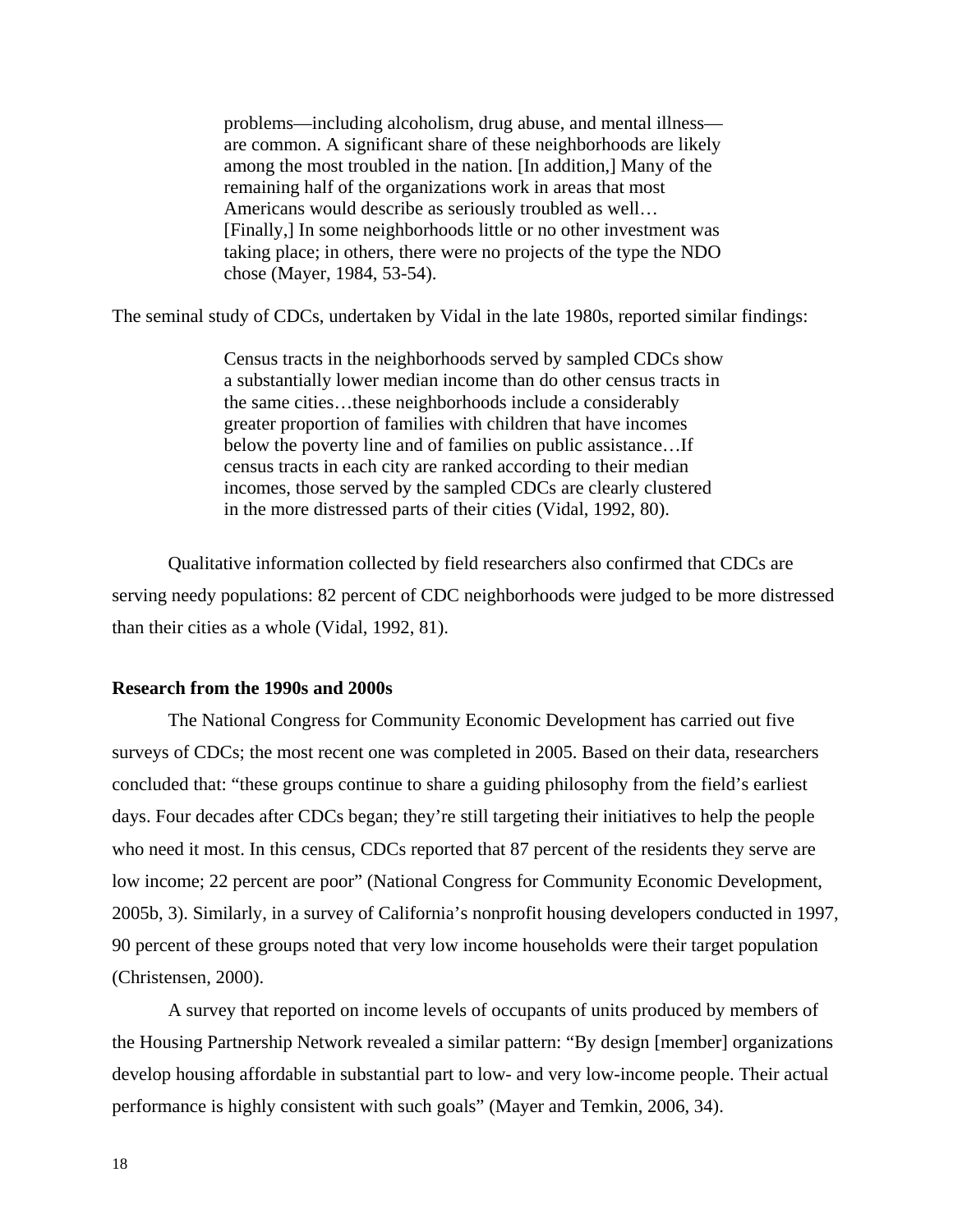HUD's Low Income Housing Tax Credit database is a good source of information on the types of properties developed by nonprofits. Between 1995 and 2003 nonprofit sponsors located their properties in more difficult neighborhoods than the total universe of low income housing tax credit properties, the bulk of which were developed by for-profit sponsors. Climaco et al. (2006, 45) report the following:

- 27.3 percent of LIHTC units in properties owned by nonprofits were located in census tracts where over 30 percent of the population was below the poverty level, compared with only 19.8 percent of all LIHTC units;
- 45.3 percent of LIHTC units in properties owned by nonprofits were located in census tracts where over 50 percent of the population was minority, compared with 41.8 percent of all LIHTC units;
- 22.0 percent of LIHTC units in properties owned by nonprofits were located in census tracts comprised of households that were over 20 percent were female-headed, compared with 17.2 percent for all LIHTC units;
- and 51.6 percent of LIHTC units in properties owned by nonprofits were located in census tracts where over 50 percent of the units were renter-occupied, compared with 45.1 percent for all LIHTC units.

Data on tax credit properties also reveal that nonprofits were more likely to serve groups with special needs than for-profit developers. And, in keeping with the mission of many nonprofits to house large families, these groups were more likely to build units of over 1,000 square feet than for-profit developers (U.S. General Accounting Office, 1999).

To sum up: the results of the various analyses are consistent and clear. Nonprofit organizations tend to work in some of the most troubled geographic areas and they tend to serve some of our most difficult-to-house populations.

#### **The Debate on the Role of Nonprofits**

Should governments and foundations foster the growth of nonprofits as developers and long-term owners of subsidized rental housing? For both nonprofit and for-profit developers there are a number of positive and negative arguments, which are summarized below.

As a background to this discussion, however, it is important to underscore a basic observation: the unassisted private housing market generally does not provide sufficient profit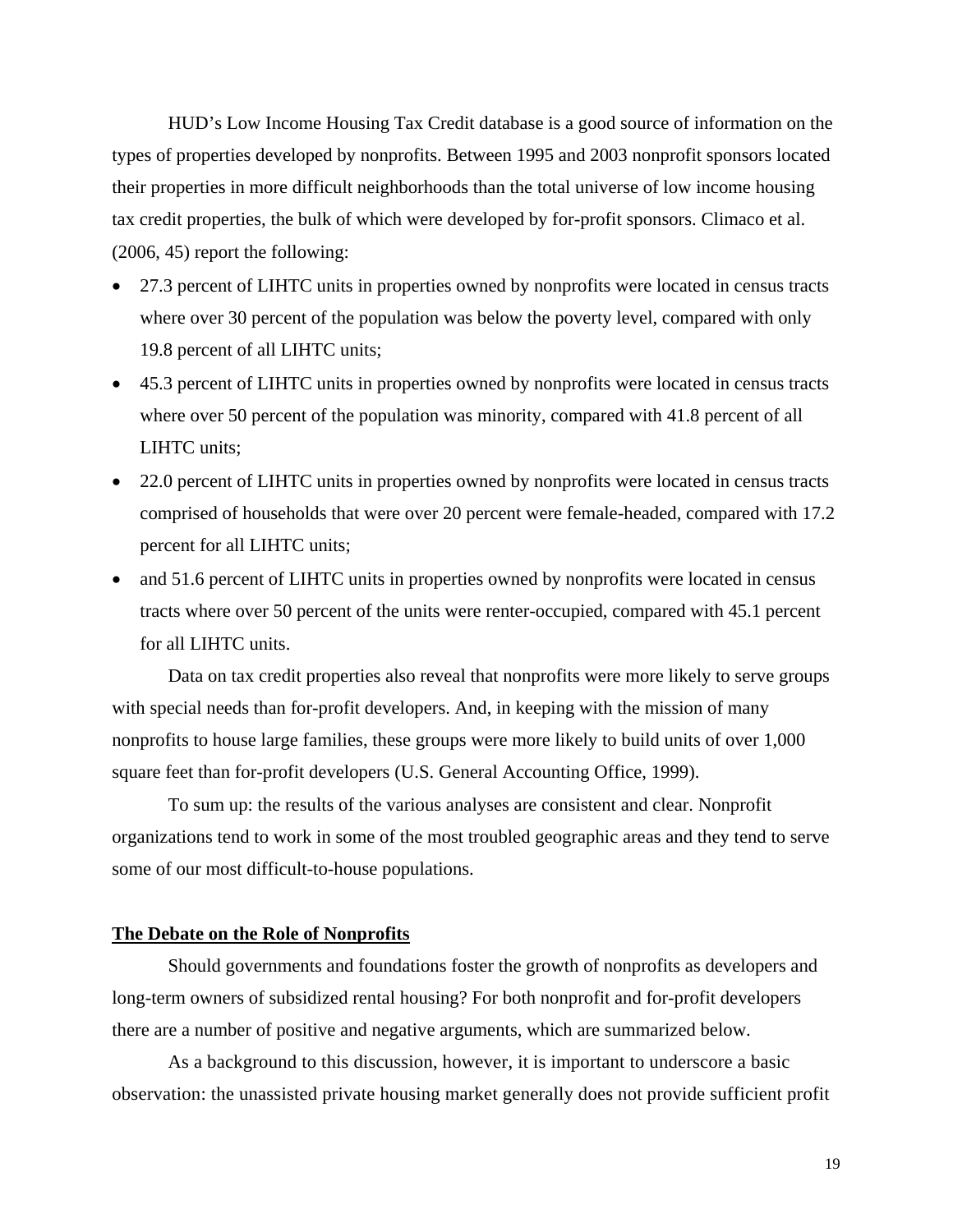for for-profit developers to build or maintain decent quality housing that is affordable to lower income households. This point has been made by numerous times and by various observers. Statements in the final reports of two Congressionally-mandated studies on future directions for U.S. housing policy are particularly noteworthy. The Report of the National Housing Task Force observed that [there is a] "clear understanding that housing for poor people cannot be produced by the private sector acting alone" (1988, 9). And, more than a decade later, the Millennial Housing Commission stated that one of the lessons learned from the 70-year history of federal housing programs is that: "The private sector needs the proper incentives to be an effective partner in the federal government's efforts to address the nation's housing challenges" (2002, 26).

If the private market, acting on its own, were able to meet the housing needs of residents at the full range of the income distribution, there likely would be little debate. Nonprofit organizations, rather than serving as developers and managers of housing could, instead, be called upon to play various social service functions—to support the non-housing roles that low income or special needs populations may require. Nonprofits could also serve as partners to forprofit developers, bringing their unique attributes to specific projects, including their connections to residents and the community at large. For the time being and for the foreseeable future, however, we are left with the question of which type of developer of housing affordable for low income households is preferable: nonprofits or for-profits? This section explores the benefits and drawbacks of for-profit and nonprofit developers and then presents a comparison of how each performs using two key variables: production costs and long-term viability of the developments.

#### **For-Profits**: **Benefits and Drawbacks**

For-profit developers typically have important attributes that make them attractive developers and owners of housing that is affordable to low income households. In particular, they generally bring significant financial and technical resources to a given deal. The ability of for-profit developers to cover the costs of acquiring land or buildings, as well as the upfront development costs, often allows them to move more quickly and efficiently than nonprofit organizations.

On the other hand, as noted above, for-profit developers using the LIHTC program are somewhat less likely than nonprofit organizations to develop projects in areas with higher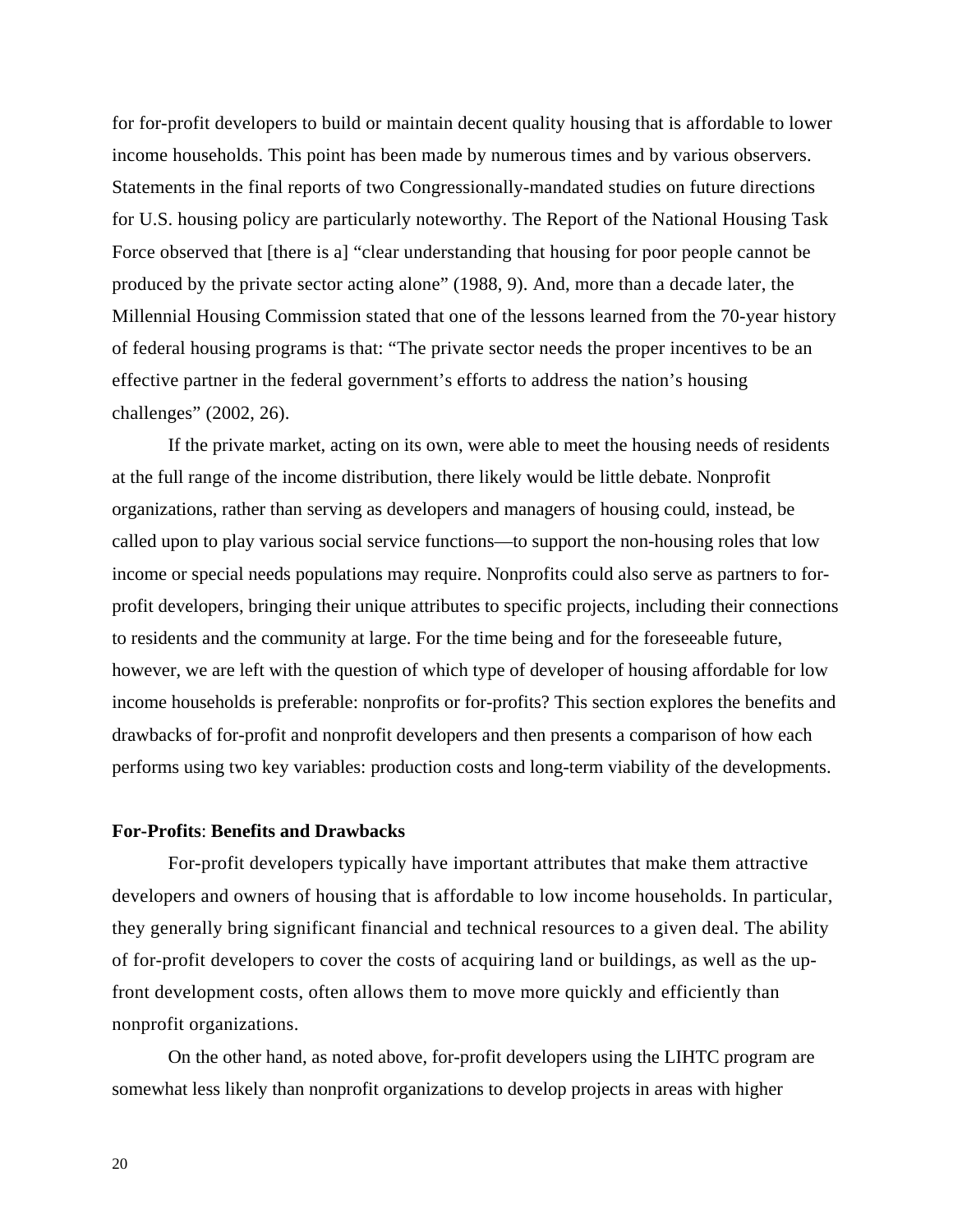percentages of very low income households. For-profits may be avoiding properties targeted to the neediest populations since they require additional services that are difficult and unprofitable to arrange, but are essential for residents.

 Perhaps the major criticism of for-profit developers relates to the inherent contradiction in their need to make a profit and the potential for this to come into conflict with the long term affordability needs of low income residents, as well as the public purpose implicit in subsidy programs. A case study based in Massachusetts articulated this conflict:

> …it is not surprising that tax incentives to develop subsidized housing generate conflicts between public goals and private interests… The carefully argued and clear-cut positions that emerged during the resyndication<sup>21</sup> discussions present a sharp view of the conflicting program needs that arise between the profit aims of private developers and the public's objectives for subsidized housing (Bratt, 1987, 334).

The "expiring use" crisis provides an important example of how the needs of residents and the profit-motivated orientation of private developers come into conflict. This problem arose during the 1980s, as privately owned publicly subsidized developments reached the point at which owners were no longer bound by the regulatory agreements that they has signed with HUD to rent their units to low and moderate income households. It has been difficult and costly for the public sector to design incentives to keep for-profit owners from exiting subsidy programs when contracts expire in places where market conditions favor conversion to market rate rentals or conversions to condominiums. In 1987 and 1990, Congress passed two pieces of legislation aimed at providing first an "emergency" response to the expiring use issue, and then what was viewed as a "permanent" response.<sup>[22](#page-26-1)</sup> By guaranteeing owners fair market value incentives to keep the housing affordable for at least 50 years, owners could either continue to own the housing themselves or sell to nonprofit groups that made the same commitment to longterm affordability. "Not surprisingly," Achtenberg notes, "most owners preferred to secure the

<span id="page-26-1"></span><span id="page-26-0"></span> $21$  Syndication refers to the sale of shares of a given development to investors. Resyndication occurs when a property is bought by a new owner who, in turn, sells shares of that property to other investors. In both syndication and resyndication deals, investors reap tax benefits that are generated from the property, such as through depreciation losses or tax credits. Virtually all of the subsidized housing that has been produced by private for-profit developers over the past four decades has depended on investors buying into projects through syndication arrangements.  $22$  The two laws were the Emergency Low Income Housing Preservation Act, Title II of the Housing and Community Development Act of 1987, P.L. 100-242, February 5, 1988, as amended and the Low Income Housing Preservation and Resident Homeownership Act, Title II of the Cranston-Gonzalez National Affordable Housing Act, P.L. 101-625, November 28, 1990, as amended.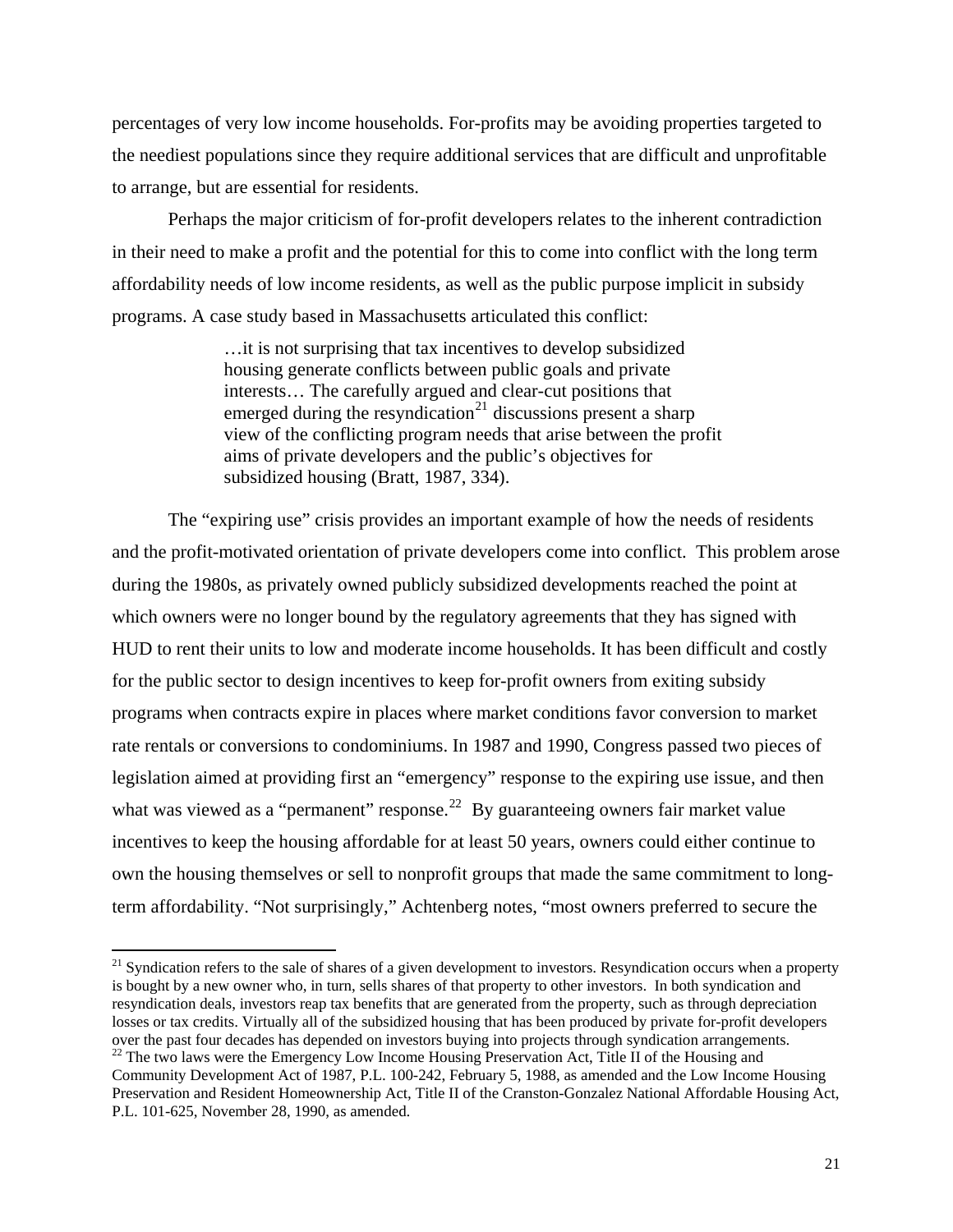incentives for themselves rather than sell their properties to nonprofits, and reports of lucrative equity takeouts with little or no funds reinvested in the property created the appearance of yet another boondoggle for the subsidized housing industry" (2006, 164). By 1997, under significant attack by the Republican Congress, and with little support from the Democratic administration, the federal government abandoned preservation funding.

With particular reference to the expiring use problem associated with Section 8 contracts, the mark-up-to-market preservation strategy will end up costing twice as much as capital grants that could have been used to permanently preserve the affordability of the property. Again, according to Achtenberg:

> …while preservation capital grants provided permanently affordable housing through social ownership, units marked up to market remain at risk every five years, despite the continued public investment in the housing. In effect, the current market-based strategy retains all of the costs of socially oriented preservation with none of the benefits…With 30-year hindsight, the failure of federal efforts to provide and preserve housing for low- and moderate-income families through the private sectors is readily apparent. The conflict between private property rights and social housing needs, inherent in the original structure of the federallyassisted housing programs, has never very been resolved but only managed in ways that have ultimately served to exacerbate the conflict. Preservation has been possible only when private interests are served as well; when this is not expedient or becomes too costly, social needs are sacrificed (2006, 168-69).

Another key point at which the needs of the private for-profit sector and those of the public may come into conflict is in the later years of property ownership, when for-profit owners may be looking to sell their property. However, it has proven challenging (to say the least) to anticipate and manage the tax consequences involved with for-profit owners exiting from their properties. This has been particularly problematic for pre-1986 investors in subsidized housing; in 1986 the tax code changed the incentive structure for investment in subsidized housing. In brief, these investors have found themselves unable to defer certain taxes, yet they are still responsible for income that was on paper only, also known as "phantom income." As the Millennial Housing Commission noted:

> Clearly, investor economic interest in such properties was substantially diminished and, as a consequence, necessary maintenance was in many cased reduced or eliminated…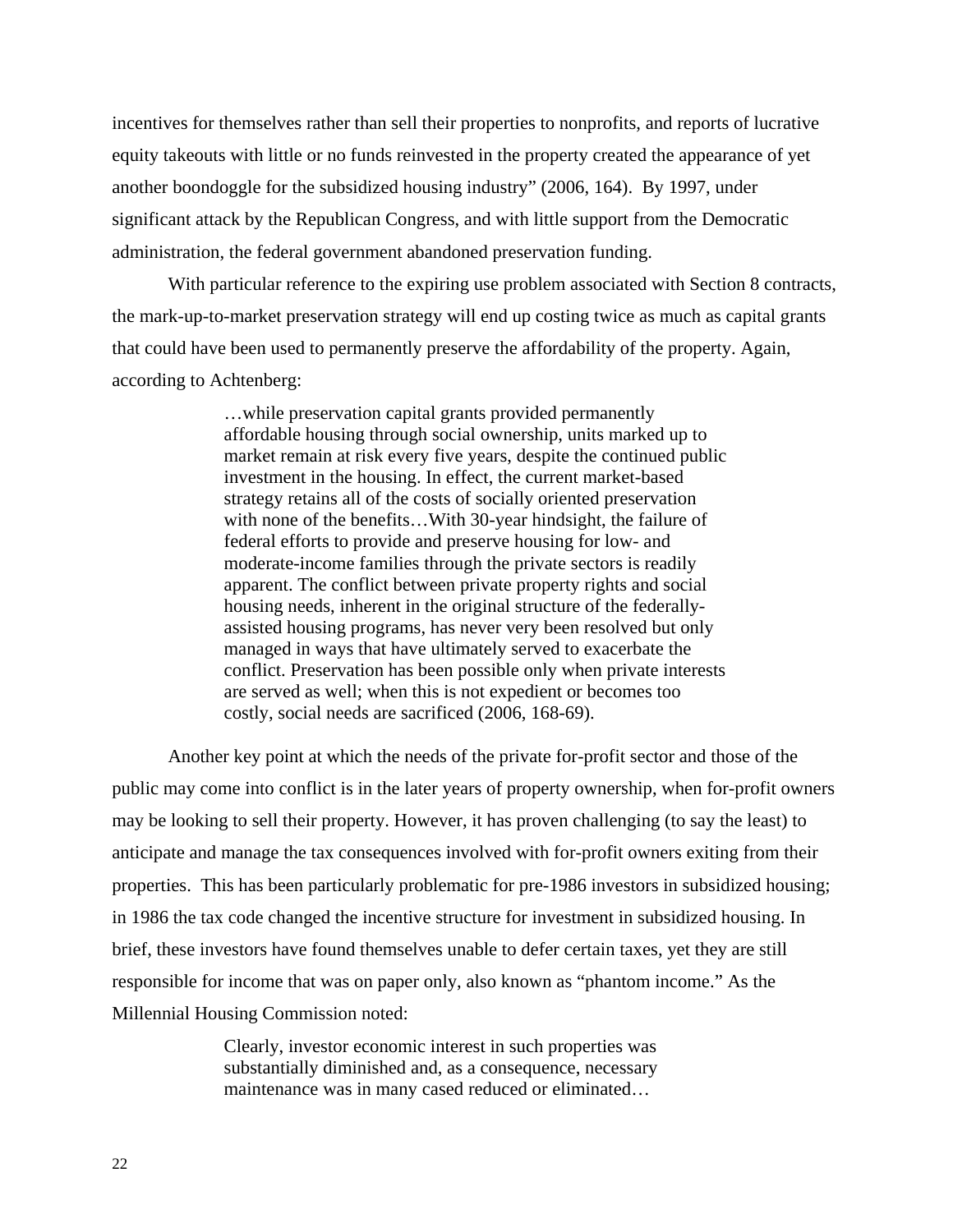Even if an investor is no longer interested in owning a property (from which s/he has gained no significant economic benefit since 1986 and will gain none in the future), the investor is discouraged from transferring the property, because s/he will … be subject to a tax …(the "exit tax") (2002, 34).

Attempting to resolve this disincentive for owners to sell their properties, or to maintain them at an adequate level, the Millennial Housing Commission proposed a new mechanism that would provide "exit tax relief" in such situations. The proposal has found its way into a bill, H.R. 3715, The Affordable Housing Tax Relief Act of 2005, but it has not been enacted. In short, the federal government would forgive taxes owed in exchange for a commitment that the property remains affordable for an additional thirty years.

Overall, the history of for-profit involvement with housing has been complex. In exchange for the significant investment capital that the for-profit sector brings, various intricate and costly tax incentives have been put into place. But each of these incentives has spawned the need for additional programs, in an attempt to secure the properties for long-term use by low income households. Each time a program is put into place with a limit on the length of time the development must remain affordable; the government has needed to step in to try to safeguard the affordability of the units with another incentive that, again, typically only provides another short-term resolution. Moreover, the costs of salvaging the housing for low income use are substantial, and tend to fuel public images of government waste and unnecessary spending.

#### **Nonprofits: Benefits and Drawbacks**

Nonprofit housing organizations have been criticized for the small scale of their activities and the perception that, despite their good efforts, nonprofit-produced units rarely amount to much more than the proverbial "drop in the bucket." Indeed, data on nonprofit production presented earlier supports the view that most nonprofits have amassed modest production records.

 Some of the other most frequently heard criticisms point to the difficulty that nonprofits often have in pulling deals together in a timely and efficient manner. On the other hand, in their defense, the development context in which nonprofits work is complex, and the need for them to line up multiple subsidy and funding sources, along with the typically skimpy working capital that they have available, serves to explain at least some of these concerns.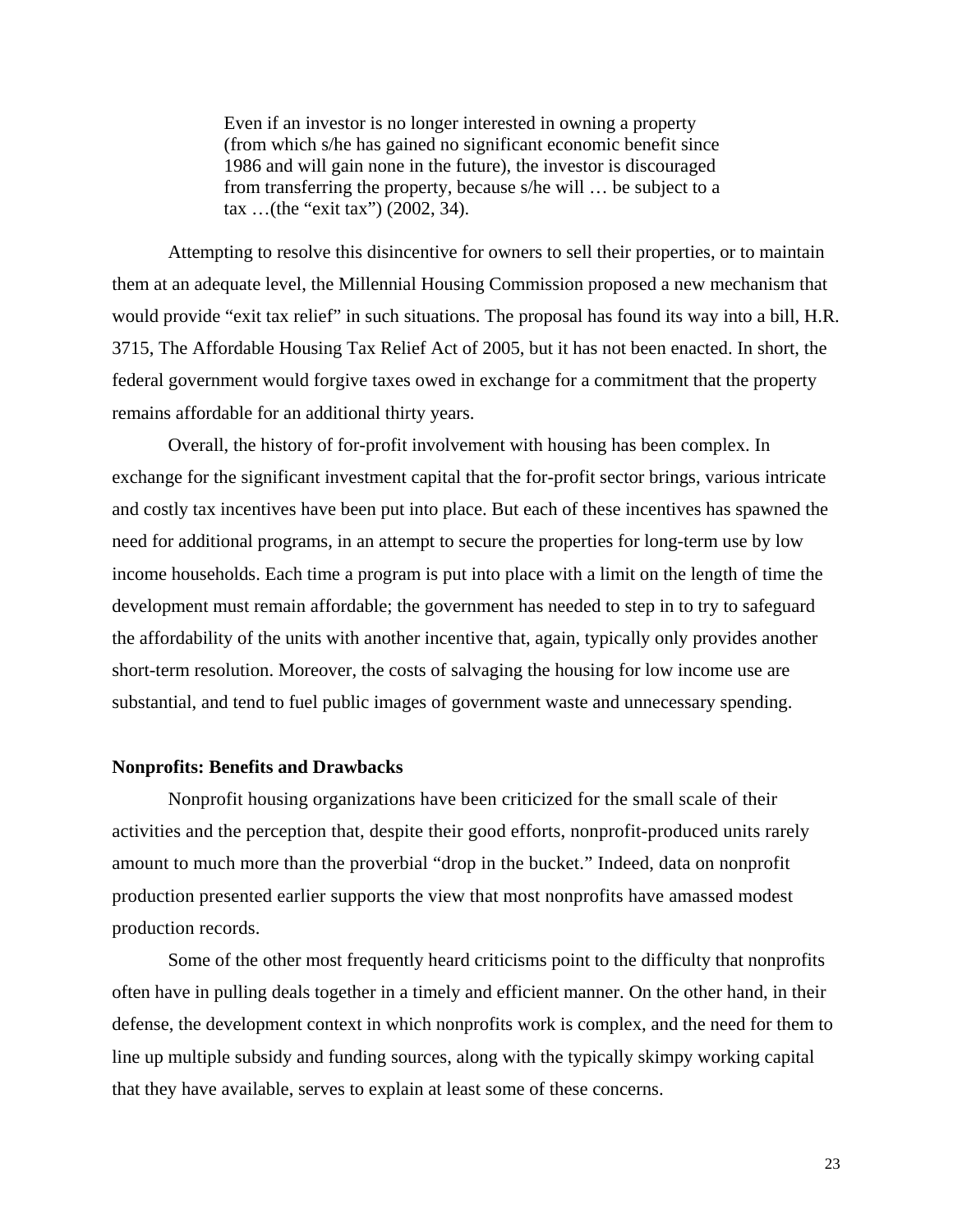Supporters of nonprofits also point to their willingness to work in neighborhoods in need of revitalization, discussed above. On this latter point, however, not all observers see this as a positive attribute. For example, in their paper prepared for this symposium, Khadduri and Wilkins assert that developing housing in high poverty areas may not be a desirable approach, unless the new development is "part of a comprehensive revitalization effort with a realistic chance of success" (2006, 29). On the other hand, the ability of nonprofits to take risks that other developers are unwilling to take, and to invest in deteriorated neighborhoods, is often a key factor in the area's eventual revitalization. In fact, one of the ironies of community development is that the more nonprofits invest in neighborhoods that others are bypassing, and that this, in turn, stimulates other public and private investment, the more likely that the nonprofit will run into difficulties at some point in the future. Specifically, the nonprofit's own viability may be threatened as land and buildings that are affordable to the organization become scarce (Rohe, Bratt, and Biswas, 2003).

Nonprofits are also typically praised for their commitment to produce housing that is affordable to lower income people over the long-term. However, despite their good intentions to maintain these units in perpetuity, some nonprofits may already be finding it impossible to maintain all their units as affordable to low income households, due either to difficulty doing development deals as opportunities become scarcer in gentrifying areas or because some buildings may require more resources than the nonprofit can access. Indeed, all owners of housing affordable to low income households have to deal with the restrictions imposed by the various subsidy programs they are utilizing. In particular, with the exception of the old Section 8 New Construction/Substantial Rehabilitation program (as well as the public housing program following the creation of operating subsidies), federal subsidized housing programs have not included operating subsidies, to deal with maintenance and repairs, as well as unforeseen increases in costs.

While most nonprofits typically have difficulty accessing capital with which to secure land and buildings (see, for example, Mayer and Temkin, 2006), some groups are managing to overcome this obstacle by developing partnerships with land-rich entities.<sup>[23](#page-29-0)</sup> In addition to such a

<span id="page-29-0"></span> $^{23}$  This strategy is being used by a number of nonprofit organizations. For example, The Wisconsin Partnership for Housing Development Inc, located in Madison, sees partnerships with local churches that own land as a viable strategy for becoming more engaged with the inner city housing market in Milwaukee. According to field notes based on a site visit to the organization: "The approach involves giving technical assistance to the churches to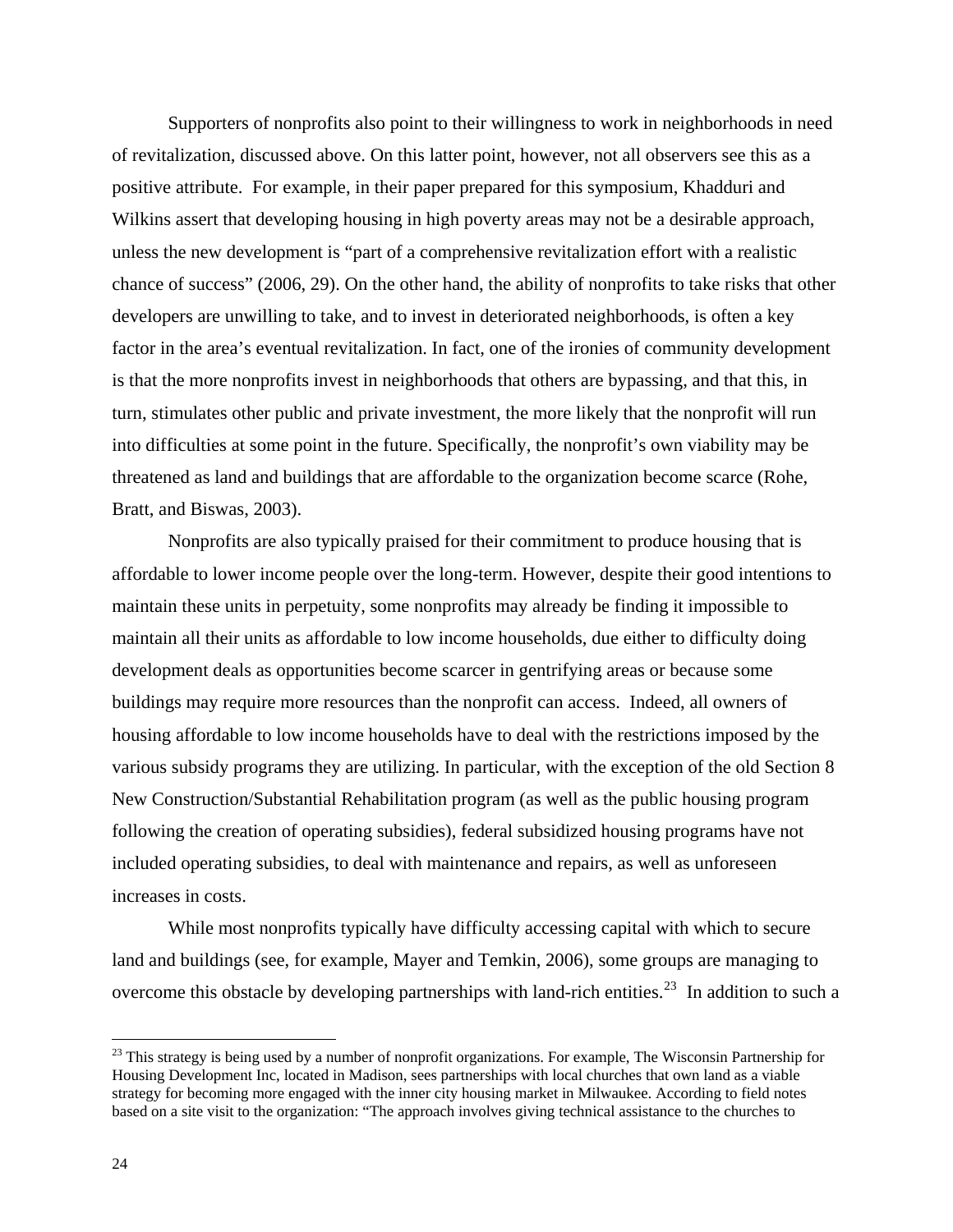collaboration providing the nonprofit with access to land for its own development work, it could also enhance a for-profit developer's interest in participating with the nonprofit. This could, in turn, make a project more feasible, due to the financial support that the for-profit would likely bring to the deal. For example, a student affiliated with Harvard's Joint Center for Housing Studies noted the following:

> Private developers in urban areas partner for another indirect financial reason: access to land they could not otherwise purchase. Urban developers in areas such as New York City face a growing shortage of affordable, developable land and, subsequently, rising land costs. In recent years, New York City has begun aggressively foreclosing properties of owners who are negligent in paying their property taxes. This land has then been transferred to nonprofits through a much easier disposition process than to for-profits, sometimes at costs as low as one dollar. Since land is a key reason to partner, some urban developers investigate which nonprofits own or have access to land as the first step in the partnering process (Chung, 2004, 13-14).

In addition to nonprofits working hard to create innovative mechanisms to acquire land and buildings, other frequently noted attributes of nonprofit housing providers include their connections to their communities and residents and their desire to provide services that go beyond housing.

consider development on their sites and potentially co-developing with them or marrying them with a for-profit developer" (Mayer and Weber, 2005, 6).

The Columbus Housing Partnership, in Columbus, Ohio, has followed a similar approach. The organization provides homeownership counseling for church members and, in the process, staff members connect with church leaders and build trusting relationships. With affordable parcels of land being scarce, the organization is aware that many of these faith-based groups may have land and may be willing to partner with the nonprofit at some point in the future, thereby making additional development possible (Bratt, 2006b).

In California, a field visit to the Mid-Peninsula Housing Coalition revealed that the organization relies heavily on good relationships with local governments, particularly in terms of locating buildable land: "With the limited set of sites available for building affordable housing (and zoned appropriately), many in public ownership or control, and [the organization's] desire for substantial volume, the local government support that yields site opportunities and funds to deal with high Bay Area project costs are critical" (Mayer, 2005, 4). While this is being recognized as an important part of the organization's activities, staff members acknowledged that they "may have missed out on some opportunities in localities in which they had not nurtured 'social' relations" (Mayer, 2005, 4).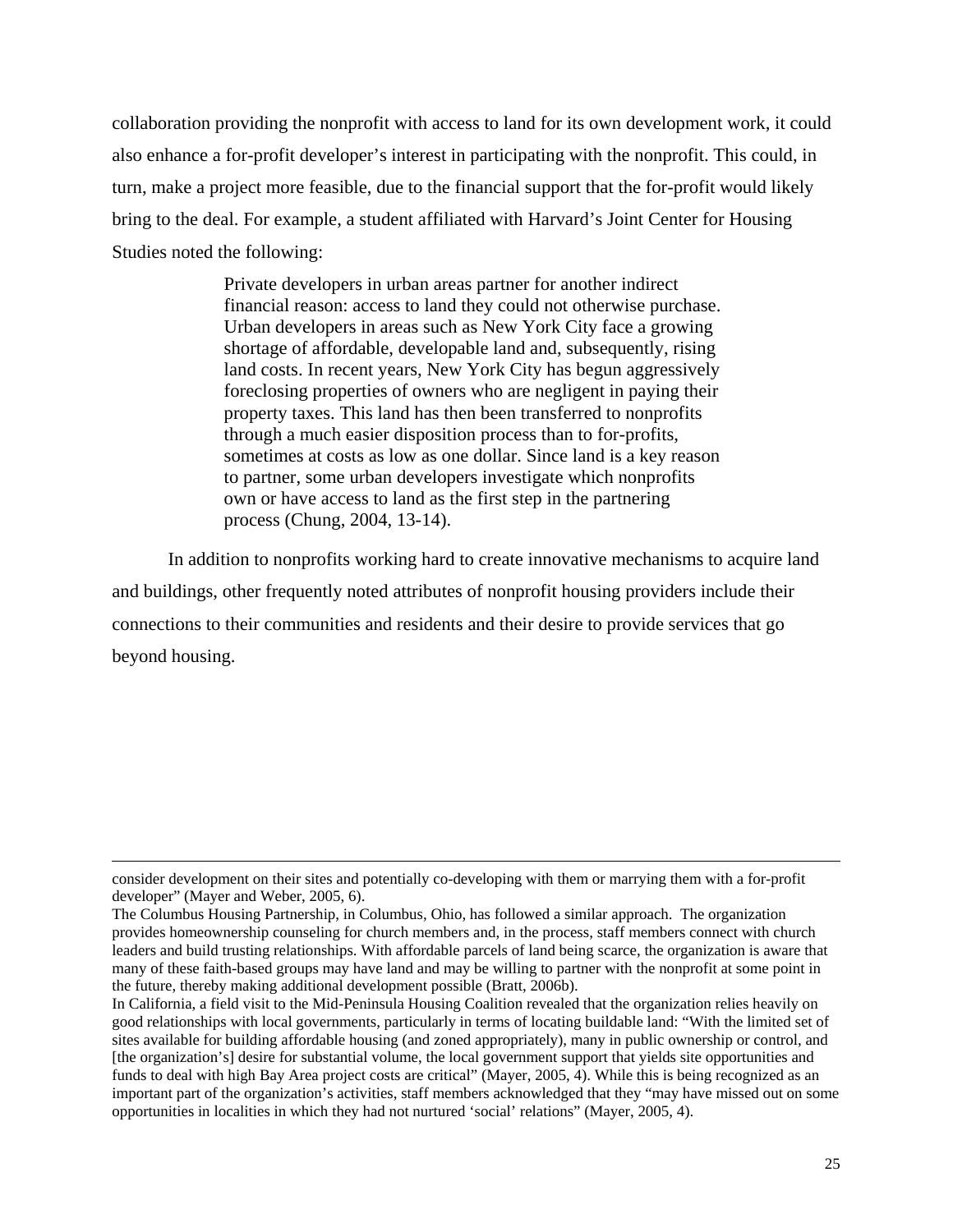#### *Connections to Community and Residents*

Despite the complexities of any single entity trying to understand and represent the "community,"<sup>[24](#page-31-0)</sup> there is a widespread view that community-based organizations "are particularly" effective at delivering services" (HUD, 1996, 22). This is due, in part, because CDCs are assumed to be connected to their local communities and to be good representatives of community interests. And it is these connections that help them understand and appropriately respond to local needs. Although community involvement in CDC activities typically goes well beyond board membership, more than one-half of the members of CDC boards are generally drawn from the local community (Vidal, 1992).

Empirical evidence suggests that community-based development organizations (which include CDCs) work to empower the poor and respond to community concerns. In particular, these organizations have demonstrated that local decision-making processes can become more open and accessible to community members, who, in turn are able to set a neighborhood development agenda, rather than this being done by the business community (Rubin, 1993, 106). In addition, researchers at the Urban Institute have found compelling evidence of community leadership and strong alliances both inside and outside CDCs' neighborhoods (Walker, 2002, 35).[25](#page-31-1) 

## *Holistic Approach to Housing--"Housing Plus"*

Given the standing of CDCs and other nonprofits in their local communities, it is not surprising that these organizations typically focus significant effort and resources on the social needs of residents, as well on their communities as a whole.

In terms of the community orientation of CDCs, these groups may focus on crime watch programs, park and open space beautification, commercial redevelopment, small business assistance or some combination, as described in a number of studies (e.g., Vidal, 1992;

<span id="page-31-0"></span><sup>&</sup>lt;sup>24</sup> "Community" is not a monolithic entity (Heskin, 1991; Bratt, 1996). Any given "community" is likely comprised of tenants and homeowners of varying income levels, residents as well as absentee landlords, small businesses and larger commercial outlets. And there is no reason to assume that all these various groups—"the community"—will agree on all issues.

<span id="page-31-1"></span> $25$  Another area of research has explored the extent to which developments built by nonprofit and for-profits have differential neighborhood effects. Ellen and Voicu (2006) have found that both types of developments generate significant, positive spillover effects. Moreover, these effects may be more sustained over time in rehabilitation projects sponsored by nonprofits. The authors posit that "nonprofits are likely to invest more in developing and maintaining features that benefit the broader community than their for-profit counterparts" (49). However, they add that "in the case of small projects, nonprofit organizations delivered significantly lesser neighborhood benefits than their for-profit counterparts" (49). This finding further emphasizes the great variation in nonprofit organizations, in terms of size and capacity.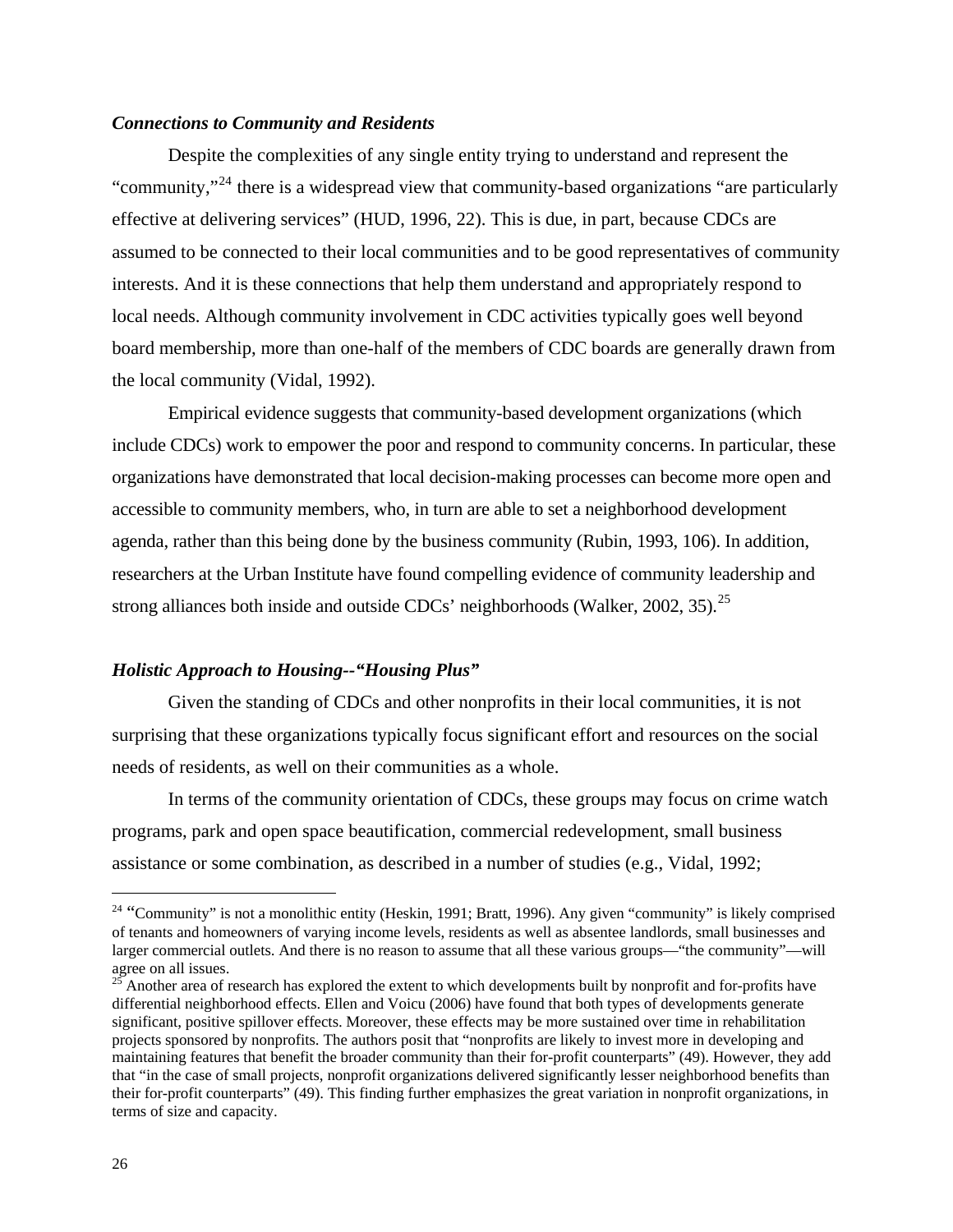Leiterman and Stillman, 1993; Sullivan, 1993; Robinson, 1996; Bratt and Keyes, 1997; Grogan and Proscio, 2000; Von Hoffman, 2003).<sup>[26](#page-32-0)</sup> Briggs and Mueller note that theirs was "perhaps the first-ever attempt to analyze rigorously collected data on a wide range of effects of CDC practices on the lives and attitudes of neighborhood residents." Among their many findings was that two of the three organizations studied "had measurable effects on the social fabric of their neighborhoods..." (1997, 1, 7–8).<sup>[27](#page-32-1)</sup>

 While housing is the foundation of most CDC activity and is usually viewed as part of a wider-scale community development agenda, many CDCs also, explicitly or implicitly, strive to promote resident "self-sufficiency."[28](#page-32-2) Such activities include personal responsibility-building; skill-building for work (e.g. employment counseling, job training); service delivery; economic development; community-building through organizing, advocacy and political consciousnessraising; and homeownership (Bratt and Keyes, 1997).

Recent evidence about the importance of resident-oriented programs to the large nonprofit housing providers comes from a study of members of the Housing Partnership Network. A common theme among respondents to an Urban Institute-administered survey was that their organization's commitment to providing programs constituted a key difference between them and the for-profit developers in their area. Among the top two organizational missions cited by the groups responding to the survey, 24 percent noted community revitalization and 22 percent noted the creation of service-enriched communities (Mayer and Temkin, 2006).

<span id="page-32-0"></span> $26$  Over the past decade, a growing movement, known as Comprehensive Community Initiatives (CCIs), has incorporated and expanded upon the community-building mission of CDCs. Funded by a number of foundations, CCIs generally have one or more CDCs as central actors in broad-based, community development initiatives (Eisen, 1992; Connell et al., 1995; Roundtable on Comprehensive Community Initiatives for Children and Families, 1997; Fulbright-Anderson et al., 1998).

<span id="page-32-1"></span><sup>&</sup>lt;sup>27</sup> Another related area of inquiry has explored the neighborhood spillover effects of housing built or rehabilitated by nonprofit and for-profit developers. For example, Ellen and Voicu (2006) examine increases in neighborhood property values and find positive spillover effects of both nonprofit and for-profit projects. In addition, "while the spillover benefits generated by nonprofit housing are sustained over time, the benefits generated by for-profit housing appear to diminish somewhat in the years after completion. [Further], while large development deliver similar benefits regardless of sector, we find that in the case of small projects, for-profit developments generate greater impacts than their nonprofit counterparts, perhaps as a result of capacity constraints faced by nonprofits" (2006, p. 32).

<span id="page-32-2"></span><sup>&</sup>lt;sup>28</sup> "Self-sufficiency" is a frequently used term that generally refers to a household's ability to provide for itself without government subsidies. However, it is a problematic term, since virtually no one in society is truly "selfsufficient"; virtually everyone receives one or more forms of direct or indirect public assistance (Bratt and Keyes, 1997).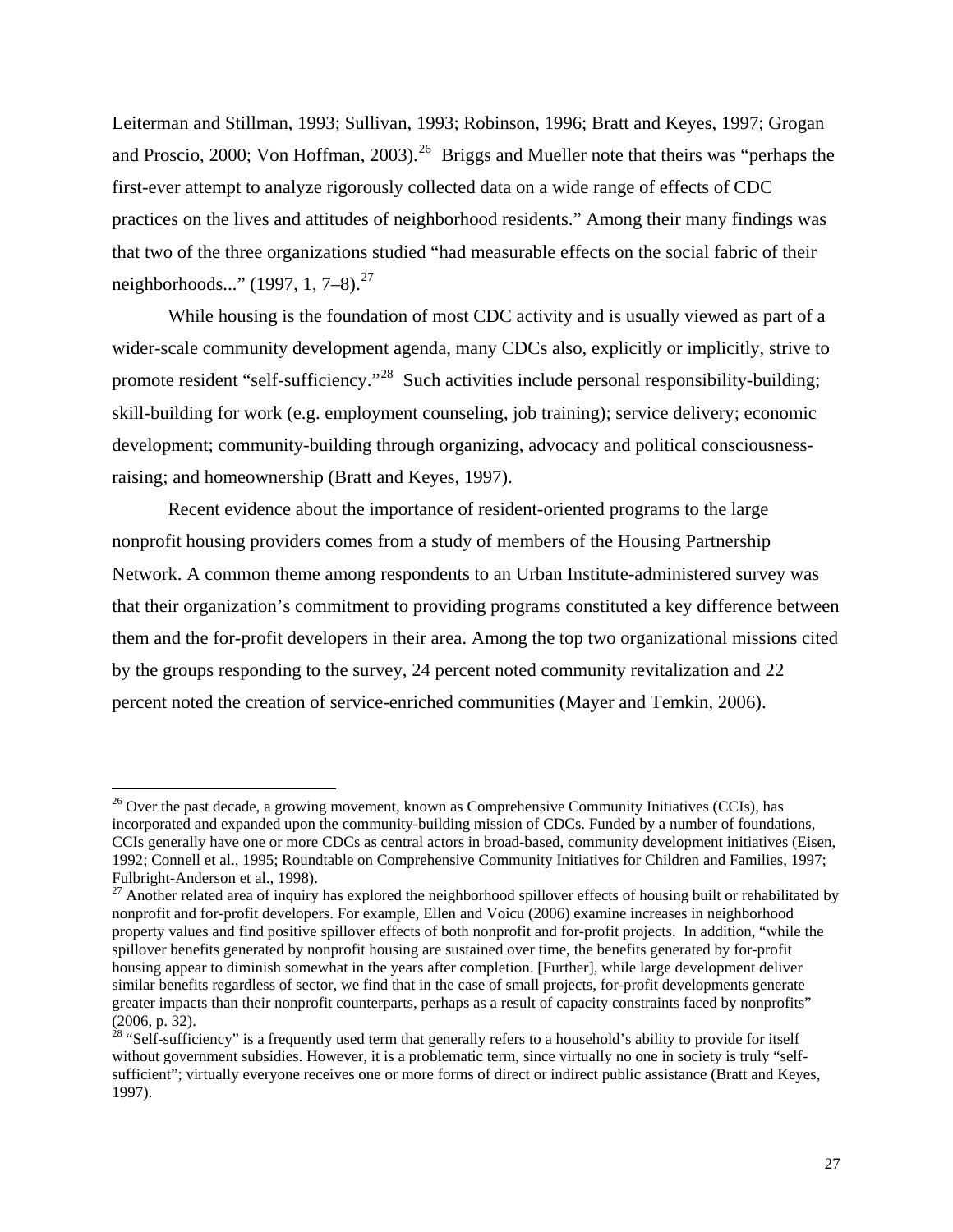The surveys also included many detailed statements about the extent to which programs are integral with organizational mission. This was confirmed repeatedly in a series of in-depth phone interviews with 12 nonprofit groups, as noted in the following examples:

> For many groups, programs are so central, that some of those interviewed indicated that housing, through a housing-based services program, is a means to help move people out of poverty. According to staff members at the Columbus Housing Partnership, Inc., the organization was producing good housing developments, or communities as they are called, but they felt that there was a piece missing. In order to move people out of poverty, they needed a more holistic approach, which included providing programs to families. Similarly, ACTION-Housing Inc.'s foreclosure prevention program is viewed as a 24-month process that involves both helping to stabilize their clients' mortgage payments as well as other aspects of their lives. And Assistant Director Kate Monter Durban of the Cleveland Housing Network summed up their approach this way: "You can't succeed in working with lowincome families without offering at least some level of services. They have too many needs; our goal is to provide a basic safety net, but we are aware that we are not able to cover all the bases." This was echoed by Trudy McFall, Chairman and co-founder of Homes for America: "Right from the beginning we felt that housing needed to be coupled with on-site services. We were not interested in a service delivery model without staff; you need people to do the job. We always have had a strong service mission, with a commitment to adequate on-site space to go with it."

Carol Lamberg, Executive Director of the Settlement Housing Fund offered that, from the outset, they could see that housing and programs go together. Even when they did not own the buildings that they helped to develop, they pushed the services agenda. They shared developers' fees with the neighborhood organization in the hope that services would be included. She further observed: "housing is important without services but it is better with. America is supposed to provide opportunities for upward mobility, to equal the playing field, to attain the American vision. Mixed-income housing is a great way to pull people in and offer them something. Community programs for a mixed-income population encourage upward mobility for the lower income groups" (Bratt, 2006b).

As CDCs and other nonprofits have gone beyond producing "housing alone" (no small achievement in itself), they have emerged as leaders in providing––or in many cases helping to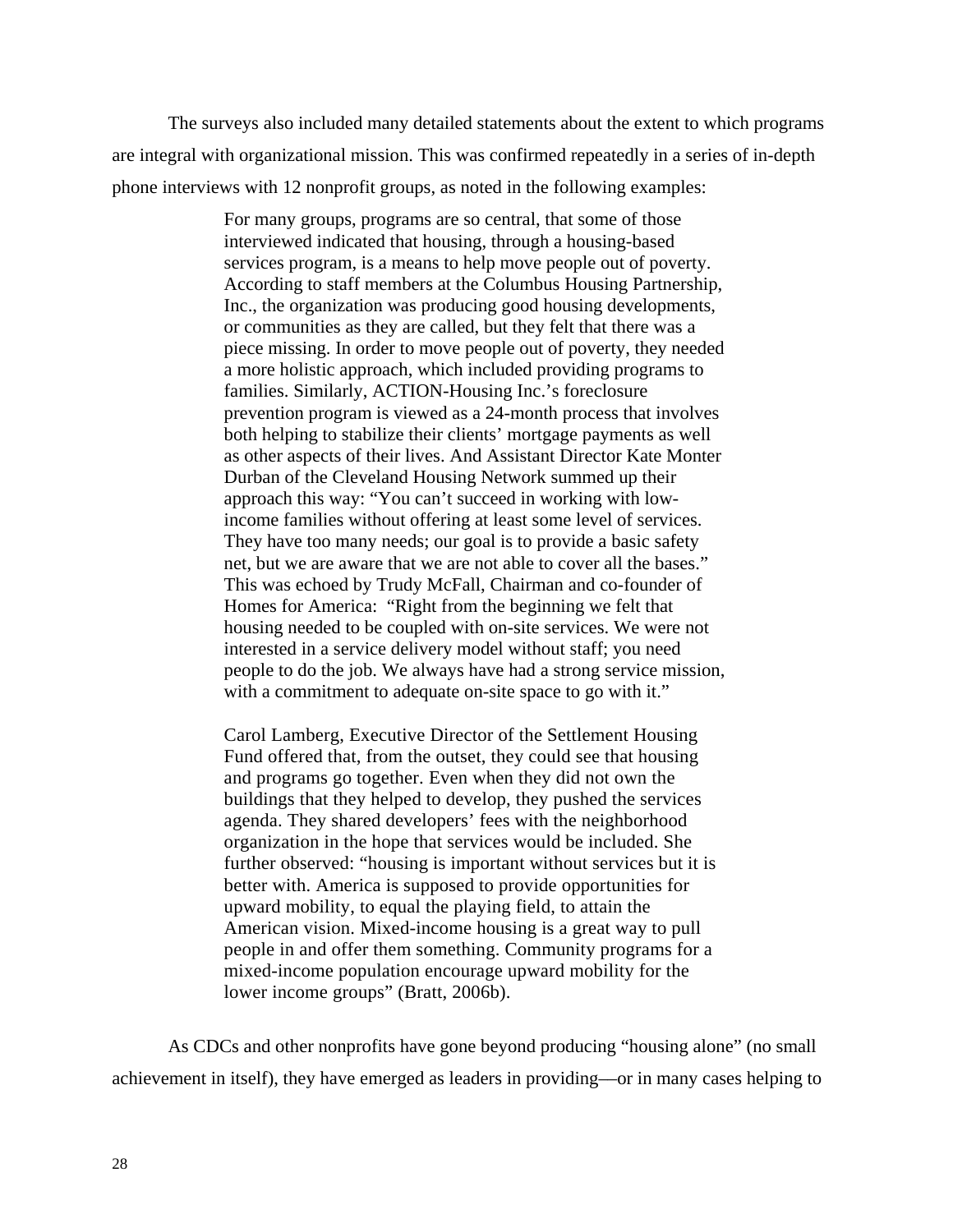coordinate––housing plus services. The particular mix of initiatives that a group selects depends on its mission, the community's needs, staff capacity, and the availability of funds and other types of assistance (Leiterman and Stillman 1993; Vidal 1997).

#### **Comparative Production Costs and Long-Term Viability**

Two central questions relate to the relative strengths and weaknesses of for-profit and nonprofit sponsorship of housing that is affordable to low income households. The first question pertains to the "bottom line." Is it more cost-effective to pursue one strategy or the other? Second, what is the long-term viability of projects developed by each type of sponsor? The answers to both questions, however, are far from conclusive.

#### *Production Costs*

 $\overline{a}$ 

One of the first studies comparing production costs of housing built by nonprofit compared to for-profit developers was completed in 1993 by a team of researchers at Abt Associates, under contract to HUD. Despite some serious methodological flaws, which the researchers enumerated,<sup>[29](#page-34-0)</sup> a "*rough comparison* with industry standards" of development hard costs for the six new nonprofit-constructed projects included in their study revealed that:

> *The actual per-square foot construction costs for the new construction study projects ranged from 20 percent above to 20 percent below the nominal industry costs for the specified location, type and size of building.* This variability relative to construction costs is not unlike what one might expect to see from a similar sample of for-profit projects (Hebert et al. 1993, ES-18; emphasis in original).

To the extent that nonprofits' costs of construction were higher than those of the for-profits, some of the reasons were attributed to the essential characteristics of nonprofits, particularly their need to depend on multiple funding sources and the delays that result by having to work with so

<span id="page-34-0"></span><sup>&</sup>lt;sup>29</sup> In addition to the sample being very small and non-random, there were other important limitations: "The study made no provision for correspondingly comprehensive data collection for similar actual for-profit projects;…the study did not have the resources for the extensive data on building specifications, construction techniques, and materials that would be necessary to do a *precise* build-up of estimated costs using industry standards…; aside from direct construction costs, reconnaissance indicated no industry standards generally applicable to total development cost or its components, such as for pre-development costs, legal and organizational costs, and marketing, for example; [and further] metropolitan-wide construction cost averages may not reflect typical construction costs for difficult urban affordable housing sites" (Hebert, et al., 1993, ES 17-18).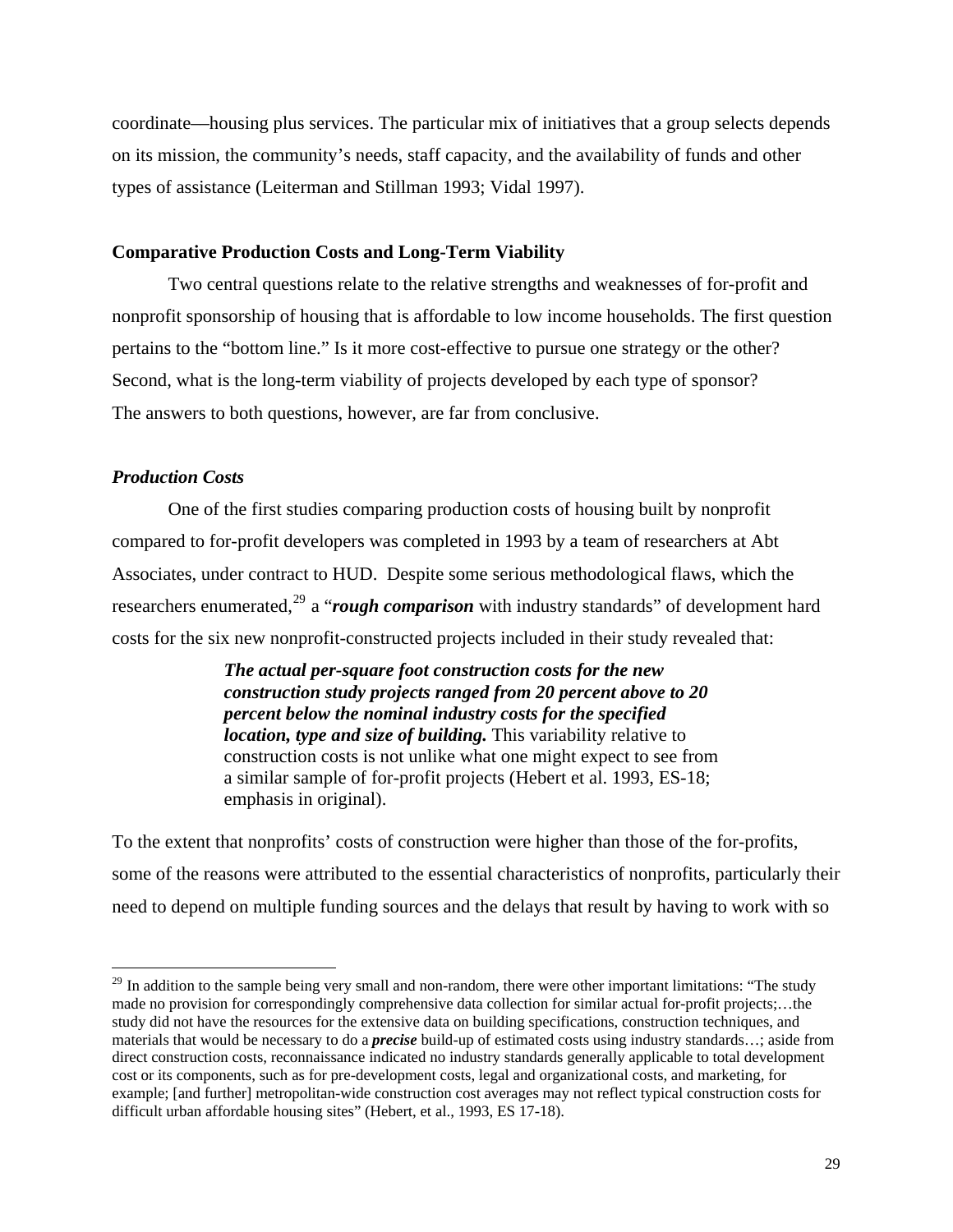many different funders (an average of 7.8 per development included in the study). The report went on to state that:

> The overall pattern of costs among the 15 projects suggests that the variance among the nonprofit project costs might be at least as large as any variance in costs between nonprofit and for-profit projects….[I]n Boston, the range of costs for nonprofit and forprofit projects may be similar. Therefore some of the higher cost levels observed in our study may be more a function of local development conditions and requirements rather than systematic differences in nonprofit versus for-profit comparative efficiencies (Hebert et al., 1993, ES-20).

In a subsequent study undertaken by the U.S. General Accounting Office (GAO, now known as the U.S. Government Accountability Office), researchers found that the average cost of units built by nonprofit developers was about \$18,000 higher than the average cost of for-profit developers' units (1999, 1). However, when key differences in the units' characteristics were taken into account, most of the reason for the higher costs among nonprofits was explained and the cost differences were substantially less, from \$1,600 less per unit to \$12,700 more per unit for units built by nonprofit compared with for-profit developers. The researchers concluded that the difference in estimated per-unit costs for nonprofit and for-profit developers was not statistically significant and, for the most part, could be explained by the following:

- although unit costs were not found to vary significantly with the economic condition of the neighborhood, nonprofits were more likely than for-profits to build in economically distressed areas;
- nonprofits were more likely than for-profits to build units eligible for additional tax credits (additional tax credits are available in areas where development costs are high relative to incomes—such units were more costly to develop than those not eligible for additional credits);
- nonprofits were less likely to develop garden style units and more likely to build mixed developments than for-profit developers—the latter are more costly to build than garden style units;
- nonprofits were more likely to develop larger units than for-profit developers—and these units are more costly to develop than smaller units;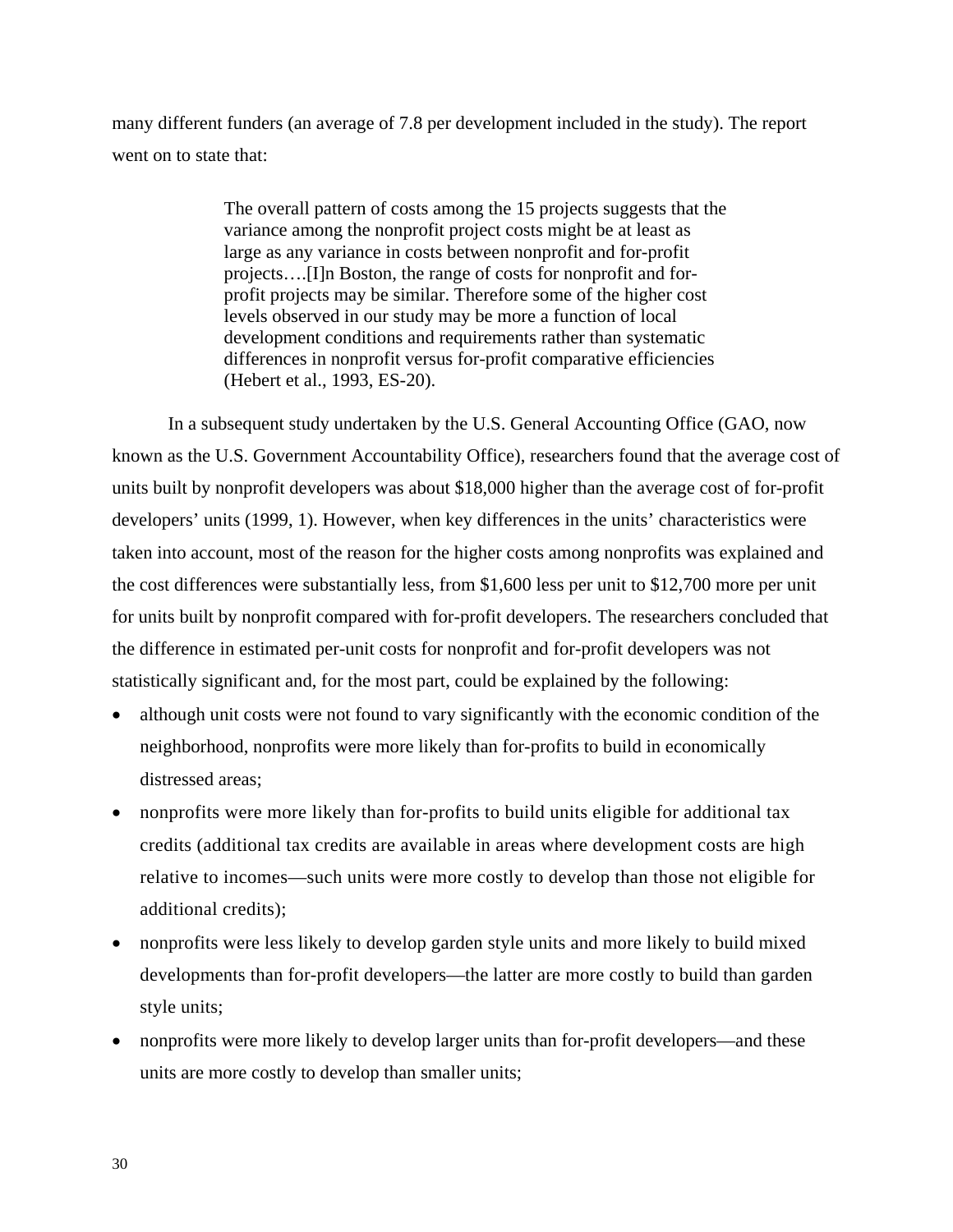• nonprofits were more likely to be working in the Pacific and Northeast regions than forprofits—and these are areas with higher costs.

In another major comparative study of costs of development done at about the same time as the GAO analysis, Cummings and DiPasquale found that, on average, projects developed by nonprofits tended to have higher total development costs per unit than for-profit developers— \$90,268 compared with \$63,778. Even after controlling for project size, unit type, and location, nonprofit-developed units, on average, cost 20.3 percent more than those developed by forprofits (1999, 259, 304).

As noted at the outset of this section, the data about the relative costs of nonprofits and for-profits developing housing that is affordable to low-income households are not conclusive. But when costs are found to be higher, as in the Cummings and DiPasquale study, for example, researchers invariably note that the higher costs need to be considered carefully, in the context of the other benefits that are typically associated with this housing. This view is summarized well by O'Regan and Quigley:

> Arguments are seldom put forward that nonprofits will provide the same affordable housing at the same cost as for-profit firms, but rather that nonprofits will supply the housing that is the most difficult to induce from for-profit firms. Thus, to the extent that federal housing goals emphasize harder-to-serve populations or those with particularly low incomes, this rationale suggests a greater involvement of nonprofit providers (2000, 300).

The various benefits of nonprofit development, including their focus on those groups that are typically difficult to serve, have been noted previously.

## *Long-Term Viability*

Very little data is available concerning the comparative long-term viability of developments produced by nonprofit and for-profit sponsors, using the same programs. In an early report by the GAO on the Section 236 program, 47 percent of the developments sponsored by nonprofits were found to have failed (e.g. mortgage default resulting in a claim on the FHA insurance fund), although they accounted for only 23 percent of these developments. In brief, "nonprofit sponsored [Section] 236 projects failed at four times the rate of limited dividend sponsored projects" (1978, 93). The GAO report explained this finding by observing that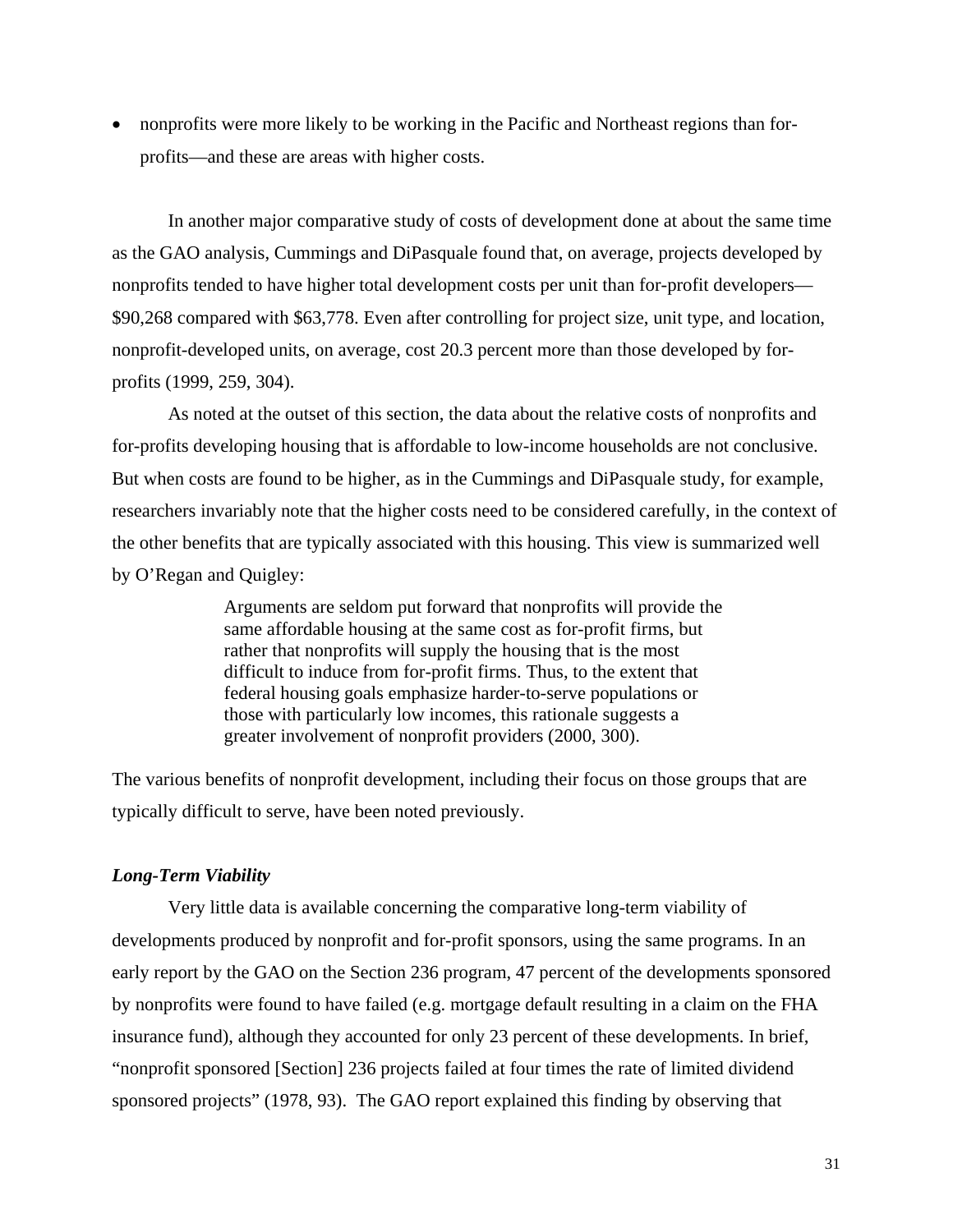nonprofits have little resources to weather adversity; they are probably less experienced; they tend to admit the lowest income people who are eligible for the subsidy program; and they tend to serve needier families than limited dividend sponsors (1978).

 The comparative cash flow generated from properties developed by nonprofit and forprofit developers of LIHTC properties was explored by Cummings and DiPasquale (1999). They found that nearly 83 percent of the developments owned by for-profits had positive cash flows, compared with only 60 percent of the developments owned by nonprofits. They concluded their discussion on this point with the following observation: "Despite incentives to keep net income close to zero, no project can continue indefinitely with expenses exceeding revenues. Syndicators and investors indicate that as projects increasingly are structured to provide no positive cash flow, funding reserves becomes very important." And, with only 11 years of experience with the program at the time of their analysis, they observed that "there is no evidence on how these projects will fare when they need substantial capital infusions for renovations or systems replacement. How well these projects clear such hurdles will be a major determinant of longterm viability (1999, 278).

 In another study of FHA insured multifamily properties, researchers found that "distressed and stressed properties were more likely than sound properties to have nonprofit/cooperative or limited dividend owners and were less likely to have for-profit owners." However, since for-profit owners predominate as sponsors of the less problem-laden newer assisted properties and nonprofits are more prevalent as sponsors of the generally more troubled older, assisted properties, these findings would be expected (Finkel, et al., 1999, 4-11).<sup>[30](#page-37-0)</sup>

 Additional information revealing concerns about the long-term financial viability of housing owned by nonprofits comes from a study by Bratt et al. (1994). Although they did not undertake comparative analyses, their research revealed some significant financial problems facing the developments they studied. $31$  The following are their most important findings on this issue:

<span id="page-37-0"></span> $30$  Older assisted properties were insured by HUD and receive either mortgage interest subsidies under the Section 221(d) (3) or 236 programs or rental assistance under one of the Section 8 programs, except for the New Construction/Rehabilitation program. Newer assisted properties were insured by HUD and receive rental assistance through the Section 8 New Construction/Rehabilitation program. Distressed and stressed properties had what the author's term "annual backlog-adjusted cash flow deficits" exceeding \$250 per unit and less than \$250 per unit, respectively. This refers to the adequacy of cash flow to cover unfunded backlogs. Distressed properties' operating and physical needs would be far in excess of available revenues and reserves (Finkel, et al. 1999).

<span id="page-37-1"></span> $31$  Finkel et al. (1999) present extensive information on thousands of HUD-insured properties which reveals significant financial problems and physical backlogs of repairs.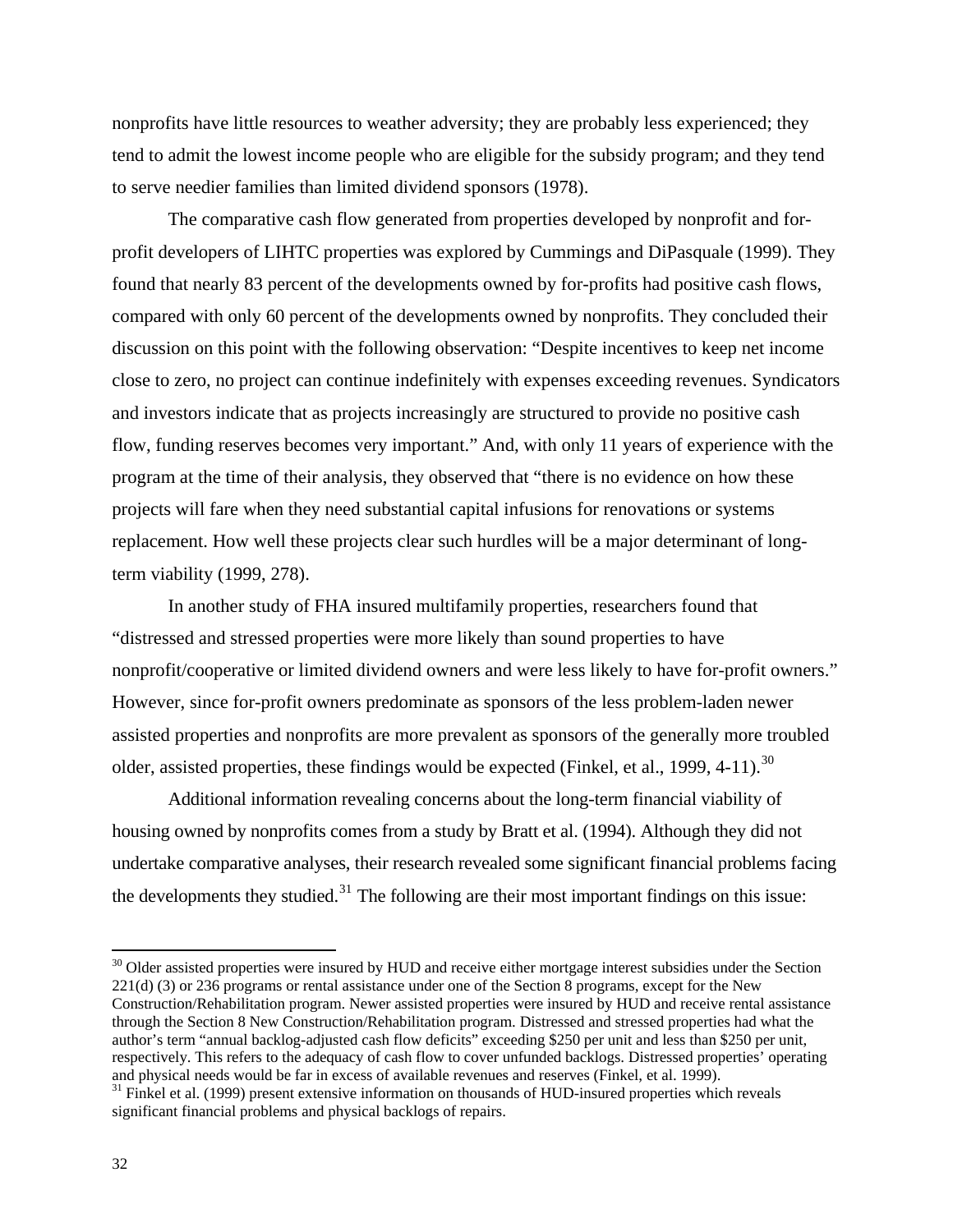- The properties examined displayed a problematic pattern in both capital and operating reserve balances. In 1992, only 6 of 23 developments for which data were available had capital reserves of more than 2 percent of the replacement value of the property, a commonly used industry guideline. Of the 23, 12 had some reserves, but less than the amount needed, and 5 had no capital reserves whatsoever. Given the importance of capital reserves, it is safe to day that 17 of the 23 developments examined are in a dangerous position.
- On the operating reserve side, the picture is even worse. In 1992, 14 of the 23 reporting developments had no operating reserves at all. Another 4 had operating reserves of less than 10 percent of their operating budget. Only 3 developments reported reserves over 20 percent of operating costs, the number that HUD considers the minimum for public housing authorities.
- More than one-half of the total number of the developments in their sample (15 out of 28) reported that they were spending more than they were taking in. And the overspending was serious. For 11 of these 15 developments, the deficit was more than 10 percent of annual operating expenditures, for 10 properties it was over 20 percent, and for 7 it was over 30 percent.
- The owners of these properties are dealing with their financial issues by allowing their accounts payable rise to a dangerous level, or they are using nonrecurring sources of income to balance the budget, neither of which is an acceptable solution (8-9).

While no effort was made to quantify how specific conditions created the above types of difficulties, a number of reasons were offered. For example, the quality of the initial rehabilitation was often found to be problematic, due to inadequate construction budgets or poor workmanship and dishonesty among contractors. In addition, small portfolios of properties made it difficult for organizations to cover the full costs of management operations from property management fees and neighborhood factors often created adverse conditions and increased management costs.

Among the most interesting findings was the array of reasons behind the first set of problems. While the poor quality of the initial rehabilitation may have been due to mundane errors on the part of the organization, particularly noteworthy were conscious decisions organizations made to undertake a project, despite their awareness that funds were not adequate. In those cases, organizations reported that their desire to respond to local pressures to improve a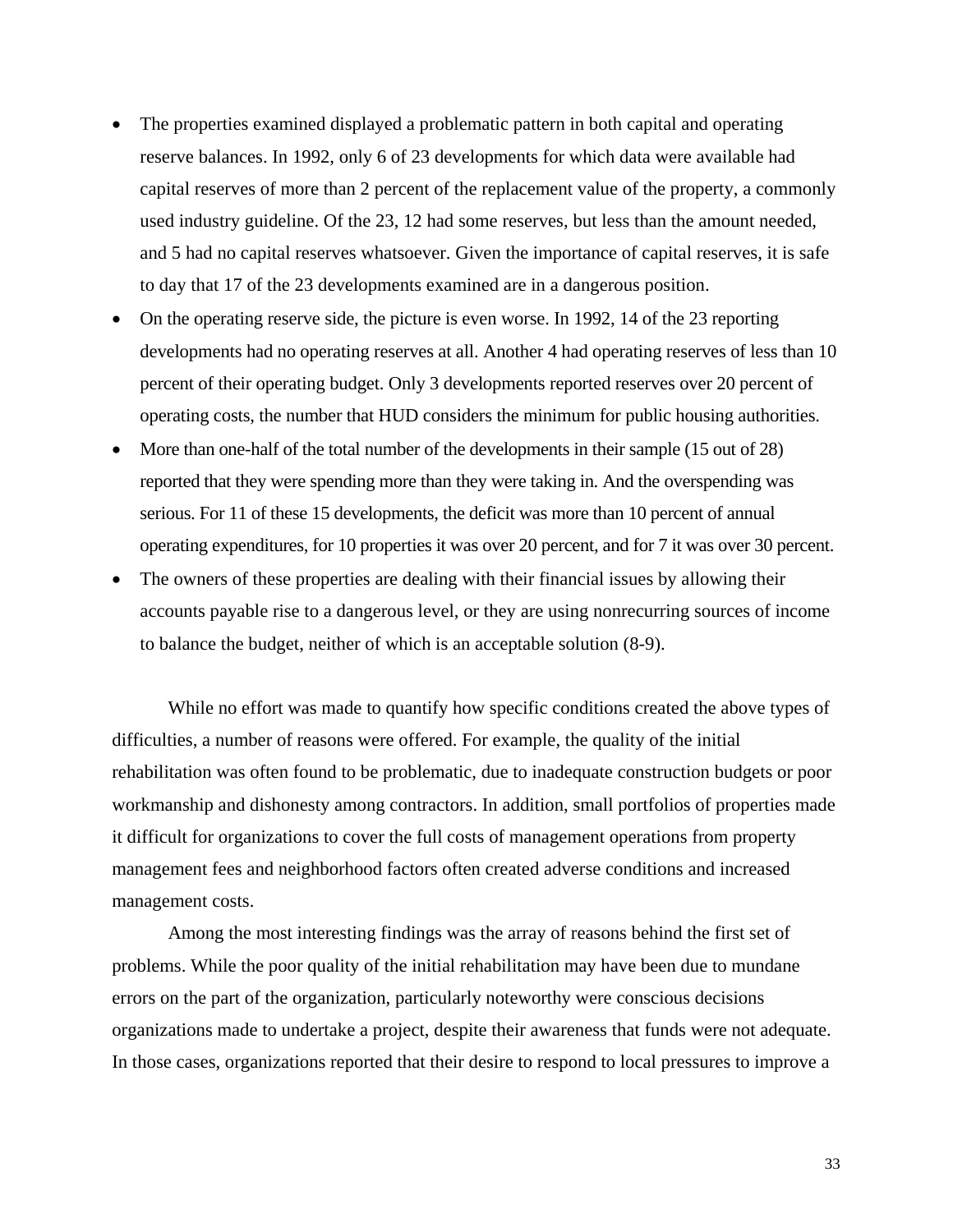problem property or to provide some additional housing in the area became the dominant concern (Bratt et al., 1994, 11-12; 121-130).

The willingness of nonprofits to undertake projects in areas that other developers are more likely to by-pass appears to be a key factor in any differences in the viability of developments owned by nonprofit and for-profit developers. But if developments are not able to survive, there are obviously both short-term and long-term implications for residents, for organizations, and for the host communities.[32](#page-39-0)

The remaining task involves an attempt at trying to resolve the question of how nonprofit and for-profit developers can best play their respective roles.

#### **For-Profits and Nonprofits—Recommended Roles**

This paper poses the question: Should we foster the nonprofit housing sector as developers and owners of subsidized rental housing? The answer is an unequivocal "yes."

Reflecting on this question, the Millennial Housing Commission offered that: "Effective delivery of affordable housing relies on enabling public sector, for-profit businesses, and nonprofit organizations to do what each does best" (2002, 28). Of course, the "devil is in the details." What, exactly, does each do best and in whose judgment? Some of the particular attributes of nonprofit and for-profit sponsorship of housing have been discussed. Yet, it is not a matter of deciding whether nonprofits or for-profits should be involved in housing production for low-income households. Instead, the challenge is to be as clear as possible about what the various roles should encompass.

Somewhat parenthetically, in addition to both nonprofits and for-profits having considerable responsibility for producing housing that is affordable to low income residents, I continue to be supportive of public housing authorities as developers and managers of subsidized housing. Despite the widespread negative impressions of this program, as well as the reality that many developments continue to be severely distressed, the logic of developing housing with upfront capital grants that is permanently held within the social sector makes a great deal of sense. While this paper has not explored the positive and negative attributes of this approach, suffice to

<span id="page-39-0"></span> $32$  Cummings and DiPasquale (1999) found that, after controlling for a number of variables, "nonprofits generate higher returns for equity investors, suggesting that for comparable projects nonprofit developers are perceived as riskier than for-profit ones" (296). Further study is needed on the reasons behind this difference, although there are many plausible explanations for ongoing differences in perceptions about the two types of developers.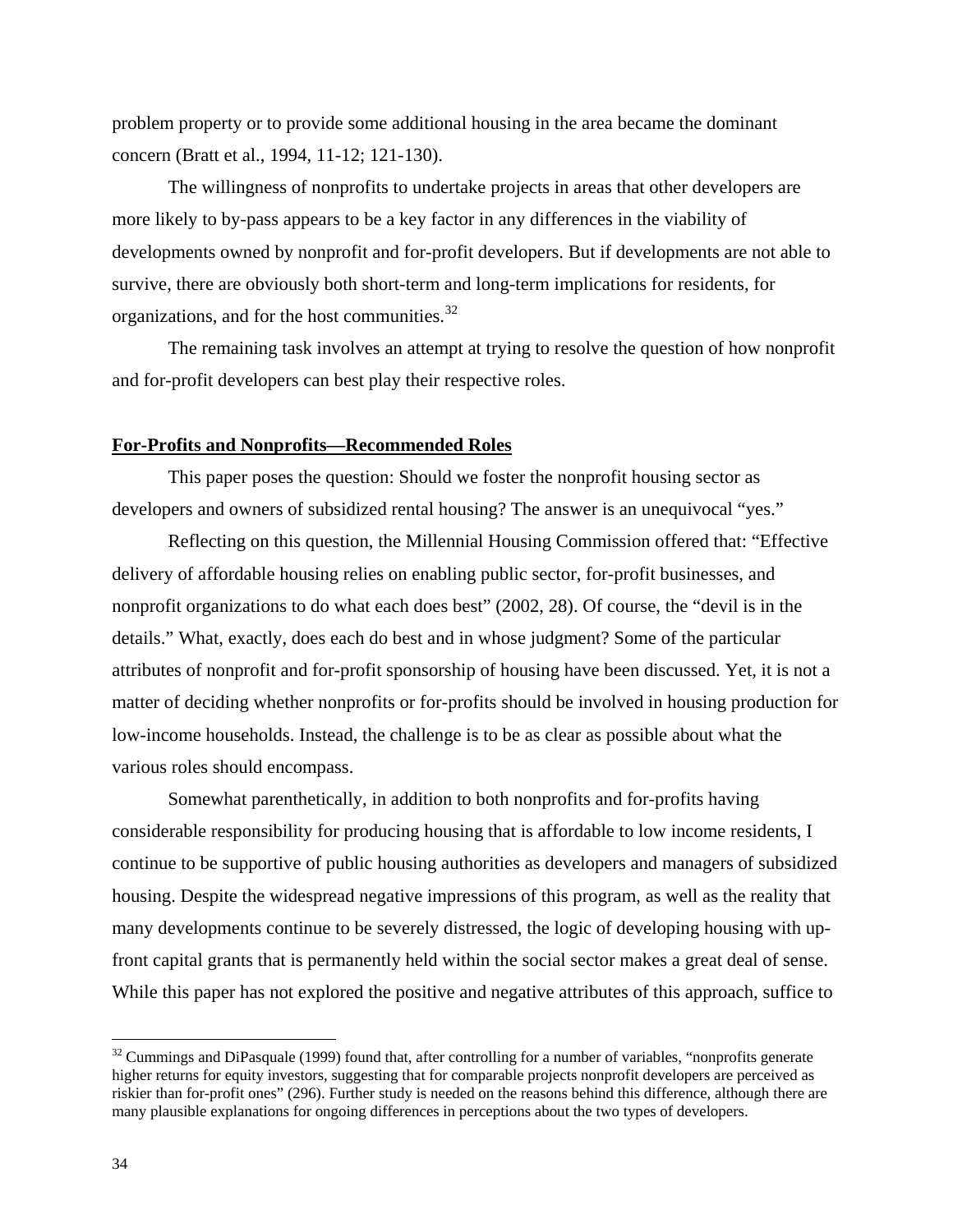say that it still remains a viable option. But the likelihood of creating a new, widely supported public housing program is not strong, at least for the present. What, then, should be the roles of nonprofit and for-profit developers? Both nonprofit and for-profit developers can be effective producers of subsidized rental housing, as discussed below.

#### **Nonprofit and For-Profit Developers—Either/Or?**

For any developer or organization to be an effective housing producer and long-term owner, a number of competencies are necessary. In addition, the context in which development is taking place should be conducive to this activity. Nonprofits and for-profits may be differentially able to take advantage of these conditions.

A critical issue that directly relates to the differences between nonprofit and for-profit developers was mentioned at the outset of this paper but warrants repetition: large for-profits have a legal obligation to maximize earnings for shareholders and, even small business developers are still committed to earning profits. On the other hand, nonprofits are explicitly prohibited from distributing any profits that are derived from their activities to individuals. An outgrowth of this fundamental difference in the legal structures of the two types of entities is that nonprofits tend to be more mission-driven and they are typically willing to accept lower levels of returns than for-profit developers. In addition, there are many types of developments that the latter would simply not be interested in pursuing, such as those with less than about 40 units and/or targeted to at-risk populations, such as the formerly homeless or to people with physical or mental disabilities. Many nonprofit groups also typically operate with limited cash reserves<sup>[33](#page-40-0)</sup> and would likely have difficulty managing large, complex projects, such as HOPE VI developments. At the same time, if a project is extremely complex, for-profit developers may not be interested in participating. For example, a recent *New York Times* article noted that: "developers… tend to shy away from the complex financial packages and long lead times necessary for most affordable projects" (Sharoff, 2006).

Beyond the legal mandate and constraints of nonprofit and for-profit developers, the following represents the most important requirements—both organizational and contextual— for the successful development of subsidized housing.

<u>.</u>

<span id="page-40-0"></span> $33$  See, for example, Bratt et al. (1994).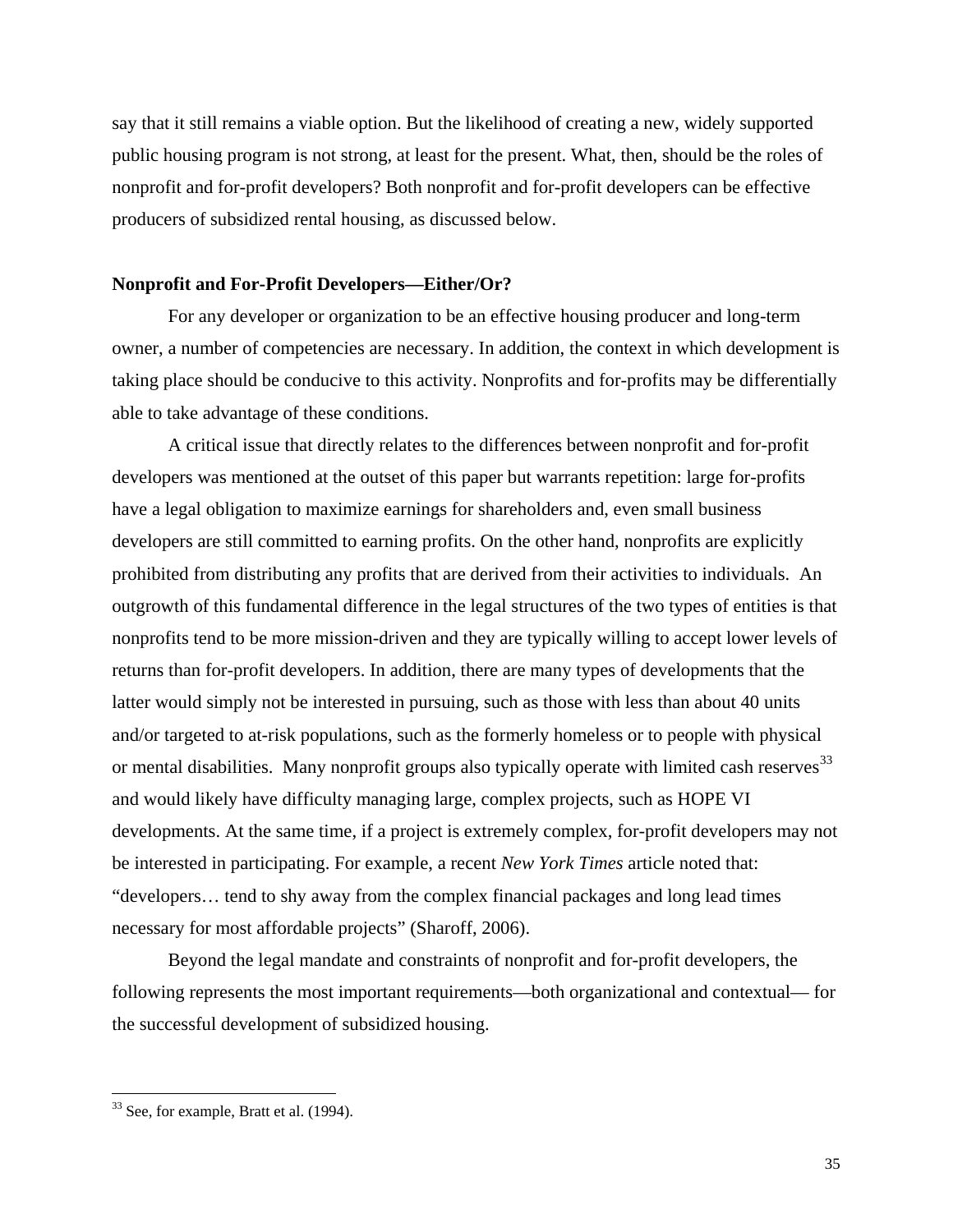- **Staff capacity** to conceptualize the project, line up subsidies and financing, oversee construction, and manage the completed development (either in-house or contracted out).
- **Front-end capital** to cover initial costs including land/building acquisition, engineering, and architectural fees, as well as **financial capacity** to enable the project to survive during what can become long delays in permitting and construction.
- **Community support for the project** to assure that it is consistent with local needs and preferences.
- **Access to affordable land and/or buildings** is an essential need for any development, but particularly one that is focused on low income occupancy.
- **External supports, financing, and subsidies** must be available. External support may include local government approval, as well as assistance from local or national intermediaries. Assembling the needed financing, including sources of subsidies to assure that the units are affordable, is also essential.
- **Market conditions must be assessed** to assure that the completed units will be marketable at the projected rent levels. This may be particularly important in mixed-income developments. But even if the development is geared exclusively for low income occupancy, a weak market could create significant rent-up problems, thereby reducing projected income and threatening financial viability.
- **Capacity to manage the development and oversee its progress** is essential. This includes an ability to manage the entire development team, as well as to make sure that construction is consistent with the plans. Whether this role is performed by a development consultant or by in-house staff, all housing sponsors must be in full control of the "nuts and bolts" of a project's development.
- **Capacity to manage the property,** again whether done in-house or contracted out, this is a critical role of long-term owners of any type of housing, including subsidized housing.
- **Organizational scale** may be important since entities with large portfolios can likely use income from their high-performing properties to subsidize those that are running at a deficit. In view of the risky nature of real estate, it is likely that any developer will have some of both types of properties. However, the larger the organization, the more likely that ailing properties can be kept afloat.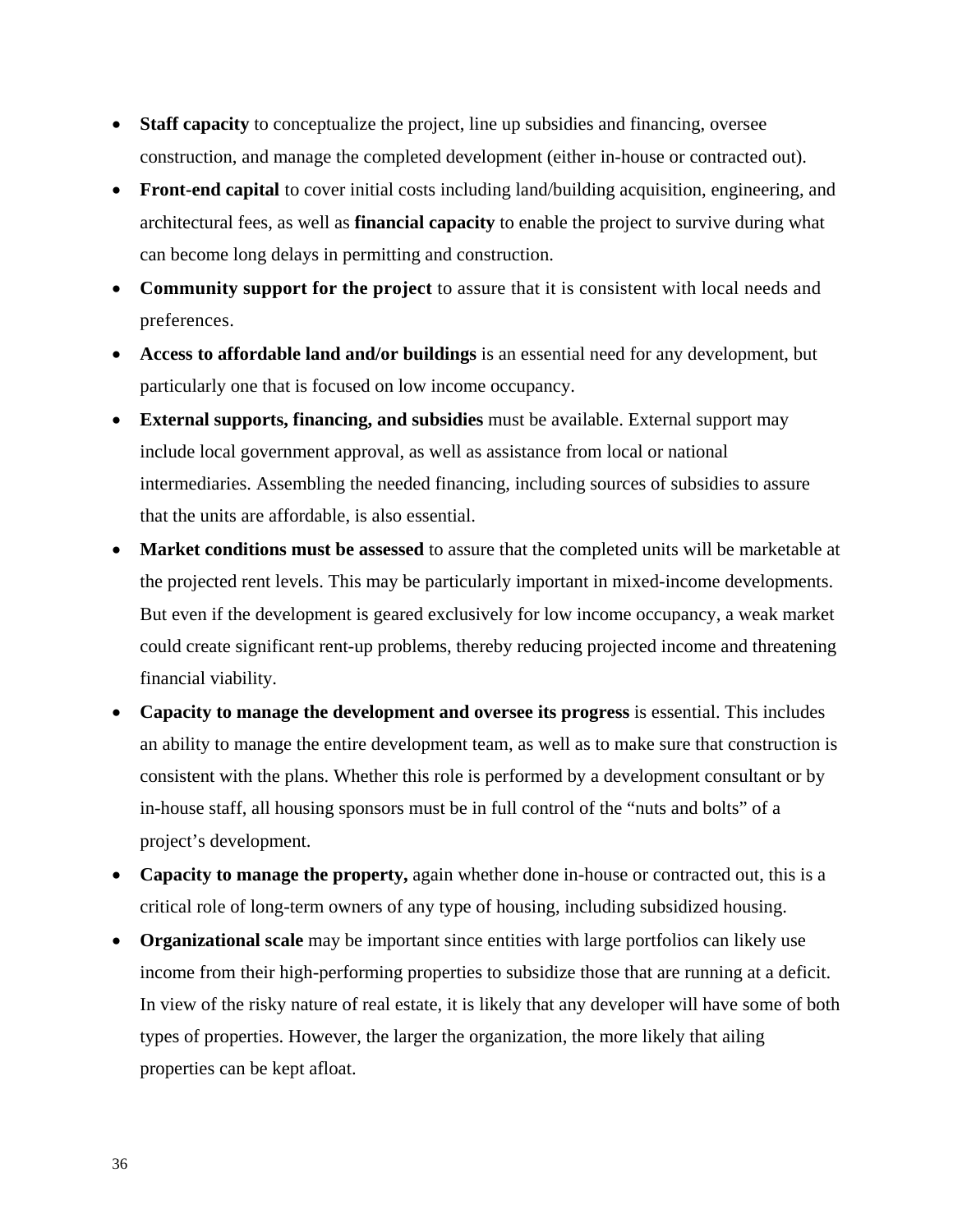- **Interest and capacity to provide services to residents** is of critical importance in low income housing developments. Whether these services are provided directly by the owner of the housing, or through networking with other agencies, various types of programs should be available and easily accessed by residents.
- **Neighborhood revitalization** and community development are activities that are often thought to be inseparable from the production of subsidized housing. The importance of the housing that is built both fitting in with the existing neighborhood, as well as enhancing it, is another important factor to be considered.
- **Long-term affordability** is almost a *sine qua non* of subsidized housing development. Too often, programs have been devised that have not included mechanisms to make sure that the units that get built and that are occupied by low income households, will remain available both to the original tenants, as well as to future generations who need housing assistance.

As noted in the accompanying chart, some of these tasks are typically assumed to be better performed by nonprofits. In other areas, however, for-profits would generally be considered to have the advantage. In saying this, it is important to underscore that, as discussed earlier; there are a broad range of nonprofits and a broad range of for-profits. Either can have enormous sophistication, financial capacity, and technical expertise. Smaller and less well established organizations, whether for-profit or nonprofit, will likely be in less good positions to take on subsidized housing development, particularly large-scale complex projects. Therefore, in making the following generalizations, it must be emphasized that they are just that: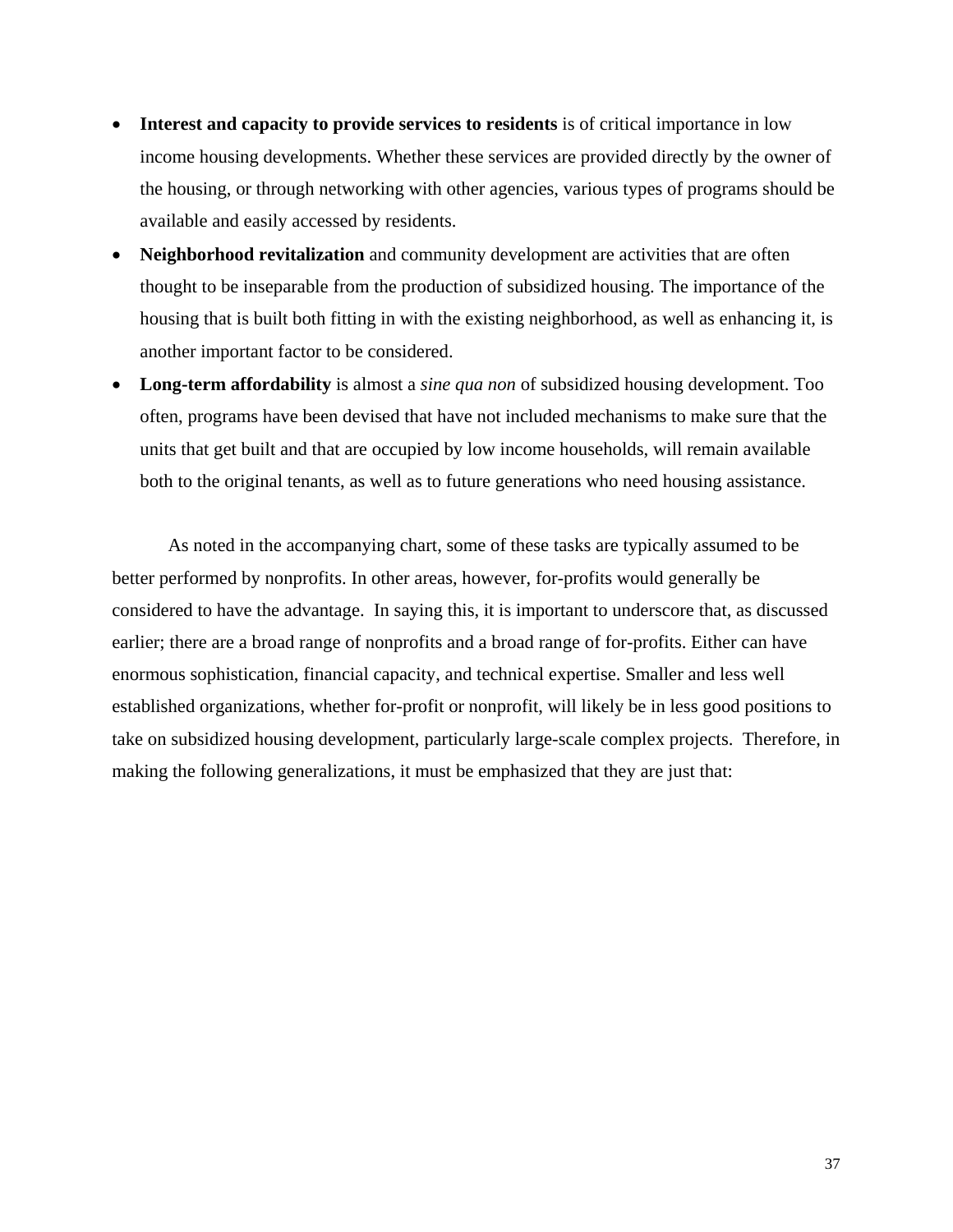# **Development and Management of Housing for Low-Income Households:**

## **Comparison of Nonprofit and For-Profit Strengths and Weaknesses**

|                                                   | <b>Nonprofits</b>                                                                                                                                                                                              | For-profits                                                                                                                                                                                                                                                                   |
|---------------------------------------------------|----------------------------------------------------------------------------------------------------------------------------------------------------------------------------------------------------------------|-------------------------------------------------------------------------------------------------------------------------------------------------------------------------------------------------------------------------------------------------------------------------------|
| <b>Staff capacity</b>                             | Highly variable                                                                                                                                                                                                | Generally assumed to have<br>consistent and strong capacity.                                                                                                                                                                                                                  |
| Front-end capital and<br>financial capacity       | Often a problem, particularly for<br>small organizations                                                                                                                                                       | Generally assumed that cash is<br>available to launch<br>developments as well as to see<br>the project through to<br>completion.                                                                                                                                              |
| <b>Community support</b>                          | Viewed as a clear strength                                                                                                                                                                                     | Highly variable; may be lacking.                                                                                                                                                                                                                                              |
| <b>Access to affordable</b><br>land/buildings     | May be a problem, but public<br>land may be more accessible and<br>partnerships with land-rich<br>entities may have been<br>developed.                                                                         | Given the presumed availability<br>of cash to acquire properties,<br>this may not present obstacles.<br>However, in high cost areas, the<br>costs of acquisition at market<br>rates could make development<br>unfeasible.                                                     |
| <b>External supports, financing,</b><br>subsidies | Nonprofits typically have access<br>to a range of external supports<br>and subsidy programs. Access to<br>conventional financing may<br>present more of a problem,<br>particularly for small<br>organizations. | These supports typically are<br>neither available to for-profits,<br>nor are they assumed to be<br>needed. Access to subsidy<br>programs, with the exception of<br>LIHTC, may not be possible.<br>However, access to conventional<br>financing is typically not a<br>problem. |
| <b>Market</b> assessment                          | May not always be carried out<br>with adequate sophistication.                                                                                                                                                 | Usually considered a strength of<br>for-profits.                                                                                                                                                                                                                              |
| <b>Development oversight</b>                      | May be variable, whether done<br>in-house or contracted out.                                                                                                                                                   | Usually considered a strength of<br>for-profits.                                                                                                                                                                                                                              |
| <b>Property management</b><br>capacity            | May be variable, whether done<br>in-house or contracted out.                                                                                                                                                   | May be variable, whether done<br>in-house or contracted out.                                                                                                                                                                                                                  |
| <b>Organizational scale</b>                       | Most nonprofit housing<br>developers are small. However,<br>there are about 100 nonprofit<br>organizations that operate at a<br>regional or national scale.                                                    | Large variation. Many for-profit<br>developers tend to be large.                                                                                                                                                                                                              |
| <b>Resident services</b>                          | Important component of many<br>nonprofits' orientations.                                                                                                                                                       | Usually not on their "radar<br>screen."                                                                                                                                                                                                                                       |
| Neighborhood revitalization                       | Often a major concern among<br>nonprofits.                                                                                                                                                                     | Typically of importance only as<br>neighborhood factors may<br>impact the development.                                                                                                                                                                                        |
| Long-term affordability                           | Typically an important focus.                                                                                                                                                                                  | Not a primary concern. In fact,<br>for-profits typically look<br>forward to the expiration of<br>affordability restrictions.                                                                                                                                                  |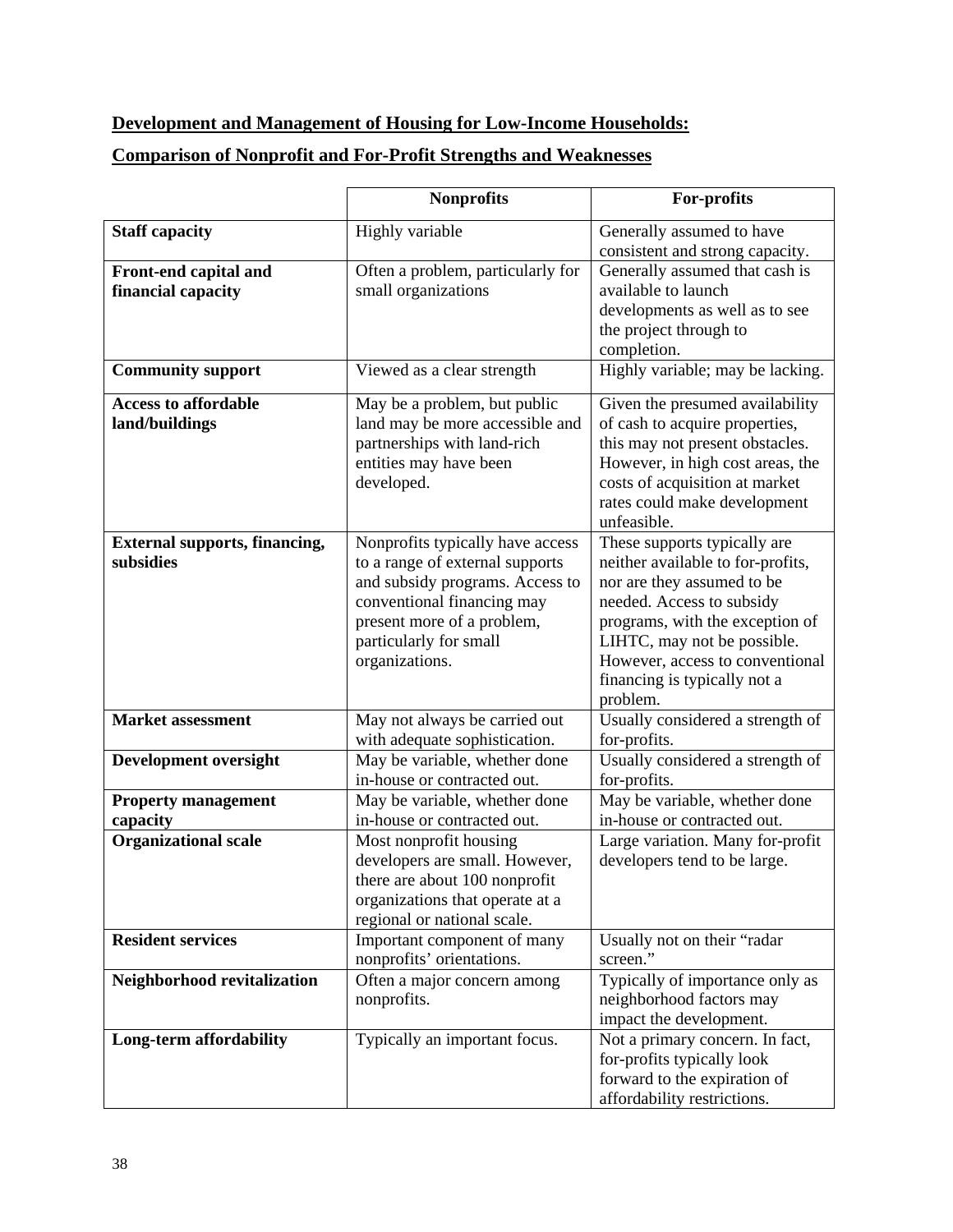generalizations, not backed by empirical evidence or hard data. But perhaps these observations provide insights into the ways that nonprofits and for-profits look in a head-to-head comparison.

This exploration into the relative strengths and weakness of for-profits and nonprofits reveals two additional important issues: the need for HUD to reconsider some of its guidelines concerning how nonprofits are required to treat any residual income that flows from the property and the need for both types of developers to be treated more similarly around key aspects of operating housing affordable to low income households.

First, HUD guidelines concerning its subsidized rental housing programs prohibit nonprofits from extracting residual income from properties either from cash flow or from refinancing that, in turn, could be used for other projects or for organization-related expenses. With specific reference to the Section 202 program, which is only available to nonprofit sponsors, residual receipts cannot be used for non-project related activities<sup>[34](#page-44-0)</sup>—such as covering organizational costs, launching new initiatives, off-setting deficits that other projects may be encountering, or to cover service provision at other developments.

Second, in other HUD programs that are accessible to both nonprofit and for-profit sponsors, HUD is more restrictive about how the former is allowed to use any income that is derived from a specific project. A recent memorandum on this subject concluded the following:

Three of HUD's central programs explicitly restrict non-profits' ability to retain and use excess project revenue in a way that they do not restrict for-profit owners. Section 8 New Construction/Substantial Rehabilitation programs maintain a blanket ban on such distributions with exceptions available only on an ad hoc basis. Section 221(d) (3) restricts the use of project income to meeting project expenses and prohibits distributions. The regulations regarding excess income for non-profits under Section 236 are similar to those for 221(d) (3). Furthermore, for programs where no explicit restrictions are found, HUD employs a general presumption against project income distribution to nonprofits, as stated in its handbook.<sup>[35](#page-44-1)</sup> This restrictive treatment of distributions does not appear to be mandated by statute, but is simply a matter of policy (Stewards of Affordable Housing for the Future, 2005, p. 5).

However, the memorandum further points out that in several of HUD's other programs, a much greater degree of flexibility around the issue of nonprofits retaining project income is provided. For example, in the HOME program, the question of whether a nonprofit is able to retain project income depends on the local jurisdiction's rules, not HUD's. HUD's regulations "do not bar

<span id="page-44-0"></span> $34$  12 U.S.C. 1701 $q(i)$ 

<span id="page-44-1"></span><sup>&</sup>lt;sup>35</sup> U.S. Department of Housing and Urban Development, Handbook No. 4350.1, Multifamily Asset Management and Project Servicing § 25-1.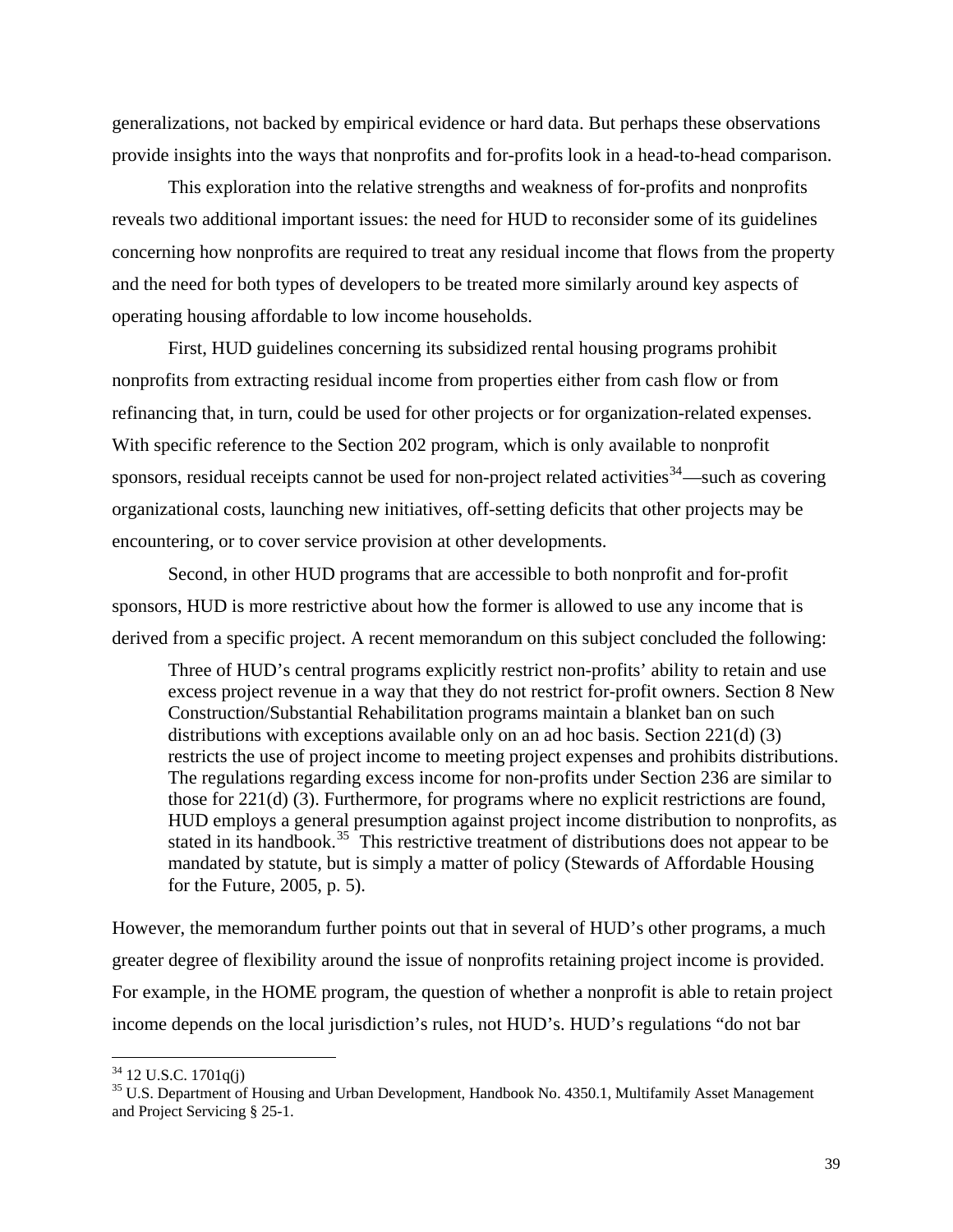nonprofit owners of rental housing from receiving and retaining program income" (Stewards of Affordable Housing for the Future, 2005, p. 4).<sup>[36](#page-45-0)</sup> Such provisions, could therefore serve as a template for expanding a more lenient approach in all HUD's multifamily programs.

To the extent that any given development is providing excess revenues, nonprofits should be able to reap the benefits, so long as the funds continue to be used to advance the mission of the parent organization. Until this type of change occurs, nonprofits will continue to be placed at a significant disadvantage in relation to their for-profit counterparts who are able to extract equity or excess cash flow from a successful project.

According to Michael Bodaken, President of the National Housing Trust, "sustainability—whether one is a for or nonprofit—can only be achieved through sufficient reserves and cash flow. Cash flow can only be achieved by good underwriting at the inception of ownership or, later, via refinancing. Nonprofits and for-profits don't differ at all with respect to these fundamental rules of real estate development. So why treat them differently?"<sup>[37](#page-45-1)</sup> And, similarly, "in order to maximize long term affordability for our existing and future affordable housing stock, why not impose the same long term affordability terms and restrictions on back end residual gain—on nonprofit and for-profit developers alike?"<sup>[38](#page-45-2)</sup> If the goal is long term affordability, it would make sense for all types of sponsors to be held accountable to this standard, operating under the same set of rules.

Ellen and Voicu further offer that "government officials will be well served by contacting housing rehabilitation dollars out to either nonprofit or for-profit organizations…there is ultimately a value in maintaining a mixed organizational environment in which both nonprofit and for-profit providers can compete" (2006, 50).

### **Nonprofit – For-Profit Partnerships**

Of course, it does not have to be either-or. There is fertile ground and a significant amount of experience with nonprofits and for-profits joining together in partnership arrangements. In 2002 The Urban Land Institute hosted a two-day meeting at which specific experiences with collaborative relationships were presented. To sum up:

<sup>36</sup> See 24 C.F.R. §§ 92.503, 92.504 (2005).

<span id="page-45-1"></span><span id="page-45-0"></span> $37$  Private email communication, November 17, 2006.<br> $38$  Private email communication, November 12, 2006.

<span id="page-45-2"></span>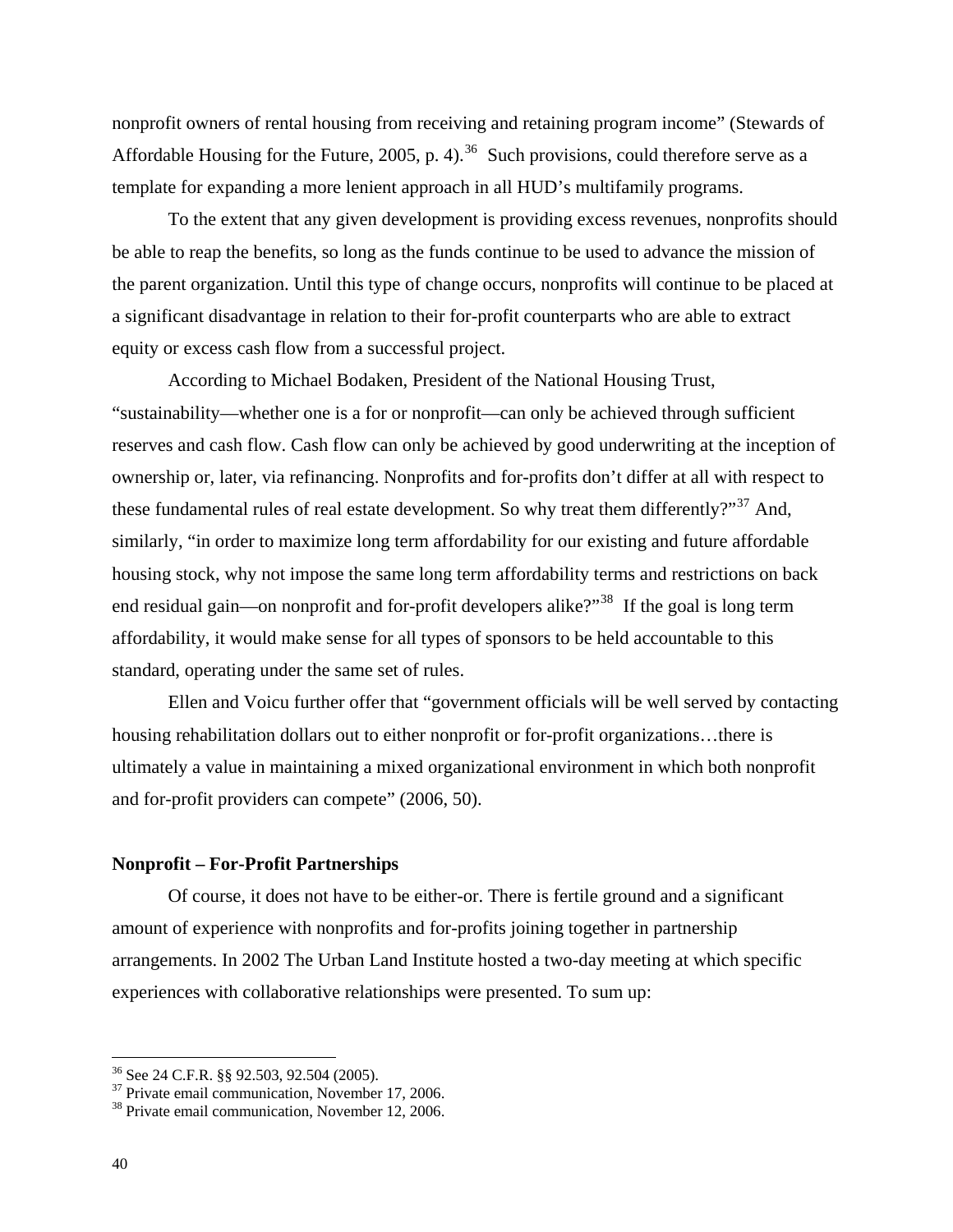Participants discussed the strengths that both CDCs and for-profit partners bring to joint venture development projects, stressing that each partner can bring knowledge, expertise, and resources that meet the needs of the other partner. CDCs can provide expert knowledge of the community and an understanding of the local market, and can boost local credibility for a project. A for-profit developer can provide development expertise, resources and credibility with lending sources (Myerson, 2002, 9).

Commenting on the need for for-profits to work with local partners, the president of a large development firm observed: "The deals we've been involved in usually have long histories with lots of politics. We can't just go in and announce we're going to build 1,200 units. We need our local partners who are engaged in the community" (Sharoff, 2006). Thus, while the nonprofit may be seeking a for-profit partner with more expertise or resources, the for-profit may need the nonprofit both for its community connections and in order to take advantage of the variety of special programs targeted specifically to nonprofit sponsors. There are a number of specific attributes of a strong collaborative arrangement between a nonprofit and a for-profit developer. Most of the following are based on suggestions offered by Myerson (2002, 9-10) and Chung (2004):

- Each partner should have development experience and knowledge;
- Nonprofits should be able to clearly articulate and even quantify the contributions that they will bring to the deal so that the for-profit developers can understand their value;
- But to the extent that the nonprofit may be lacking either development experience or an ability to clarify the value of its role, third parties (e.g. housing lawyer or more experienced nonprofit) may be brought into the negotiations to advocate on behalf of the nonprofit. In short, each party should work to understand each other's perspective. The benefits to each partner should be articulated, including how profits will be shared, the anticipated social and economic benefits to the community, the goals of the for-profit partner in terms of increased visibility in the community, and the potential for increasing nonprofit capacity;
- The roles for each partner should be clearly defined and a project manager identified;
- There should be a willingness on the part of the for-profit partner to share its expertise with the nonprofit on issues pertaining to organizational sustainability, succession, and future leadership; and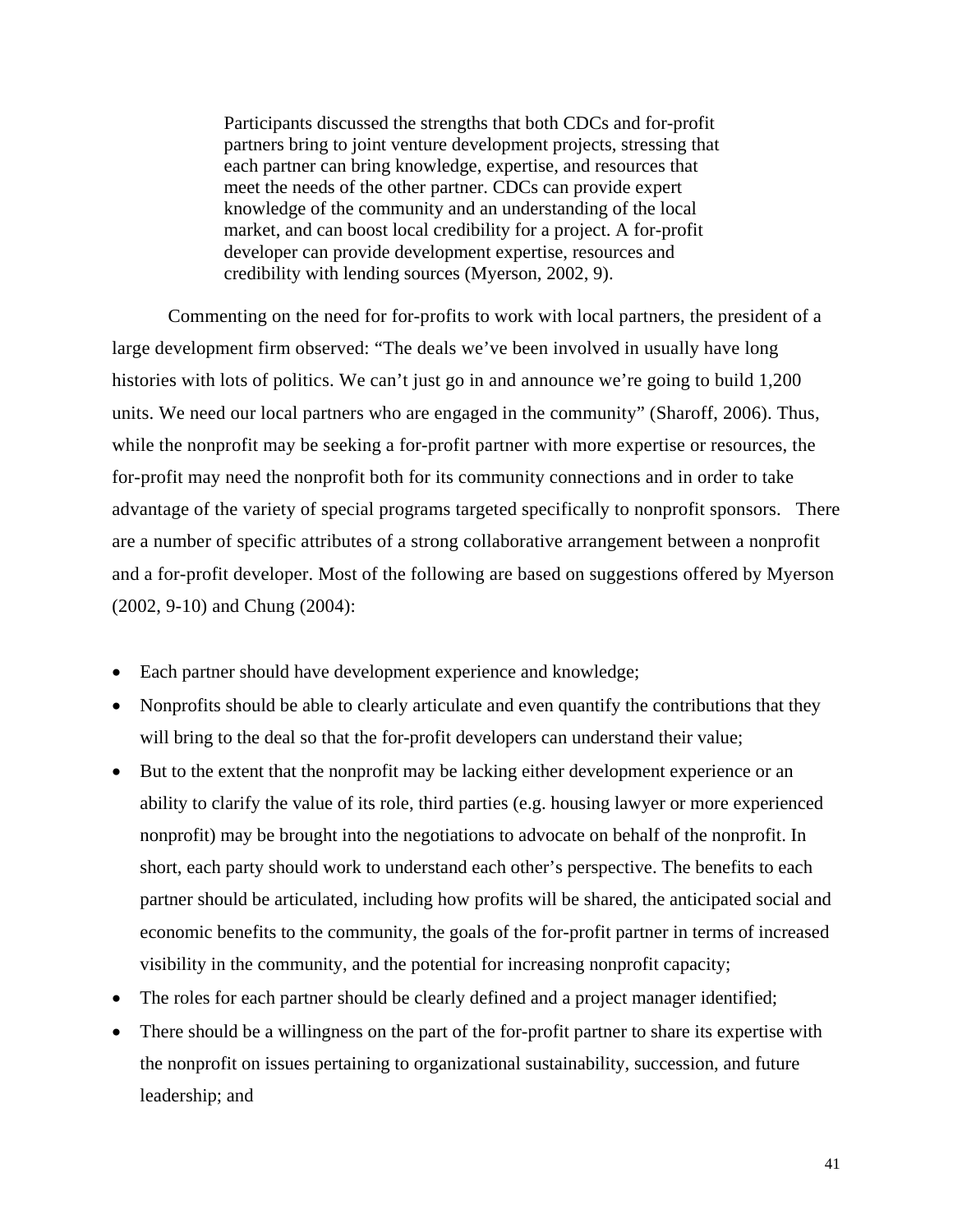• The legal details of the partnership must be carefully crafted and understood by all parties and they must be consistent with the Internal Revenue Code.

Concerning this last point, there is a considerable body of legal precedent related to the structuring of nonprofit/for-profit partnerships, particularly as they relate to LIHTC deals. A few points are important to consider, as suggested by Rubin and Klein (2006):

- The nonprofit sponsor must typically provide a variety of guarantees and indemnities to investors (e.g., including environmental indemnifications, guarantees of construction completion, operating deficit guarantees, and tax credit recapture guarantees);
- The IRS and the Courts have determined that some commitments made by a nonprofit organization as part of a partnership with a for-profit entity violated its charitable purpose, thereby threatening its tax-exempt status. A key question relates to whether the structure of the deal effectively forces the sponsor to act in a manner inconsistent with its charitable goals or to jeopardize its charitable mission by exposing charitable assets to excessive risk;
- On April 25, 2006, an internal IRS memorandum set forth new criteria for evaluating the involvement of tax-exempt entities engaged with LIHTC transactions. Although this does not carry the weight of law, it provides some guidance for how the IRS might view partnerships that enable nonprofit organizations to access equity under LIHTC, while not jeopardizing their tax-exempt status. Specifically, the memorandum requires that the nonprofit take certain steps to limit its financial exposure, it outlines caps on the guarantees provided by the nonprofit entity, and it states that the partnership documents must contain a provision specifying that, in the event that a conflict of interest exists between the charitable purpose of the nonprofit and the obligation, under the partnership, to maximize profits for investors, the charitable purposes will prevail.

Rubin and Klein conclude their analysis by stating that:

the April 25 Memorandum represents a reasoned, practical approach to the issues of risk and control in an LIHTC partnership, largely reflecting business practices that already prevail in many partnership arrangement between seasoned investors and wellrepresented nonprofit organizations…[It] is a step in the right direction. It is to be hoped that the IRS will ultimately create a legal safe harbor through a formal rulemaking process, so that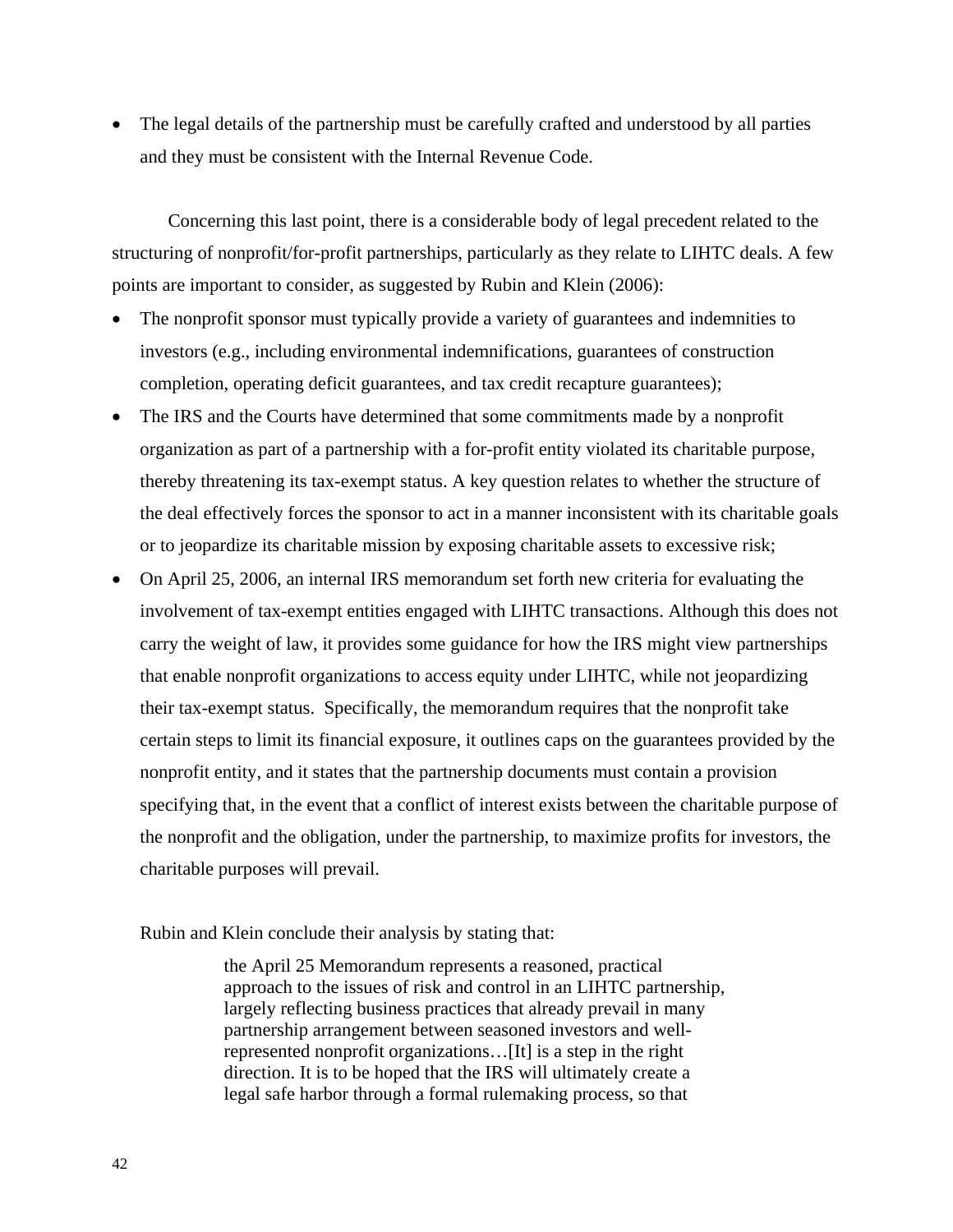charitable entities engaging in the critical mission of developing and operating affordable housing may access much-needed equity under the LIHTC program without jeopardizing their tax-exempt status (2006, 8, 10).

An essential component of a nonprofit/for-profit partnership involves assuring the longterm affordability (preferably in perpetuity) for low-income households. As noted earlier, one of the major drawbacks of involving for-profit developers in subsidized housing programs is that once the affordability requirements expire, these developers have little incentive to maintain the units for low-income occupancy. Although the Low Income Housing Tax Credit's time limit has been extended to 30 years (up from the original 15 years), even this period is not long enough. Unless housing is secured for low income occupancy in perpetuity, experience has shown that what seems like a long use restriction when a development is first built passes very quickly.

Of course, nonprofit developers are subject to the same time limits, in terms of guaranteeing the affordability of their units as for-profit developers. But the mission of nonprofits typically provides a strong motivation for them to continue to maintain the units for their target population. Nevertheless, the ability of nonprofits to achieve this goal is dependent on there being adequate financing and capital available.

In LIHTC partnerships, the Internal Revenue Code now allows a nonprofit the right of first refusal to purchase the property (at the end of the initial 15 year compliance period) for an amount essentially equal to \$1.00, plus accumulated debt on the property (which could be assumed if the lenders are willing), plus the investor's exit tax liability.<sup>[39](#page-48-0)</sup> This, then, makes it possible for the partnership to be dissolved and for the housing to remain in the social housing sector, over the long-term.<sup>[40](#page-48-1)</sup> However, as just noted, the ability of nonprofits to do this will likely be dependent on the availability of additional subsidies. A possible area of further inquiry could explore the extent to which nonprofits are, in fact, facing serious dilemmas about how to maintain their units for low income residents, once term limitations expire. Also important is a better understanding of how this challenge is being addressed and the types of public assistance needed to help them achieve their goals.

<span id="page-48-0"></span><sup>&</sup>lt;sup>39</sup> This is based on a summary of the Internal Revenue Code  $[42(i) (7)]$ , offered by Roberta Rubin. She further states that although the title of the section "refers to a tenant's right of first refusal, the text itself refers to a right of first refusal on the part of a qualified nonprofit organization as well." Personal email communication, July 28, 2006.

<span id="page-48-1"></span><sup>&</sup>lt;sup>40</sup> Among the other stipulations of the April 25, 2006 IRS memorandum was a restatement of the right of first refusal given to nonprofit organizations. As noted by Rubin and Klein, this "represents an exit strategy for investors as well as a path to ultimate nonprofit control of housing" (2006, 8).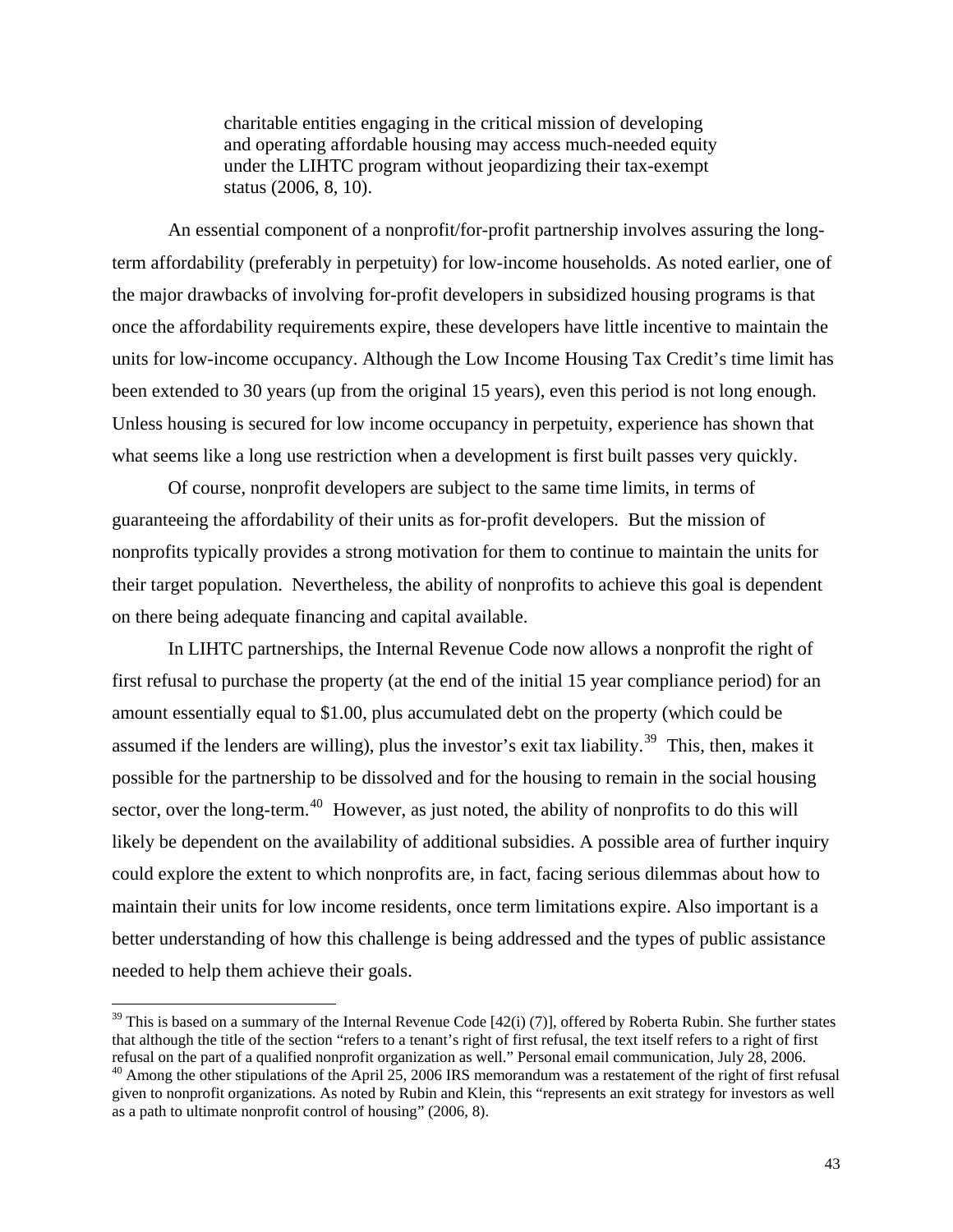#### **Concluding Note**

In view of the continuing need for increased housing production that is affordable to low income households, it is essential to draw on the resources and capabilities of all types of developers—for-profit, nonprofit, as well as public housing authorities. While each type of developer can be successful on its own, partnership arrangements are extremely important. The various strengths that each party brings to a development can result in projects that are well connected to community needs, while also having the financial backing to assure viability.

Aside from the housing development's financial "bottom line," also to be considered are the societal contributions that this housing makes. Whether the developer is for-profit, nonprofit, or a partnership between the two, the goal should be to meet the requirements of the "double bottom line." Bratt et al. (1994) may have been the first to use this phrase, which is defined as the simultaneous need for financial accountability *and* a commitment to social goals. They further observed that most of the groups analyzed in their study were aware of this need, striving

> to meet their social mission while maintaining the financial stability of a complex business. The organizations have come to recognize that it is not enough to be caring landlord with roots in the community. Rents must be collected (and raised when expenses rise), necessary evictions carried out, buildings cleaned and maintained in good order, and vacancies filled in a timely fashion. Recognition of the financial imperative of running a tight ship has come with difficulty to some owners—and then only after peering over the edge of financial and organizational disaster (Bratt et al., 1994, 70).

Since housing needs are not abating, all low income housing must serve as a long-term community resource and partnerships must be structured accordingly. Beyond the type of development entity, adequate financial resources—subsidy dollars—are essential to enable projects to meet the needs of our most vulnerable residents. And, as always, this is a matter of political will.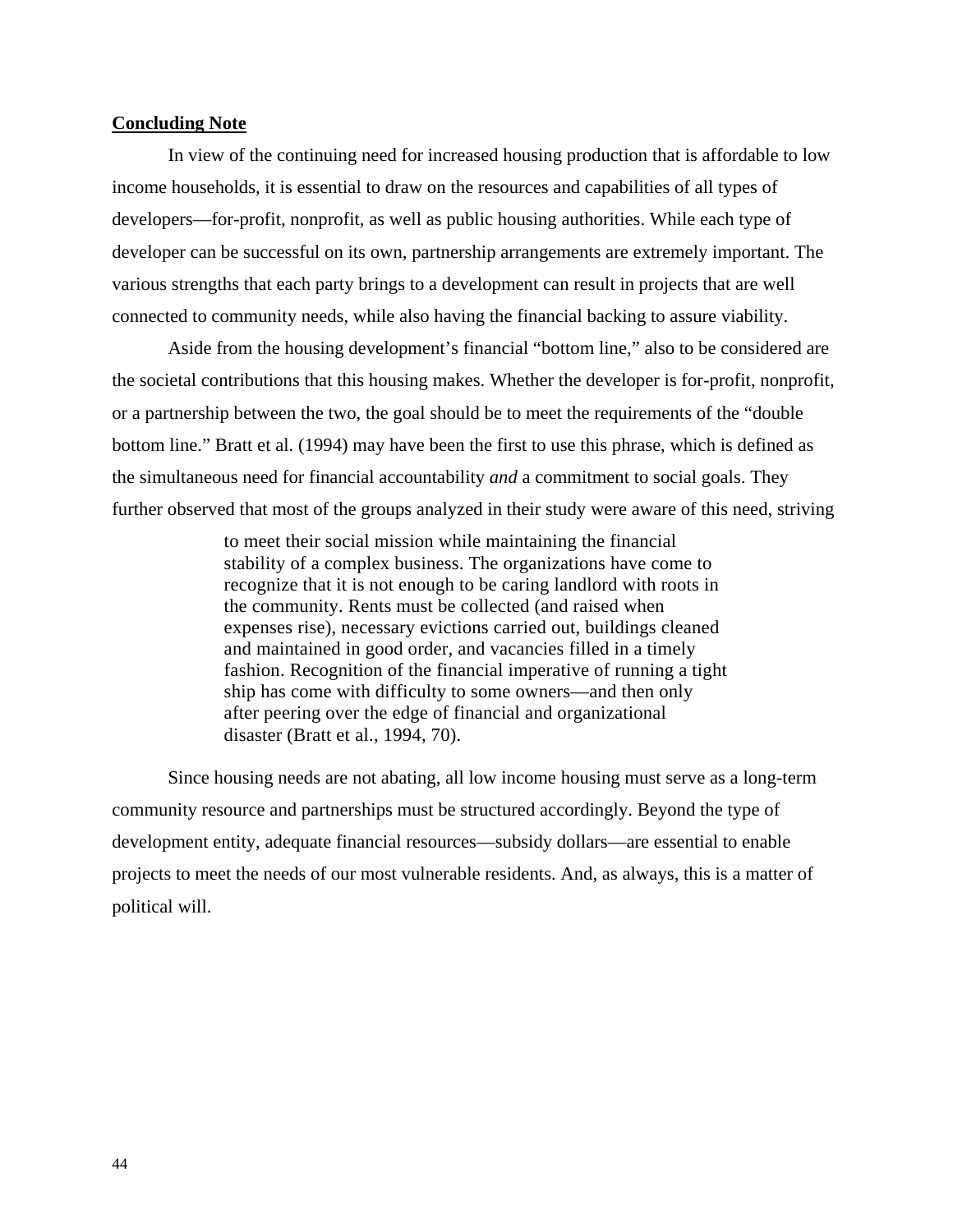## **References**

- Abt Associates, Inc. 1973. An Evaluation of the Special Impact Program, Final Report. Vol. 1, Summary. Report prepared for the Office of Economic Opportunity, Contract no. B00- 5181. Cambridge, MA.
- Achtenberg, Emily Paradise. 2006. Federally-Assisted Housing in Conflict: Privatization or Preservation? In *A Right to Housing: Foundation for a New Social Agenda*, eds. Rachel G. Bratt, Michael E. Stone and Chester Hartman, 340-359. Philadelphia, PA: Temple University Press.
- Bratt, Rachel G. 1987. Private Owners of Subsidized Housing vs. Public Goals: Conflicting Interests in Resyndication. *Journal of the American Planning Association*, 53(3): 328–336.
- \_\_\_\_\_\_. 1989. *Rebuilding a Low-Income Housing Policy.* Philadelphia: Temple University Press.
- ––––––. 1996. Community-Based Housing Organizations and the Complexity of Community Responsiveness. In *Revitalizing urban neighborhoods*, eds. W. Dennis Keating, Norman Krumholz and Philip Star, 179–190. Lawrence, KS: University Press of Kansas.
- \_\_\_\_\_\_. Nonprofit Developers and Managers: The Evolution of their Role in U.S. Housing Policy. In Shelter and Society: Theory, Research, and Policy for Nonprofit Housing, ed. C. Theodore Koebel, 139-156. Albany, NY: State University of New York Press.
	- \_\_\_\_\_\_. 2006a. Community Development Corporations: Challenges in Providing a Right to Housing. In *A Right to Housing: Foundation for a New Social Agenda*, eds. Rachel G. Bratt, Michael E. Stone and Chester Hartman, 340-359. Philadelphia, PA: Temple University Press.
- \_\_\_\_\_\_. 2006b. Housing Plus: Strategies, Challenges, and Potential of Programs Provided by Members of the Housing Partnership Network. Prepared for the Housing Partnership Network, Boston, MA.
- \_\_\_\_\_\_, Langley C. Keyes, Alex Schwartz and Avis C. Vidal. 1994. *Confronting the Management Challenge: Affordable Housing in the Nonprofit Sector*. New York: New School for Social Research.
	- \_\_\_\_\_\_ and Langley C. Keyes. 1997. *New Perspectives on Self-Sufficiency: Strategies of Nonprofit Housing Organizations.* Medford, MA: Department of Urban and Environmental Policy, Tufts University. Funded by the Ford Foundation.
- Briggs, Xavier DeSouza, and Elizabeth J. Mueller. 1997. *From Neighborhood to Community: Evidence on the Social Effects of Community Development*. New York: Community Development Research Center, Robert J. Milano Graduate School of Management and Urban Policy, New School for Social Research.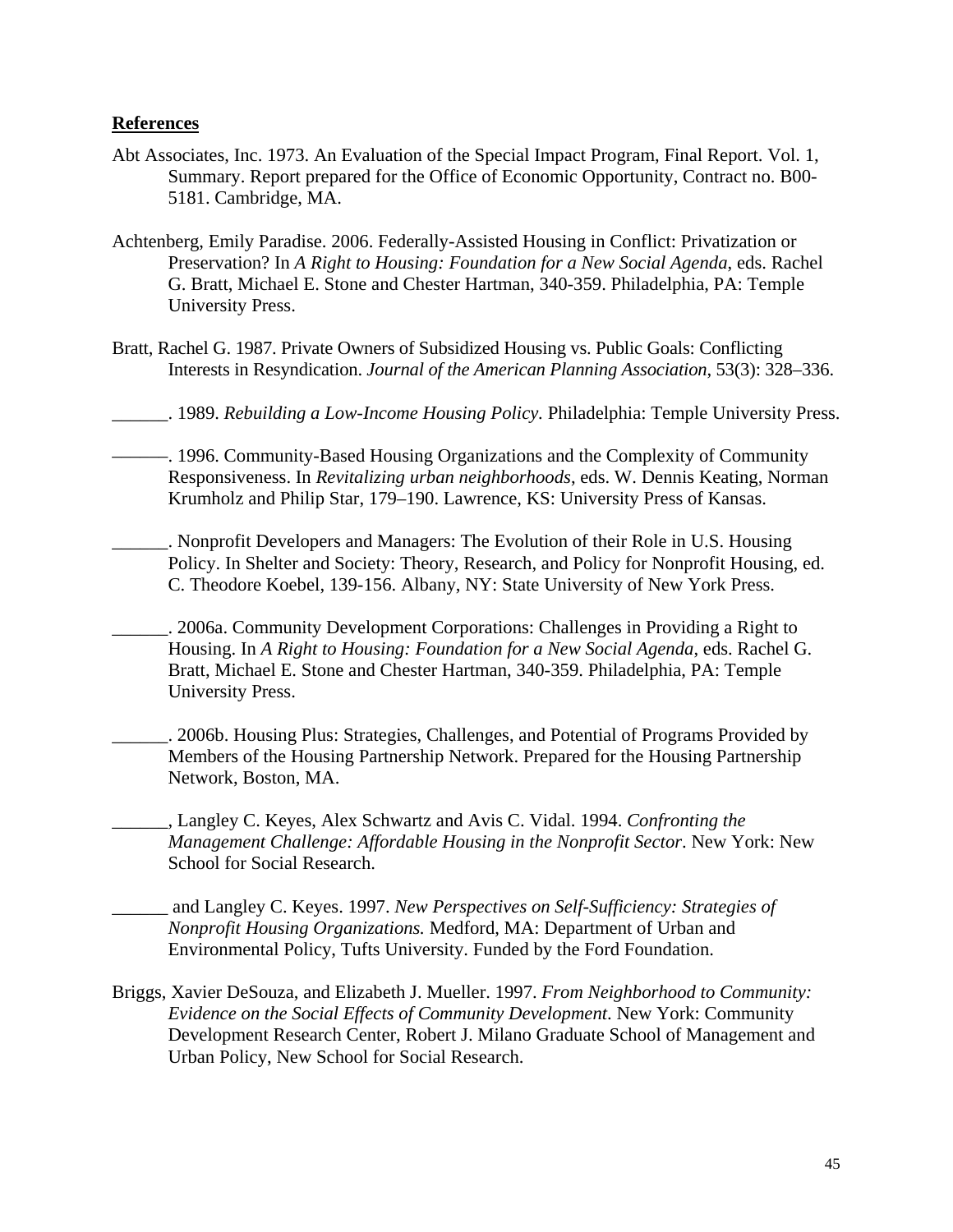- Christensen, Karen S. 2000. The Challenge of Affordable Housing in 21st Century California: Constraints and Opportunities in the Nonprofit Housing Sector. Berkeley, CA: Institute of Urban and Regional Development, University of California. Working Paper 2000-04.
- Chung, Amy. 2004. Bridging Sectors: Partnerships Between Nonprofits and Private Developers. Cambridge, MA: Joint Center for Housing Studies, Harvard University.
- Climaco, Carissa, Meryl Finkel, Sandra Nolden and Melissa Vandawalker. 2006. Updating the Low-Income Housing Tax Credit (LIHTC) Database Projects Placed in Service Through 2003. Prepared for U.S. Department of Housing and Urban Development, Office of Economic Affairs. <http://www.huduser.org/Datasets/lihtc/report9503.pdf>

The Community Builders. 2006. [http://www.tcbinc.org/who\\_we\\_are/glance.htm](http://www.tcbinc.org/who_we_are/glance.htm) (May 22). Community Development Financial Institutions Fund. 2003. New Markets Tax Credit Program: Community Development Entity Certification Application. Washington, DC: US Department of the Treasury.

- Connell, James P., Anne C. Kubisch, Lizbeth B. Schorr and Carol H. Weiss. 1995. *New Approaches to Evaluating Comprehensive Community Initiatives: Concepts, Methods, and Contexts.* Washington, DC: The Aspen Institute.
- Council for Community-Based Development. 1993. Expanding Horizons III: A Research Report on Corporate and Foundation Grant Support of Community Based Development. Washington, DC.
- Cummings, Jean L. and Denise DiPasquale, 1999. The Low-Income Housing Tax Credit: An Analysis of the First Ten Years. *Housing Policy Debate*, 10(2): 251-308.
- Eisen, Arlene. 1992. *A Report on Foundations' Support for Comprehensive Neighborhood-Based Community Empowerment Initiatives.* New York: The New York Community Trust.
- Ellen, Ingrid Gould and Ioan Voicu. 2006. Nonprofit Housing and Neighborhood Spillovers. *Journal of Policy Analysis and Management*, 24(1): 31-52.

The Enterprise Foundation. 2006. <http://www.enterprisecommunity.org/index.html> (June 10).

Enterprise Community Investment, Inc. 2006. <http://www.enterprisecommunity.com/industryTaxCredit/syndication.html> (June 14).

Federal Home Loan Banks. 2006.<http://www.fhlbanks.com/html/programs.html>(June 10).

Finkel, Meryl, Donna DeMarco, Deborah Morse, Sandra Nolden and Karen Rich. 1999. Status of HUD-Insured (or Held) Multifamily Rental Housing in 1995. Final Report. Prepared for the U.S. Department of Housing and Urban Development. Contract: HC-5964. Washington, DC.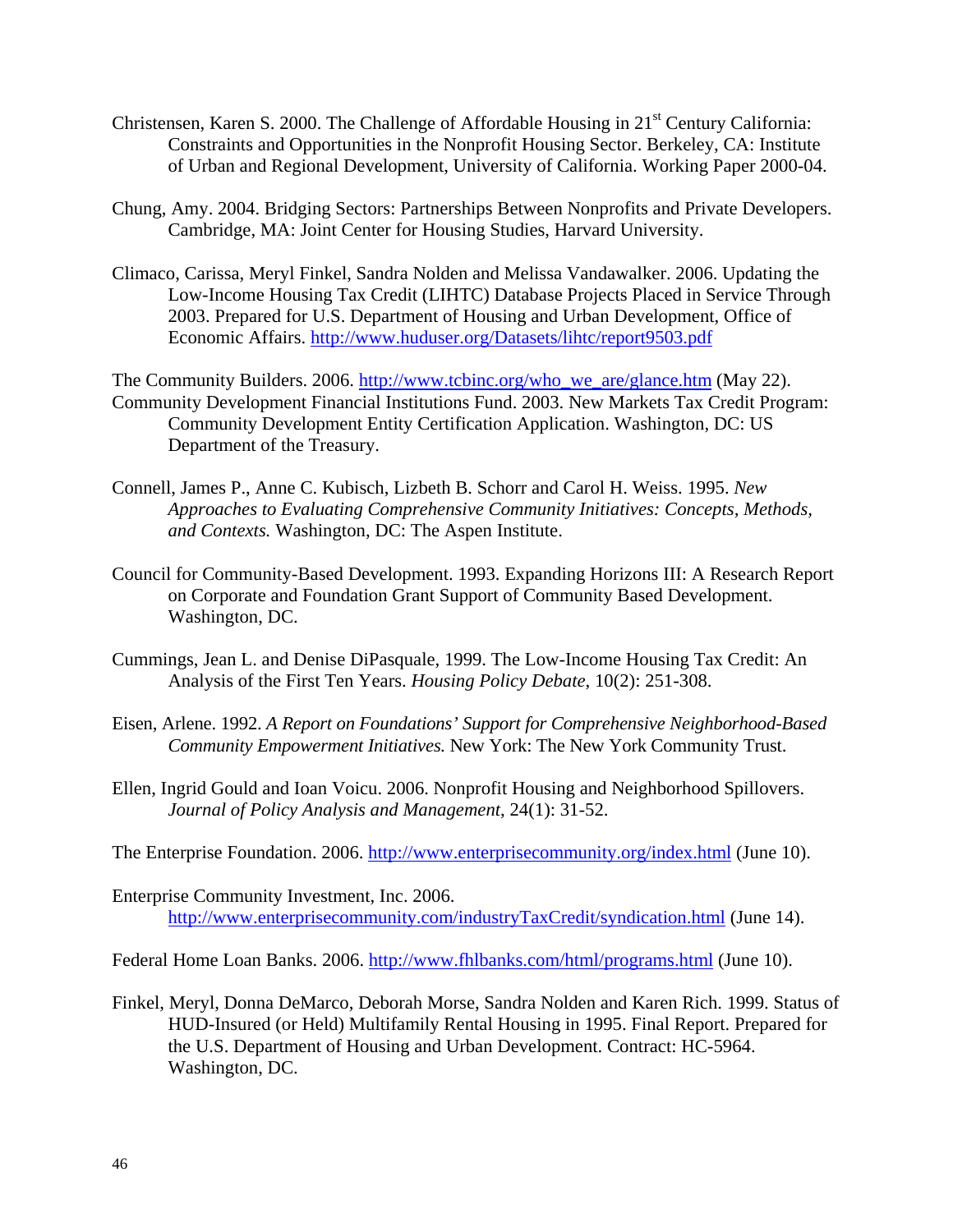- Friedman, Lawrence M. 1968. *Government and Slum Housing*: A Century of Frustration. Chicago: Rand McNally & Company.
- Fulbright-Anderson, Karen, Anne C. Kubisch and James P. Connell. 1998. *New Approaches to Evaluating Community Initiatives.* Washington, DC: The Aspen Institute.
- Goetz, Edward. 1993. *Shelter Burden: Local and Progressive Housing Policy.* Philadelphia: Temple University Press.
- Grogan, Paul S., and Tony Proscio. 2000. *Comeback Cities: A Blueprint for Urban Neighborhood Revival.* Boulder, CO: Westview Press.
- Hebert, Scott, Kathleen Heintz, Chris Baron, Nancy Kay, and James E. Wallace. 1993. *Nonprofit Housing: Costs and Funding. Final Report.* Prepared by Abt Associates, Inc. under contract to U.S. Department of Housing and Urban Development, Washington, DC.
- Heskin, Allan David. 1991. *The Struggle for Community.* Boulder, CO: Westview Press.
- Hinkley, Robert. 2002. How Corporate Law Inhibits Social Responsibility. Business Ethics: Corporate Social Responsibility Report. January/February. Vol. 16, No. 1. [http://www.business-ethics.com.](http://www.business-ethics.com/)
- The Housing Partnership Network. 2006.<http://www.housingpartnership.net/> (October 31).
- HUD. See U.S. Department of Housing and Urban Development.
- Husock, Howard. 2003. *America's Trillion-Dollar Housing Mistake.* Chicago: Ivan R. Dee.
- Keyes, Langley C. 1971. The Role of Nonprofit Sponsors in the Production of Housing. In *Papers submitted to U.S. House Committee on Banking and Currency; Subcommittee on Housing Panels on Housing Production, Housing Demand, and Developing a Suitable Living Environment*, 92nd Cong., 1st Sess., Pt. 1, 159–181.
- Khadduri, Jill and Charles Wilkins. 2006. Designing Subsidized Rental Housing Programs: What Have We Learned? Paper presented at the Joint Center for Housing Studies Symposium on Revisiting Rental Housing: A National Policy Summit. Cambridge, MA (November 14 and 15, 2006).
- Leiterman, Mindy, and Joseph Stillman. 1993. *Building Community: A Report on Social Community Development Initiatives.* New York: Local Initiatives Support Corporation.
- Lemann, Nicholas. 1994. The Myth of Community Development. *The New York Times Magazine*. January 9.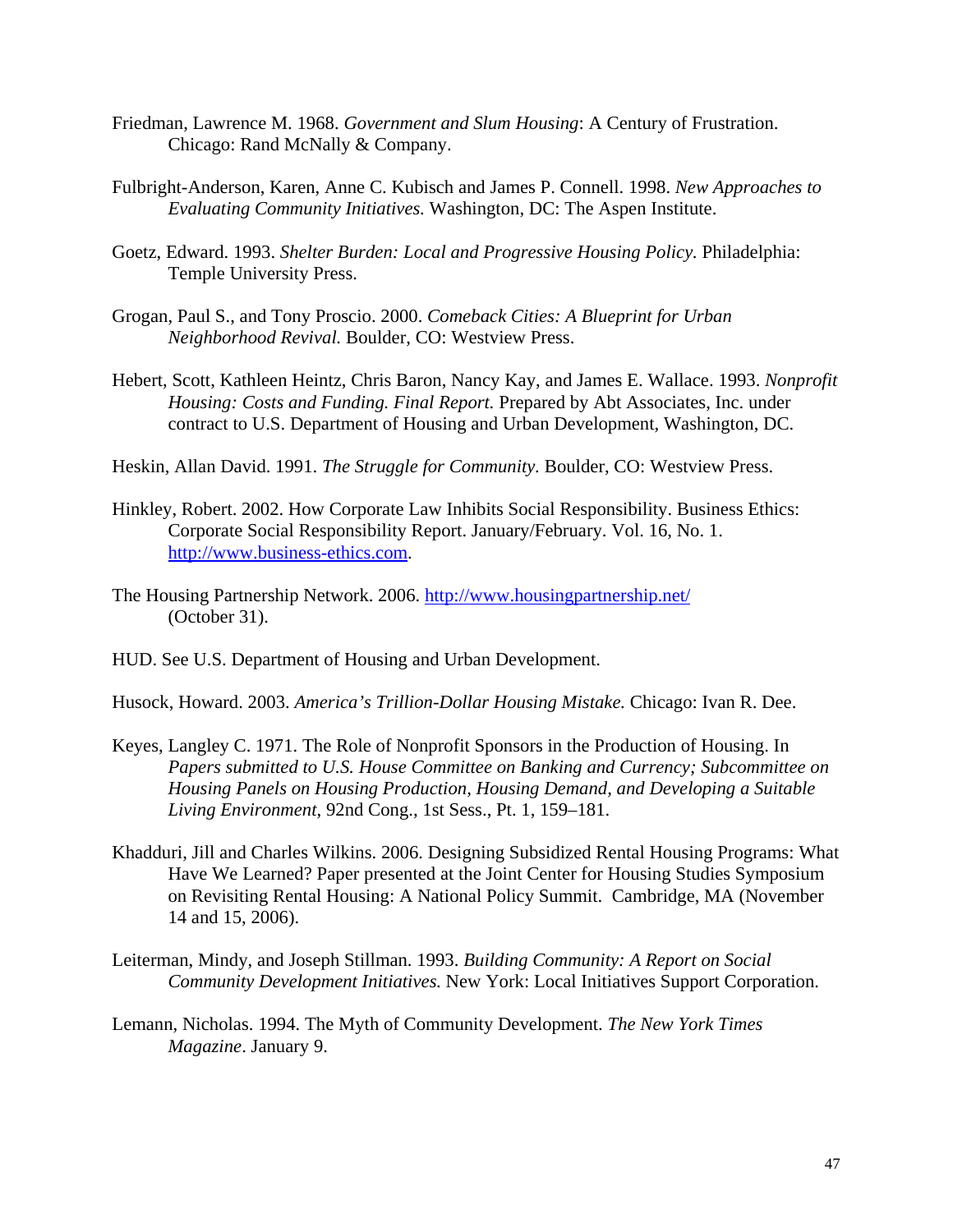Local Initiatives Support Corporation. 2006a.

<http://www.lisc.org/section/aboutus/accomplishments/> (June 10).

- Local Initiatives Support Corporation. 2006b.<http://www.lisc.org/section/products/loans/equity/> (June 14).
- Mayer, Neil S. 1984. *Neighborhood Organizations and Community Development: Making Revitalization Work*. Washington, DC: The Urban Institute Press.

\_\_\_\_\_\_\_. 2005. Mid-Peninsula Housing Coalition. Unpublished field notes. Prepared under contract with the Housing Partnership Network, Boston, MA.

\_\_\_\_\_\_\_and Kenneth Temkin. 2006. Housing Partnerships: The Work of Large-Scale Regional Non-Profits in Affordable Housing. Washington, DC: The Urban Institute.

\_\_\_\_\_\_\_ and Judy Weber. 2005. Wisconsin Partnership for Housing Development, Inc. Unpublished field notes. Prepared under contract with the Housing Partnership Network, Boston, MA.

- Millennial Housing Commission. 2002. *Meeting Our Nation's Housing Challenges*. Washington, DC.
- Myerson, Deborah L. 2002. Community Development Corporations Working with For-Profit Developers. The ULI/Charles H. Shaw Forum on Urban Community Issues. Washington, DC: Urban Land Institute.
- National Center for Economic Alternatives. 1981. Federal Assistance to Community Development Corporations: An evaluation of Title VII of the Community Services Act of 1074. Report prepared for the U.S. Community Services Administration, Washington, DC.
- National Congress for Community Economic Development. 1989. *Against All Odds: The Achievements of Community-Based Development Organizations*. Washington, DC.

––––––. 1999. *Trends and Achievements of Community-Based Development Organizations*. Washington, DC.

\_\_\_\_\_\_. 2005a<http://www.ncced.org/aboutUs/faqs.html>(August 23).

––––––. 2005b. *Reaching New Heights: Trends and Achievements of Community-Based Development Organizations*. Washington, DC.

National Housing Law Project. 1982. *The Subsidized Housing Handbook: How to Provide, Preserve and Manage Housing for Lower-Income People*. Berkeley, CA: The National Housing Law Project.

National Housing Task Force. 1988. *A Decent Place to Live*. Washington, DC.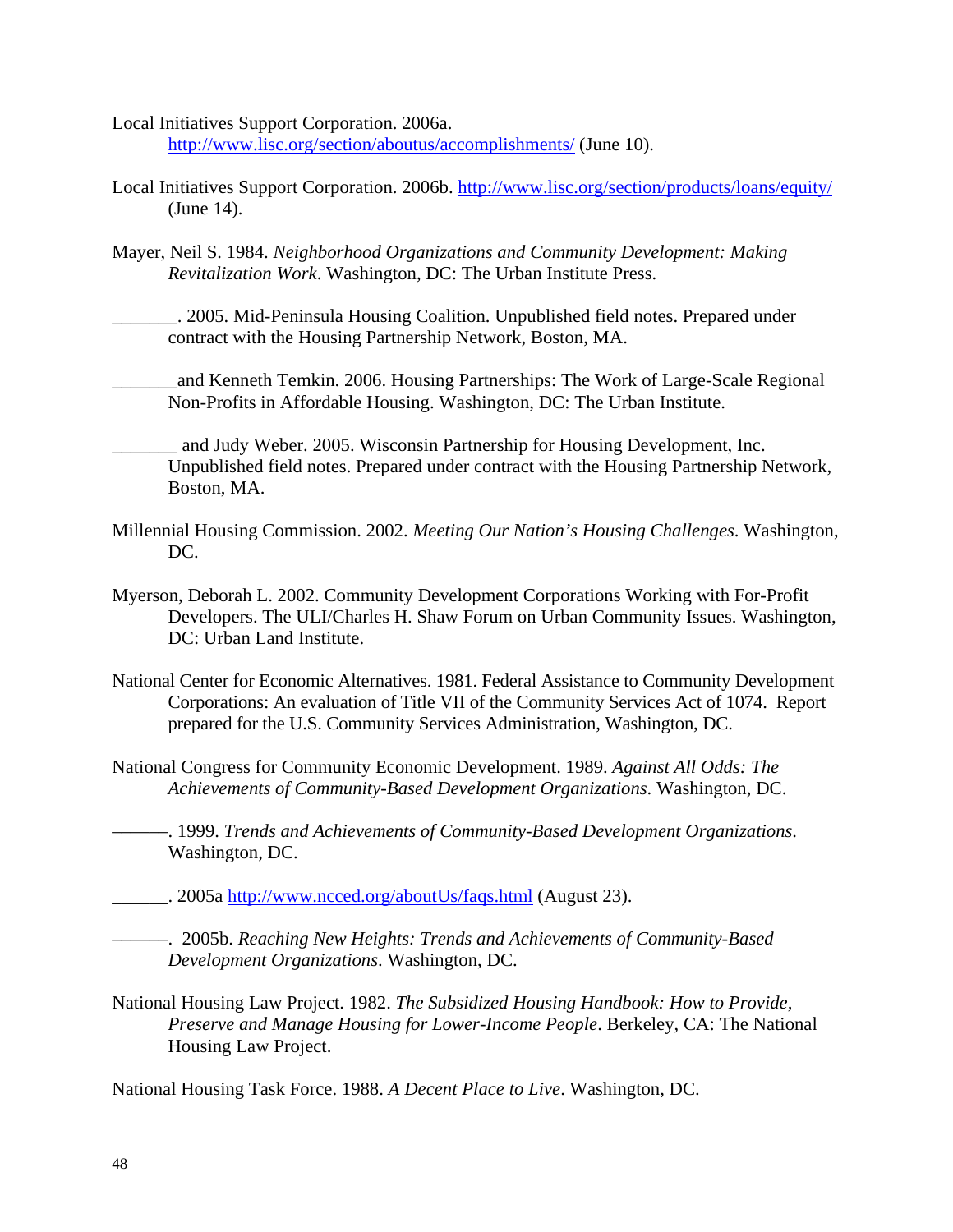National Housing Trust. 2006. [http://www.nhtinc.org/tech\\_assist.asp](http://www.nhtinc.org/tech_assist.asp) (December 2).

NeighborWorks. 2005. *Annual Report: Transforming Lives, Strengthening Communities*. Washington, DC: NeighborWorks America and the NeighborWorks Network.

 $\frac{1}{2006}$ . [www.nw.org/network](http://www.nw.org/network) (June 10).

- O'Regan, Katherine M. and John M. Quigley. 2000. Federal Policy and the Rise of Nonprofit Housing Providers. *Housing Policy Debate*, 11(2): 297-317.
- Phipps, Antony A., Kathleen Heintz and Monte Franke. 1994. "Evaluation of the Nehemiah Housing Opportunity Program." Prepared for the U.S. Department of Housing and Urban Development, Office of Policy Development and Research. Cambridge, MA: Abt Associates Inc. with Aspen Systems Inc. and OKM Associates.
- Robinson, Tony. 1996. Inner-City Innovator: The Non-Profit Community Development Corporation. *Urban Studies*, 33(9): 1647–1670.
- Rohe, William M., Rachel G. Bratt and Protip Biswas. 2003. *Evolving Challenges for Community Development Corporations: The Causes and Impacts of Failures, Downsizings and Mergers*. Chapel Hill, NC: The University of North Carolina, Center for Urban and Regional Studies.
- Roundtable on Comprehensive Community Initiatives for Children and Families. 1997. *Voices from the Field: Learning from the Early Work of Comprehensive Community Initiatives.*  Washington, DC: The Aspen Institute.
- Rubin, Herbert J. 1993. Community Empowerment Within an Alternative Economy. In *Open Institutions: The Hope for Democracy*, eds. John W. Murphy and Dennis L. Peck, 99– 121. Westport, CT: Praeger.

––––––. 2000. *Renewing Hope Within Neighborhoods of Despair: The Community-Based Development Model.* Albany, NY: State University of New York Press.

- Rubin, Roberta and Jonathan Klein. 2006. Nonprofit Guarantees in Tax Credit Transactions: A New Era? Unpublished manuscript.
- Sharoff, Robert. 2006. A Bet that Urban and Affordable Can Coexist. *The New York Times.* (July 26).
- Steinberg, Richard. 1998. The Theory of the Nonprofit Sector in Housing. In *Shelter and Society: Theory, Research, and Policy for Nonprofit Housing*, ed. C. Theodore Koebel. Albany, NY: State University of New York Press.

Stewards of Affordable Housing for the Future. 2005. Washington, DC. (June 1).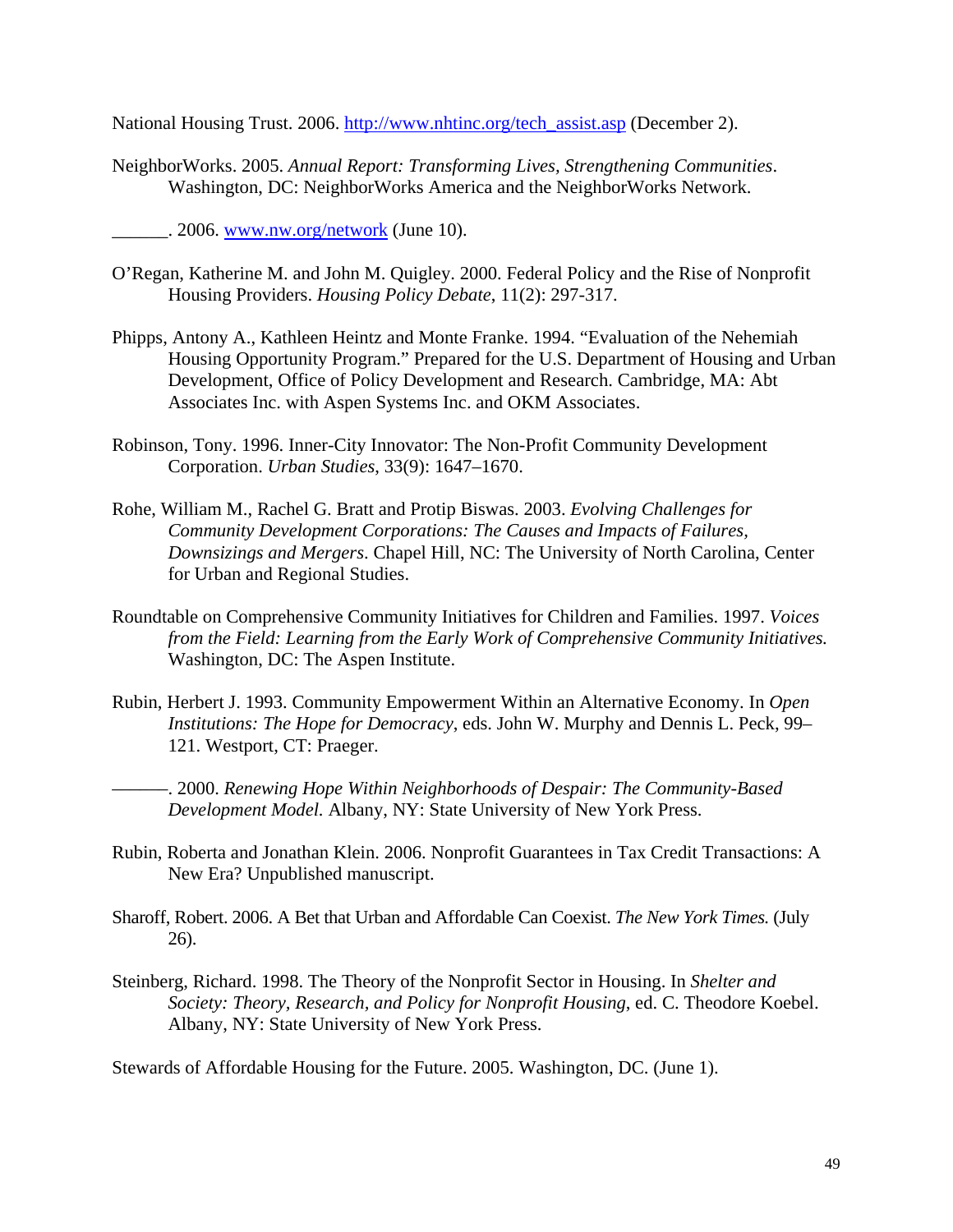- Stone, Michael E. 2006. Social Ownership. In *A Right to Housing: Foundation for a New Social Agenda,* eds. Rachel G. Bratt, Michael E. Stone and Chester Hartman. Philadelphia, PA: Temple University Press.
- Stoutland, Sara E. 1999. Community Development Corporations: Mission, Strategy, and Accomplishments. In *Urban Problems and Community Development*, eds. Ronald F. Ferguson and William T. Dickens. Washington, DC: Brookings Institution Press.
- Sullivan, Mercer L. 1993. *More Than Housing: How Community Development Corporations Go About Changing Lives and Neighborhoods.* New York: Community Development Research Center, New School for Social Research.
- U.S. Department of Housing and Urban Development. 1996. *Beyond Shelter: Building Communities of Opportunity.* The United States Report for Habitat II, Washington, DC.

\_\_\_\_\_\_\_\_\_. 2004. Low Income Housing Tax Credit Data Base. <http://www.huduser.org/Datasets/lihtc.html#revised>

U.S. General Accounting Office. 1978. Section 236 Rental Housing—An Evaluation With Lessons For The Future. Washington, DC. PAD-78-13.

\_\_\_\_\_\_\_\_\_\_. 1999. Tax Credits: Reasons for Cost Differences in Housing Built by For-Profit and Nonprofit Developers. Washington, DC. GAO/RCED-99-60.

- U.S. House of Representatives. Committee on Banking and Currency. 1959. Hearings,  $86<sup>th</sup>$ Cong., 1<sup>st</sup> sess., January 28- February 3.
- Vidal, Avis C. 1992. *Rebuilding Communities: A National Study of Urban Community Development Corporations*. New York, NY: Community Development Research Center of the Graduate School of Management and Urban Policy, New School for Social Research.
- von Hoffman, Alexander. 2003. *House by House, Block by Block: The Rebirth of America's Urban Neighborhoods.* New York: Oxford University Press.
- Walker, Christopher. 2002. *Community Development Corporations and their Changing Support Systems*. Washington, DC: The Urban Institute.

\_\_\_\_\_\_\_\_, John Simonson, Thomas Kingsley, Bruce Ferguson, Patrick Boxall, Joshua Silver and Joe Howell. 1995. *Status and Prospects of the Nonprofit Housing Sector*. Prepared by the Urban Institute. Washington, DC: U.S. Department of Housing and Urban Development.